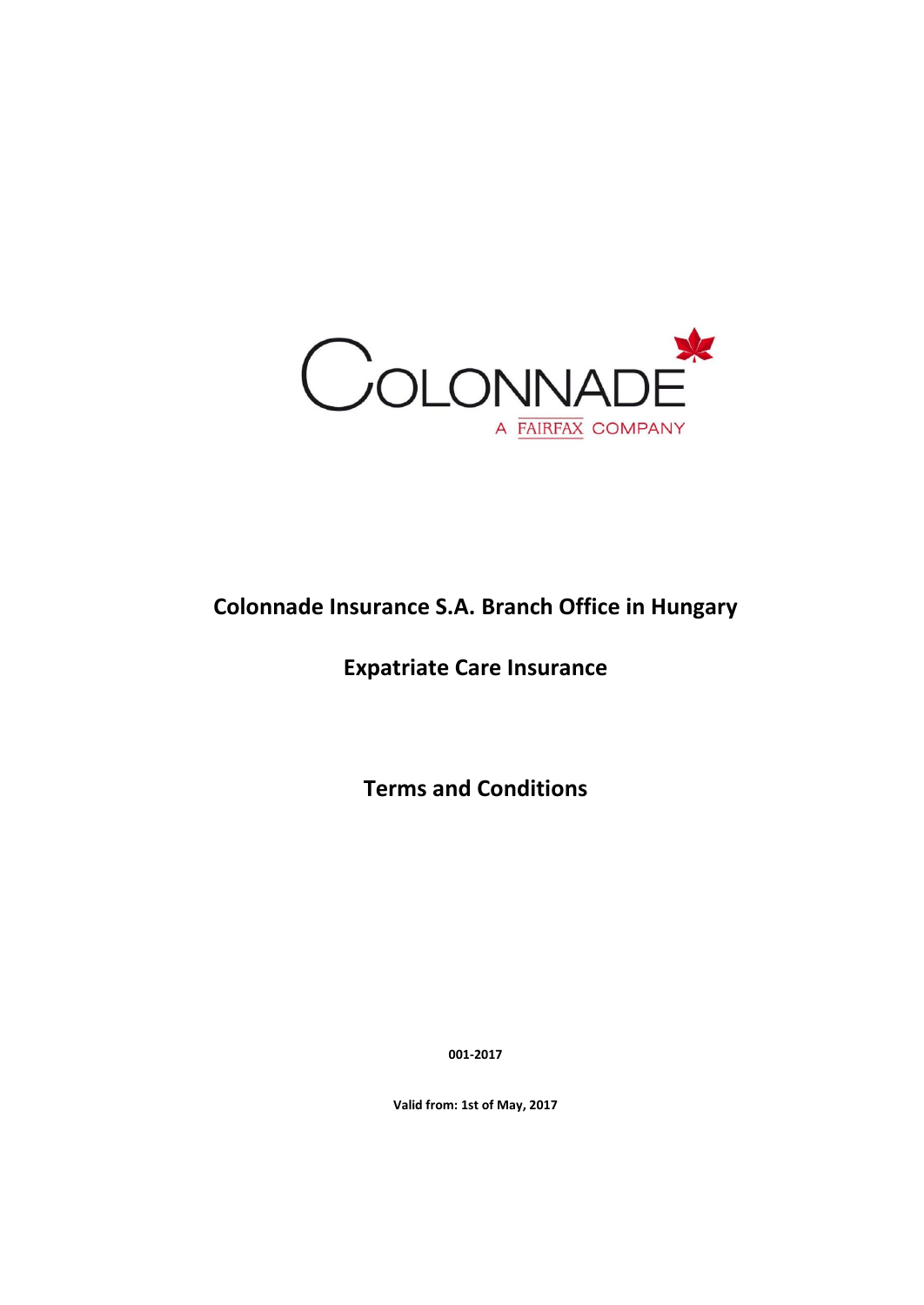

#### **Table of Contents**

| ARTICLE 1-   |                  |    |
|--------------|------------------|----|
| ARTICLE 2-   |                  |    |
| ARTICLE 3-   |                  |    |
|              |                  |    |
|              |                  |    |
|              |                  |    |
| 4.1.         |                  |    |
| 4.2.         |                  |    |
| 4.3.         |                  |    |
| 4.4.         |                  |    |
|              |                  |    |
| 5.1.         |                  |    |
| 5.2.         |                  |    |
| 5.3.         |                  |    |
| 5.4.         |                  |    |
| 5.5.         |                  |    |
| 5.6.         |                  |    |
|              |                  |    |
| 6.1.         |                  |    |
| 6.2.         |                  |    |
| 6.3.         |                  |    |
|              |                  |    |
| 7.2.         |                  |    |
| 7.4.         |                  |    |
| 7.5.         |                  |    |
|              |                  |    |
|              |                  |    |
| 8.1.         |                  |    |
| 8.2.         |                  |    |
| 8.3.<br>8.4. |                  |    |
|              |                  |    |
|              |                  |    |
|              |                  |    |
| 9.1.         |                  |    |
| 9.2.         |                  |    |
| 9.3.         |                  |    |
| 9.4.         |                  |    |
| 9.5.         |                  |    |
|              |                  |    |
| 10.1         | Claims Procedure | 36 |
| 10.2.        |                  |    |
| 10.3.        |                  |    |
| 10.4.        |                  |    |
|              |                  |    |
| 11.1.        |                  |    |
|              |                  |    |
| 11.2.        |                  |    |
| 11.3.        |                  |    |
| 11.4.        |                  |    |
| 11.5.        |                  |    |
|              |                  |    |
| 12.1.        |                  |    |
| 12.2.        |                  |    |
| 12.3.        |                  |    |
| 12.4.        |                  |    |
|              |                  |    |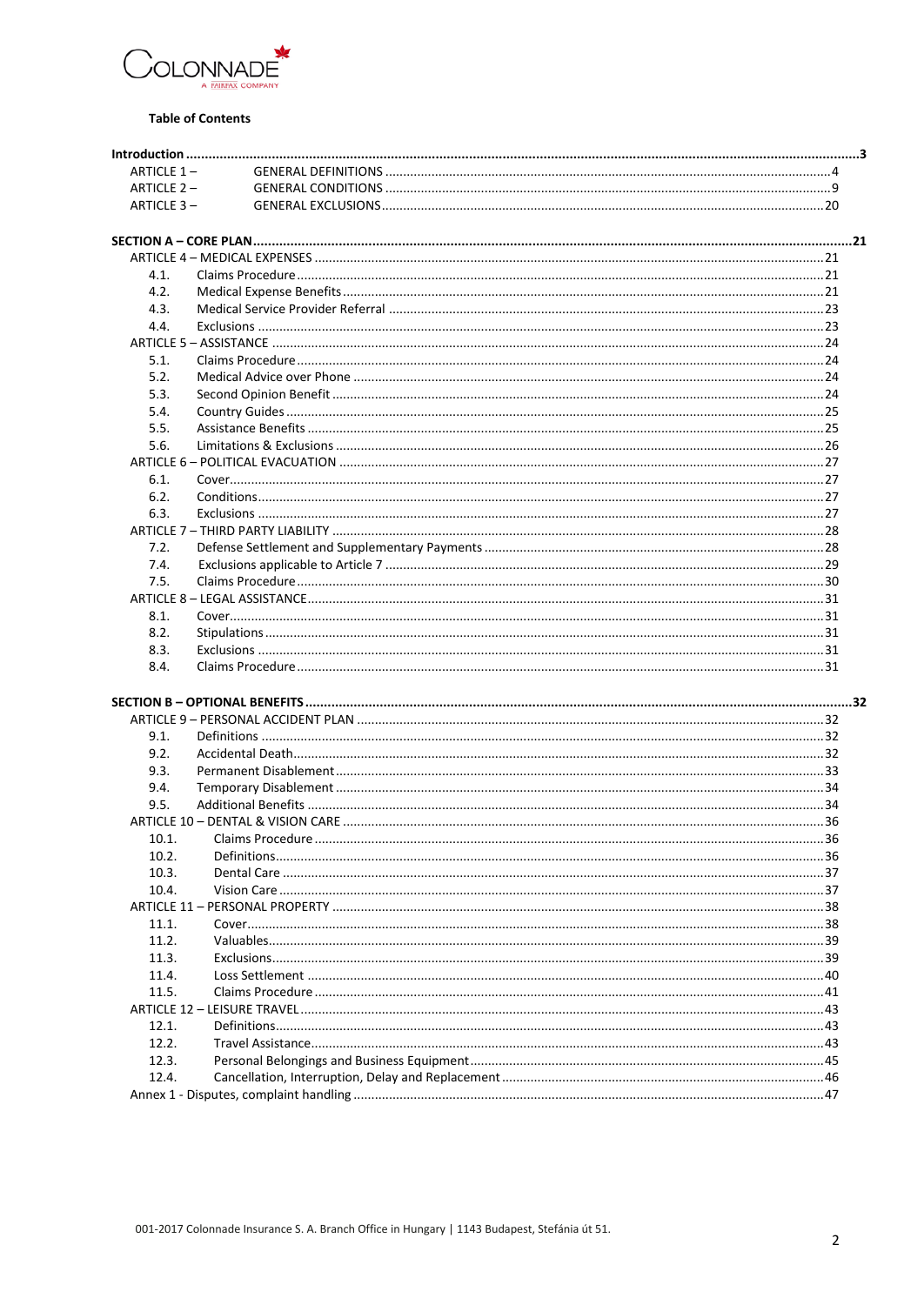

# <span id="page-2-0"></span>**Introduction**

This policy is a contract between the policyholder and Colonnade Insurance S.A. Branch Office in Hungary.

The Company agrees to give the insurance cover set out in this policy under the sections (and subsections) of cover that are shown as being included on the Schedule. This policy, the Schedule and all attached memoranda and endorsements detail the entire cover provided and the terms and conditions applying to it.

The Company will only provide cover for those people who are shown as being insured on the Schedule and/or have been enrolled on the platform of the Medical Plan Administrator, or any attached memoranda or endorsements for the period of insurance as long as the required premium has been paid and the Company has accepted it.

The policyholder should read this policy to make sure that they understand the cover provided and the limitations applying. If there are any elements of the cover that require clarification or do not meet the needs of the policy holder, the policy holder should in the first instance raise these with their insurance intermediary, where applicable.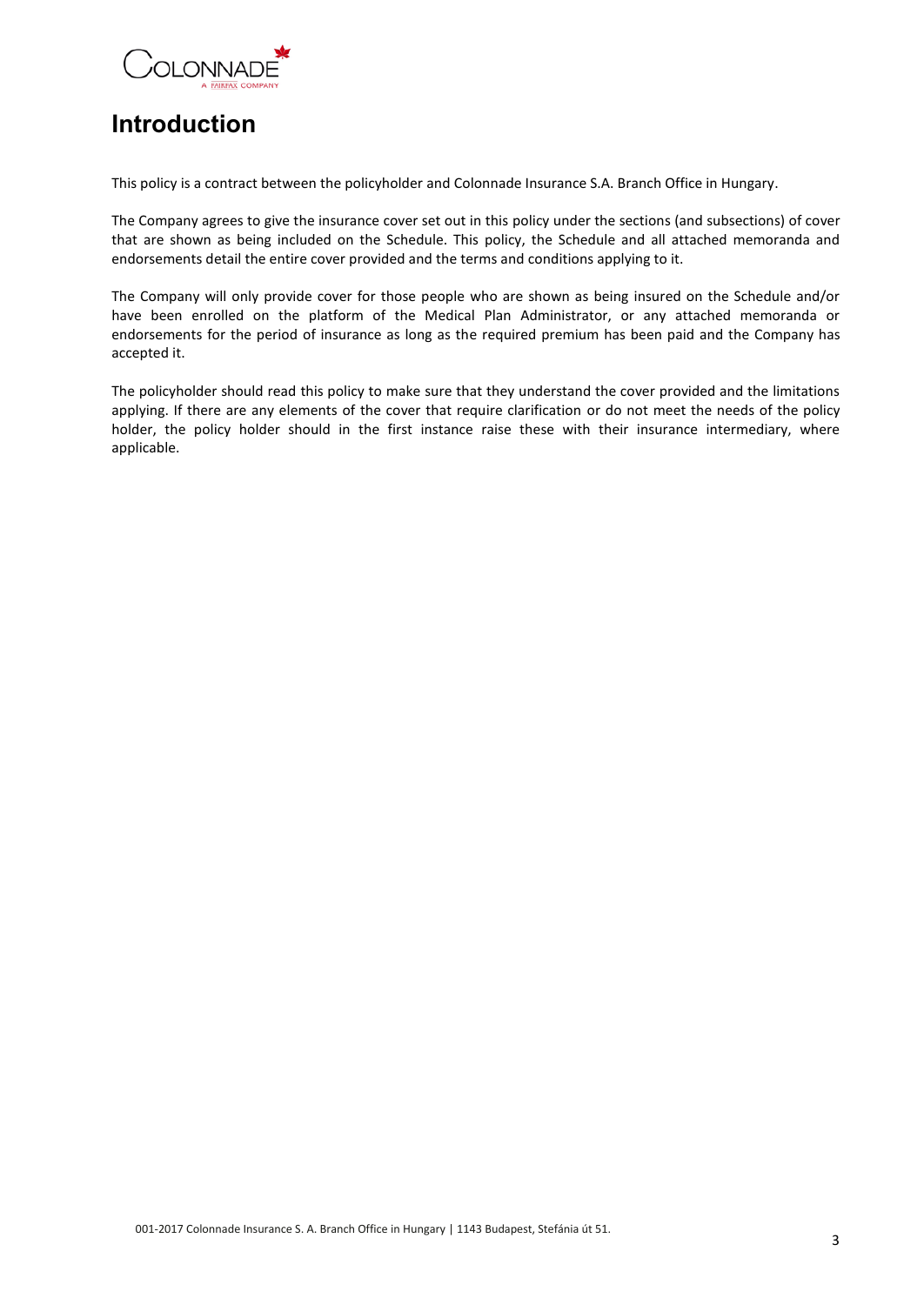

# <span id="page-3-0"></span>*ARTICLE 1 – GENERAL DEFINITIONS*

The following definitions apply to the policy, and have the same meaning wherever they are used in the policy, policy schedule or endorsements.

**1.1 Accident** means a sudden, violent external event which results directly and immediately in Injury to the Insured Person, and which may or may not result in death, provided that the nature and location of the Injury or the cause of death can be medically established.

Accident shall also be taken to mean:

- a. Health disorders that are directly and solely due to an insured Accident;
- b. Injury resulting from lawful self-defense, or rescue or attempted rescue of endangered persons or goods;
- c. Acute and unintentional ingestion of solid, liquid and/or gaseous substances that are injurious to a person's health.
- d. Dislocations, sprains, muscle strains or ruptures caused by a sudden exertion;
- e. Disorders due as a result of extreme weather conditions;
- f. Drowning;
- g. Rabies or tetanus as the result of an insured Accident;
- h. Death of the Insured Person as a result of a traffic Accident, due to cardiac arrest, myocardial infarct or cardiac artery rupture of the Insured Person.

#### **1.2 AIDS/HIV**

Human Immunodeficiency Virus ("HIV") related Illnesses including Acquired Immune Deficiency Syndrome ("AIDS"), AIDS Related Complex and/or any mutation, derivation, or variation thereof which occurs during the period of insurance of this policy or any subsequent renewal of this policy and manifests itself at any time after the Effective Date of this policy.

#### **1.3 Area of Cover**

The policy covers the Insured Person within his Area of Cover as mentioned in the policy schedule.

Cover outside the Insured Person's Area of Cover is limited to emergencies in case of leisure or business travel, taking place during the Benefit Period and lasting no longer than 90 consecutive days, and excluding any travel if the purpose of the trip is to obtain medical treatment or medical advice or in case the Insured Person is traveling against the advice of a Physician.

- **1.4 Assistance Centre** means the organization that provides the assistance services described in this policy on behalf of the Company.
- **1.5 Colonnade Atlasz Assistance** means the organization that provides the assistance services described in this policy on behalf of the Company.
- **1.6 Automobile** means a land motor vehicle, trailer or semi-trailer. The term does not refer to crawler or farmtype tractors or farm equipment nor to any other equipment which is designed for use primarily away from public streets or highways and which is not subject to motor vehicle registration.
- **1.7 Bodily Injury** to the body caused by an Accident which occurs during the Period of Insurance and not by any gradual cause. It does not include:
	- Sickness, unless this results from injury to the body;
	- post-traumatic stress disorder; or
	- a psychological or psychiatric illness or condition except and incurable insanity where such condition is a direct consequence of an Accident
- **1.8 Beneficiary** means the person who is designated as such in the policy; in the absence thereof:
	- In the event of death: the legal heirs with the exclusion of the Sovereign State;
	- In all other cases: the Insured Person.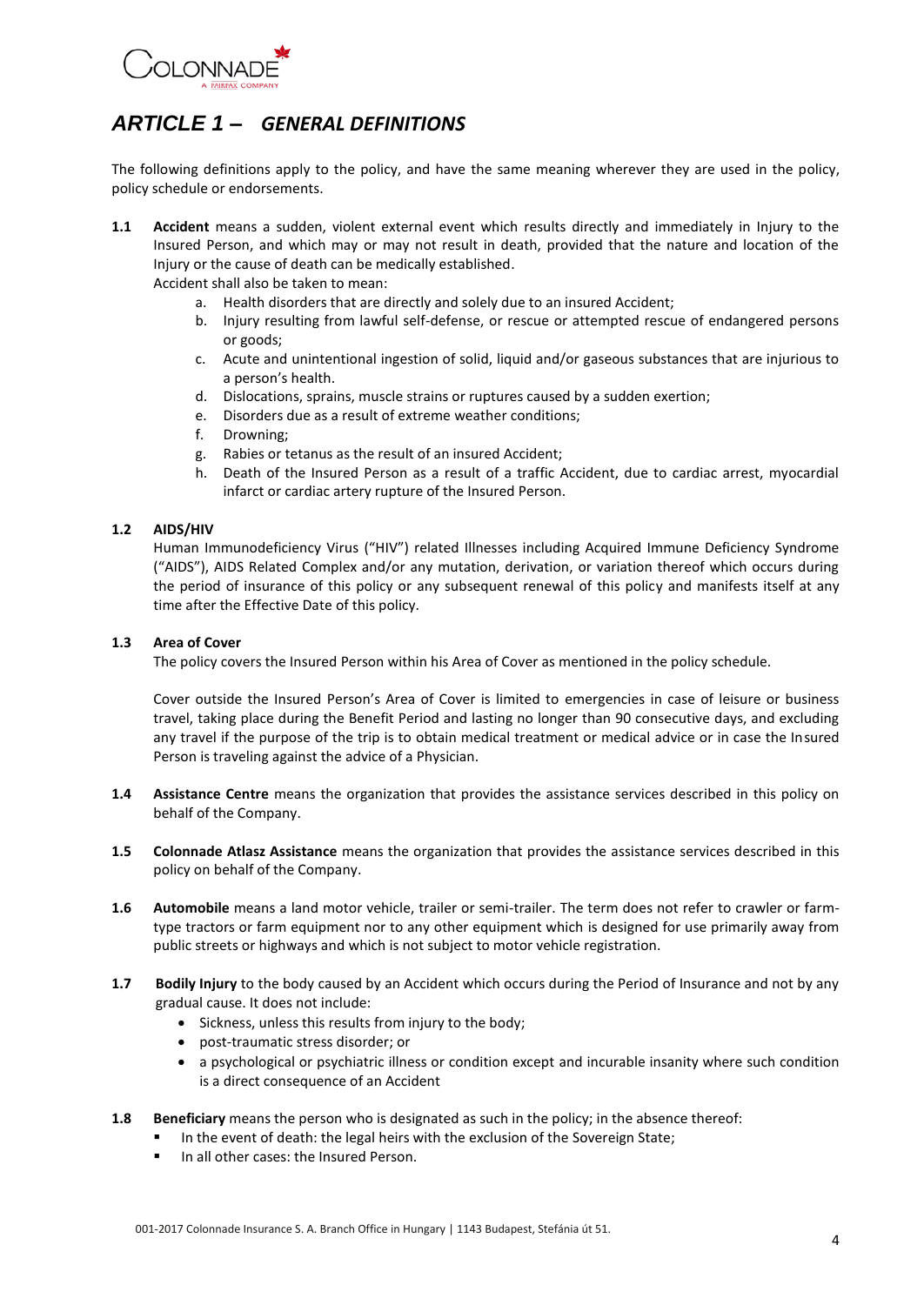

- **1.9 Benefit Period** means the period between the Effective Date of the cover and the termination of the benefits (Point 2.4) for the concerned Insured Person.
- **1.10 Business Property** means property on which a business is conducted; and property rented in whole or in part to others, or held for such rental by the Insured Person. It does not include the Insured Person's residence if it is rented only occasionally; or if it is a two family dwelling usually occupied in part by the Insured Person. It does also not include garages or stables, if not more than 3 car spaces or stalls are so rented or held for rental.
- **1.10.1 Company** or **Insurer** means Colonnade Insurance S. A. Branch Office in Hungary (1143 Budapest, Stefánia út 51., Hungary, registered in Hungary by the Registry Court of the Budapest-Capital Regional Court, registration number: 01-17-000514, phone number: +36 1 460 1400, postal address: 1143 Budapest, Stefánia út 51., Hungary). Founder: the founder of Colonnade Insurance S. A. Branch Office in Hungary is Colonnade Insurance S. A. (registered seat: 20, Rue Eugéne Ruppert, L-2453 Luxembourg), registered by the Registry Court of Registre de Commerce et des Sociétés, Luxembourg, registration number: B 6165, licence issuing authority: Grand-Duche de Luxembourg, Minister des Finances, Commissariat aux Assurances (L-1840 Luxembourg, Bureaux: 7, Boulevard Joseph II) licence number: S 068/15. Colonnade Insurance S. A. Branch Office in Hungary has legal capacity under its name can obtain rights in favour of and assume liability on behalf of its founder Colonnade Insurance S. A.
- **1.11 Complementary Medicine** means consultation services and medication provided by a physiotherapist, chiropractor, acupuncturist, bonesetter, osteopath, homoeopath or Chinese medicine practitioner, who is fully trained, who is licensed by the competent medical authorities of the country in which treatment is provided, and who is practicing within the scope of his or her licensing and graduation.
- **1.12 Complications of Pregnancy** are conditions whose diagnoses are distinct from pregnancy but are adversely affected or caused by pregnancy, such as: acute nephritis, nephrosis, cardiac decompensation, missed abortion, and similar medical and surgical conditions of comparable severity. They include ectopic pregnancy which is ended, spontaneous ending of pregnancy at a time when a viable birth is not possible, puerperal infection, eclampsia, and toxemia. They do not include complications or Illness from IVF induced pregnancy, caesarean section, false labor, occasional spotting, Physician prescribed rest during pregnancy, morning sickness, and similar conditions associated with the management of a difficult pregnancy but which are not medically distinct conditions.
- **1.13 Congenital Condition** means a physical or mental abnormality existing at time of birth or manifesting itself within six months of birth.
- **1.14 Co-Payment** means the share of the Covered Charges the Insured Person will pay, after application of Deductible if any. This is usually expressed as a percentage.
- **1.15 Cosmetic Surgery** means any treatment performed to reshape normal structures of the body in order to improve the physical appearance.
- **1.16 Covered Charge** means a reasonable and customary charge for a Medical Necessary service prescribed by a Physician.
- **1.17 Date of Service** means the date on which a medical service is rendered.
- **1.18 Deductible** means an amount stipulated in the schedule which shall be deducted from any Covered Charges, before application of the Co-Payment, if any.
- **1.19 Dependant** means an Insured Person who is the adult partner, dependent child or child under 23 years in full-time education of the Expatriated Employee and who is residing with him in the Host Country.
- **1.20 Effective Date** means the date on which the period of cover commences for the Insured Person under this policy.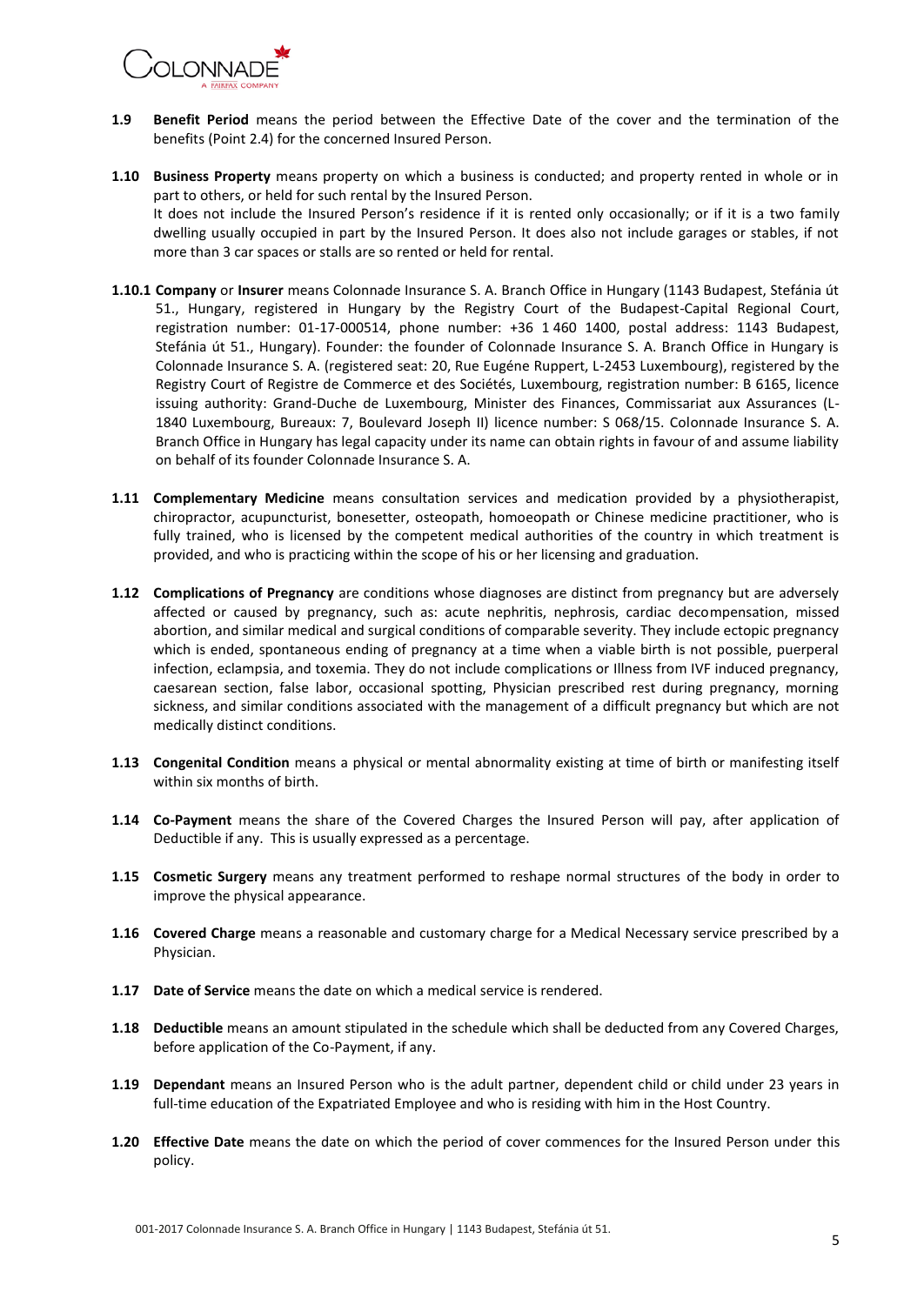

- **1.21 Emergency** means a sudden change in a person's health which requires urgent medical or surgical intervention to avoid permanent damage to life or health.
- **1.22 Expatriated Employee** means an Insured Person who is an employee of the Policyholder and who is on an expatriate assignment on behalf on the Policyholder.
- **1.23 Home Country** means the country of which the Insured Person holds a passport and to which the Insured Person would want to be repatriated. For an insured child holding more than one passport, the Home Country will be the Home Country of an Insured parent.
- **1.24 Hospital** means an establishment duly constituted and registered as a facility for the care and treatment of sick or injured persons as paying bed patients and which:
	- a. has organized diagnostic and surgical facilities,
	- b. provides 24 hour a day nursing services by Registered Nurses,
	- c. is supervised by a staff of Physicians, and
	- d. is not a nursing home, rest home, convalescence home, place for custodial care, home for the aged, institution for Mental or Behavioral Disorders, sanatorium, or a place for the treatment of alcoholics or drug addicts; even if located at the same place.
- **1.25 Hospitalisation** means admission in a Hospital as a registered bed patient for an overnight stay upon the written advice from the Physician and for which the Hospital imposes a room and board charge.
- **1.26 Host Country** means the country where the Insured Person is expatriated to.
- **1.27 Illness** means a physical condition marked by a pathological deviation from the normal healthy state, and which is not an Injury.
- **1.28 Injury** means physical damage arising wholly and exclusively from a covered Accident.
- **1.29 Insured Person** means every person designated as such in the policy schedule, who has applied for cover by this policy and for whom coverage has been confirmed in writing by the Company or the Medical Plan Administrator.
- **1.30 Insured Premises** means the habitable premises where the Insured Person resides in his Host Country. It includes private approaches to such residence; and other premises and approaches used in connection with such residence, other than Business Property and farms.
- **1.31 Legal Expenses** means
	- The fees, expenses and other costs that can reasonably be charged by the Representative in connection with a cause for action, including the reasonable expenses of experts and of the Company incurred in this connection.
	- The legal costs incurred by or on behalf of the Insured Person and the extra-judicial costs after settlement out of court.
	- The fees, expenses and other costs that can reasonably be charged by the Representative for appeal proceedings, provided that prior written permission from the Company has been obtained for such proceedings and provided that they are connected with the cause of action referred under the first bullet point of this definition.
- **1.32 Medical Consultant** means a Physician advising the Company, Assistance Centre or the Medical Plan Administrator.
- **1.33 Medically Necessary** means for therapeutic services that the Insured Person has a covered Illness or Injury and that the services are requested by the attending Physician to prevent permanent damage to life or health.

For diagnostic services, Medically Necessary means that the Insured Person has active symptoms of unknown cause and suggestive of a covered Illness or Injury, and that the services are requested by the attending Physician to determine whether therapeutic services are required.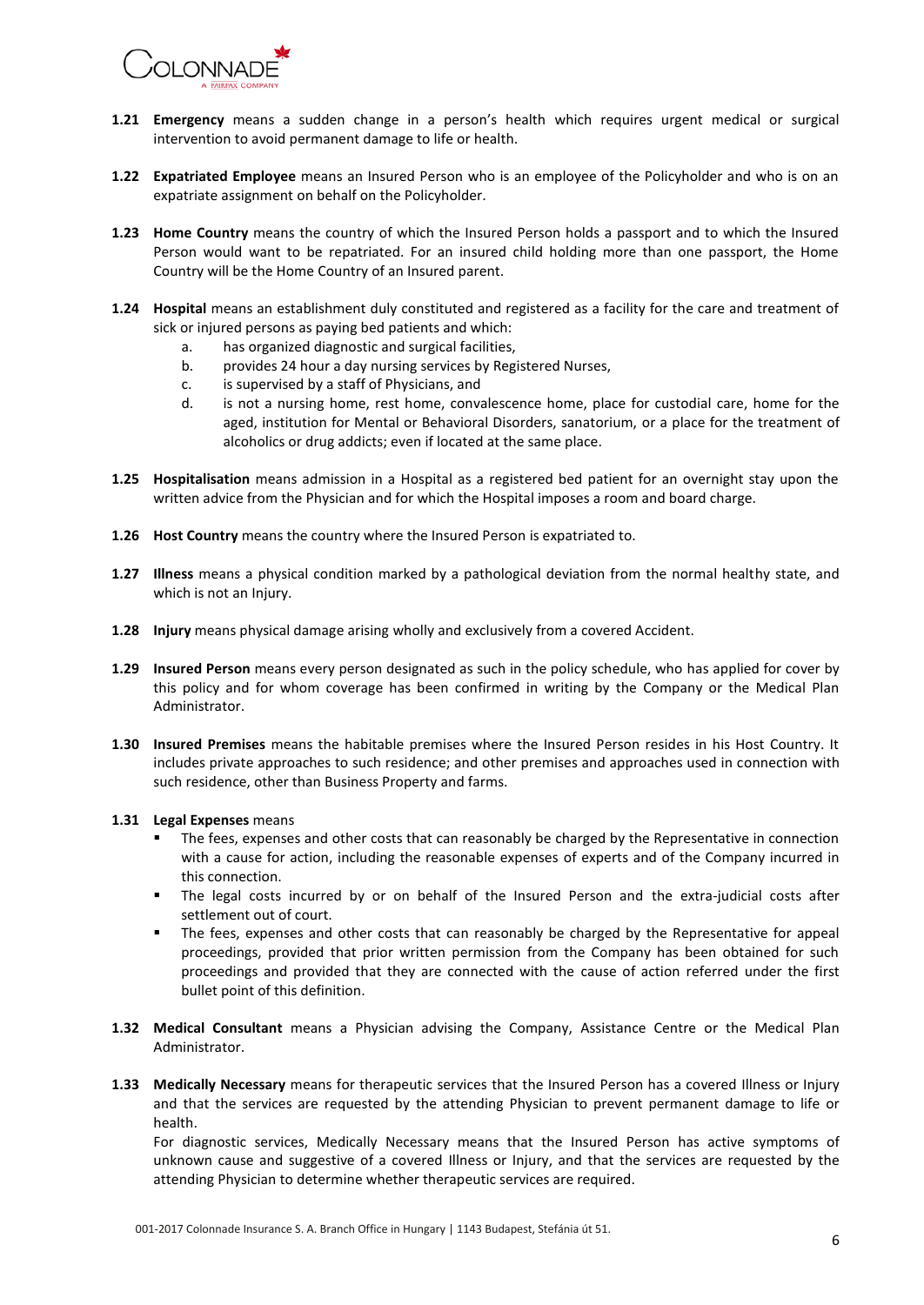

- **1.34 Medical Plan Administrator** means the organization that provides the medical administration services described in this policy on behalf of the Company.
- **1.35 Medicines and Drugs** are those for which a Physician's prescription is required for purchase, which have been prescribed by a Physician for treatment of a covered Illness or Injury, and which have been dispensed by a Physician's office or by a licensed pharmacist.
- **1.36 Mental and Behavioral Disorder** means a psychiatric, psychological, affective, mental or behavioral disorder, irrespective of whether a physiologic cause is known or suspected. It includes any condition listed as Mental and Behavioral Disorder in the International Classification of Diseases of the World Health Organization.
- **1.37 Operative Time** is the period of time during the Period of Insurance during which the Policyholder or an Insured Person is covered by this policy (as outlined in the Schedule and described later in this policy wording).
- **1.38 Outpatient Surgery** means the surgery that does not require an Overnight Hospital stay, but may require the use of a recovery facility for at least 4 hours. Surgery shall mean treatment by incisions or shockwaves or lasers, including endoscopic procedures requiring the professional services of a qualified Physician or surgeon.
- **1.39 Overnight** means an inpatient admission before 7pm with release no earlier than 8am the following morning.
- **1.40 Palliative Care** means the services prescribed by the attending Physician, of an institution duly constituted and registered to provide a centralized program of palliative and supportive services to dying persons in the form of physical, psychological, social and spiritual care.
- **1.41 Parental Accommodation** means costs for an added bed in the same room for a parent or legal guardian.
- **1.42 Period of Insurance** is the period shown in the Schedule.
- **1.43 Physician** means a medical practitioner graduated from a recognized medical school listed in the Directory of Medical Schools of the World Health Organization, who is licensed by the competent medical authorities of the country in which treatment is provided, and who is practicing within the scope of his licensing and graduation.
- **1.44 Policyholder** means the person who has taken out this insurance with the Company and who is named as such in the policy schedule.
- **1.45 Post-hospitalization Services** mean medical services immediately following a covered stay in a Hospital, and that are provided by or ordered by the attending Physician as a direct consequence of the covered Illness or Injury which necessitated such hospitalization.
- **1.46 Preceding Policy** means an expatriate healthcare policy covering Illness and Injury which terminates no earlier than the day prior to the Effective Date for the Insured Person, and a copy of which has been provided to the Company upon application.
- **1.47 Pre-hospitalization Services** mean medical services incurred within 30 days prior to and directly related to a covered stay in a Hospital which are provided by or ordered by a Physician.
- **1.48 Reasonable and Customary Expenses** mean insured medical expenses which do not exceed the general level of fees for comparable services by similar healthcare providers in the same region for a similar Illness or Injury, irrespective of availability of insurance. In case of an unusual nature of service or supply, the Medical Plan Administrator will determine to what extent the charge is reasonable and customary, taking into account the complexity involved, the degree of professional skills required and other pertinent factors.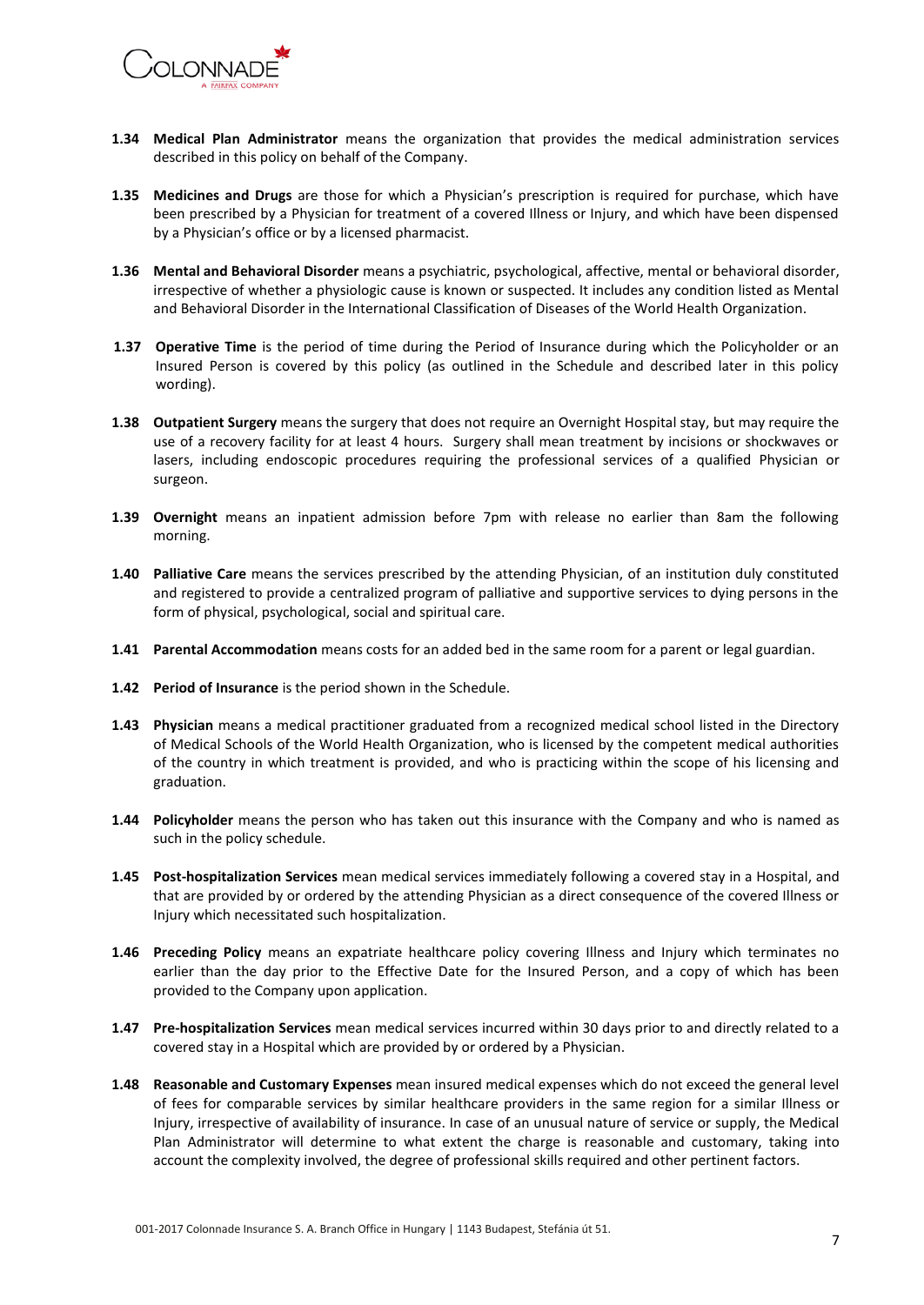

- **1.49 Reconstructive Surgery** means any treatment performed on abnormal structures of the body, whether caused by Congenital Conditions, developmental abnormalities, Injury or Illness, in order to improve function or approximate a normal appearance.
- **1.50 Registered Nurse** is a graduate trained nurse who has passed a state registration examination and has been licensed to practice nursing.
- **1.51 Representative** means a licensed attorney or similar professional who has been authorized to act on behalf of the Insured Person in accordance with the conditions of this insurance policy.
- **1.52 Residence Employee** means an employee of an Insured Person whose duties are incidental to the Insured Premises or who covers duties elsewhere of a similar nature and not associated with the conduct of an Insured Person's business.
- **1.53 Sickness** means any fortuitous bodily illness or sickness, diagnosed during the Period of Insurance.
- **1.54 Schedule** means the document showing details of the period of insurance, insured persons, included policy sections and the sums insured which should be read with this policy.
- **1.55 Sound Natural Tooth** means a tooth with no decay, no filling on more than two surfaces, no gum disease associated with bone loss, no root canal therapy, that is not a dental implant and that functions normally in chewing and speech.
- **1.56 Standard Private Room** is the lowest rated room with a single bed in that Hospital.
- **1.57 Terrorism:** is an act, including threats of or actual force or violence by, of any person or group of persons, whether acting alone or on behalf of or in connection with any organisation or Government, committed for political, religious, ideological or ethical purposes or reasons including the intention to influence any government and/or to put the public or any section of the public in fear.
- **1.58 Venereal Disease** means an Illness which has been transmitted by sexual contact, or any of the following Illnesses whether sexually transmitted or not: syphilis, gonorrhea, venereal warts including genital HPV (human papillomavirus), genital herpes, granuloma inguinale, chancroid, trichomona, pubic lice (phthirus pubis) infestation, and Chlamydia.
- **1.59** War means any activity arising out of military force or an attempt to participate in military force by a nation, and will include civil war, revolution and invasion.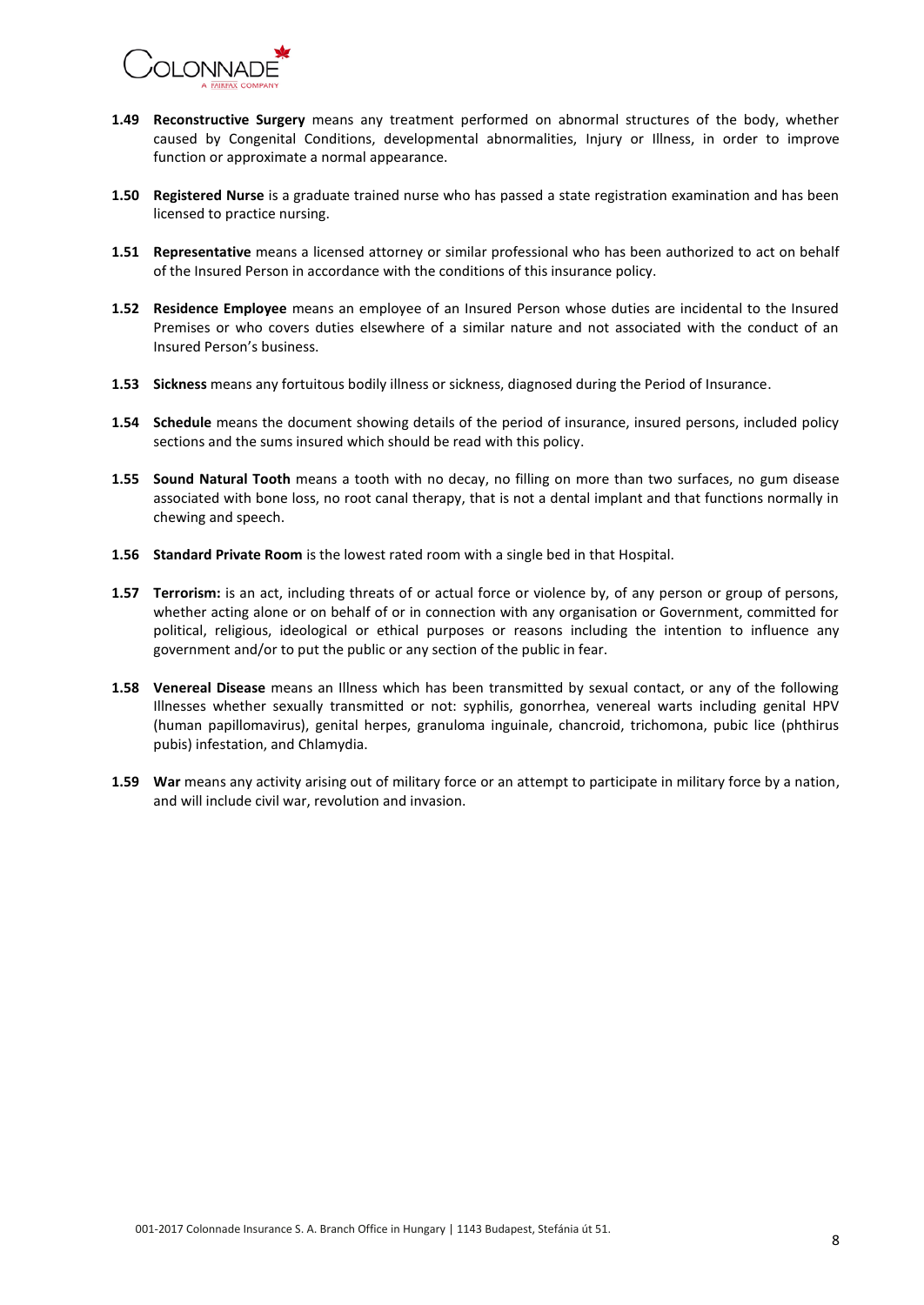

# <span id="page-8-0"></span>*ARTICLE 2 – GENERAL CONDITIONS*

#### **2.1 Policy Period**

The insurance policy shall take effect on the date stated in the policy schedule and continue for a fixed period of 12 months. The policy is tacitly renewed on each expiry for a period of 12 months unless the Company or the Policyholder cancels the policy by registered letter at least 30 days before the end of such period.

#### **2.2 Eligibility**

The policy is open to employers located in the European Economic Area to cover their Expatriated Employees and their Dependants, while on foreign expatriate assignment outside their Home Country. The age limit for enrolment of an Insured Person is 65 years.

The Effective Date of the cover is the day immediately following the acceptance by the Company of the completed application form and, based on the medical formalities, the acceptance by the Medical Consultant of the Company.

The medical formalities are:

- *In case of compulsory affiliation by the employer of a group of more than 5 employees:*
	- No medical questionnaire will, in principle, be required for the core plan as set out in Section A of this Policy.

For the optional benefits as set out in Section B of this Policy, however, the completion of a medical questionnaire might be required and the Medical Consultant can at his discretion define partial or total exclusion of cover or propose additional premium to waive exclusions.

*In all other cases:*

A medical questionnaire has to be completed by each Insured Person and has to be submitted to the Medical Consultant of the Company. The Medical Consultant can at his discretion define partial or total exclusion of cover or propose an additional premium to waive exclusions.

The Effective Date for a newborn child of an Insured Person is the moment of birth, provided notification was given to the Company within 4 weeks of the date of birth and a parent was insured for at least 10 continuous months immediately prior to the date of birth.

In case of compulsory affiliation by the employer of a group of more than 5 employees:

If an Insured Person was covered by a Preceding Policy and that Insured Person was afflicted with an Illness or Injury at the time of the Effective Date for which benefits would have been available under the Preceding Policy had it remained in force, the Insured Person will be covered for the existing Illness or Injury under this policy**.** The cover will not exceed the limits of the provisions of the Preceding Policy or the provisions of this Policy, whichever are the lesser.

#### **2.3 Area of Cover**

The policy covers the Insured Person within his Area of Cover as mentioned in the policy schedule.

Cover outside the Insured Person's Area of Cover is limited to emergencies in case of leisure or business travel, taking place during the Benefit Period and lasting no longer than 90 consecutive days, and excluding any travel if the purpose of the trip is to obtain medical treatment or medical advice or in case the Insured Person is traveling against the advice of a Physician.

#### **2.4 Termination of Benefits**

The benefits for the Insured Person under this Policy terminate on the earliest of the following moments:

- At midnight on the last day of the Policy Period
- **The moment the concerned benefit of this policy have been exhausted**
- On the next annual policy renewal date following the 75th birthday of the Insured Person
- **The moment the Expatriated Employee and his Dependants, become or could have become covered by** the National Health Service of their Home Country in case of the ending of the expatriate assignment of the Expatriated Employee, and at the latest 6 months after the end of the expatriate assignment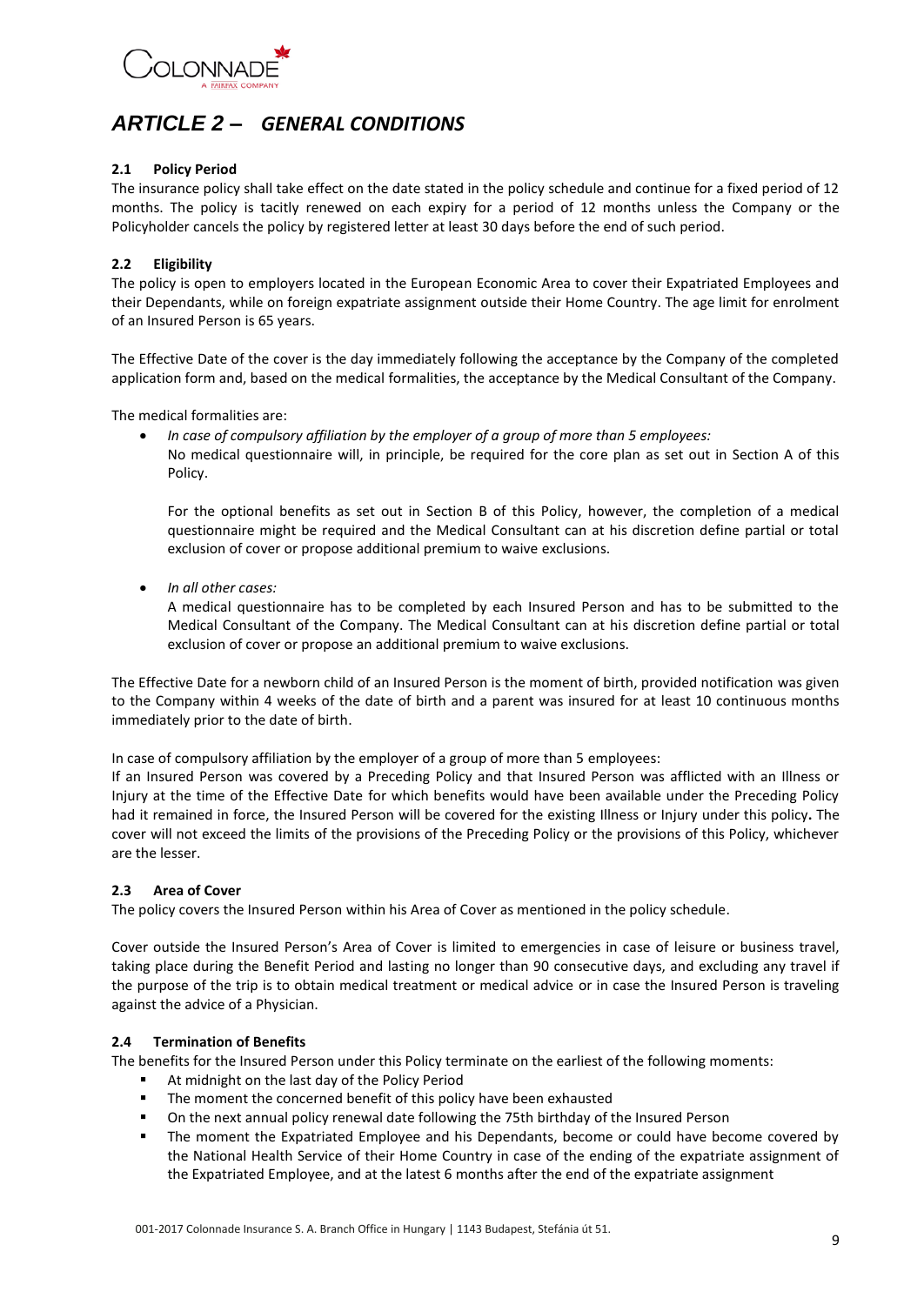

 The moment the Insured Person becomes or could have become covered by the National Health Service of his Home Country in case of the relocation of the Insured Person to his Home Country, and at the latest 6 months after the relocation to his Home Country.

#### **2.5 Payment of Premiums**

The *Policyholder* is liable to pay the *Premium* stated in the *Schedule* by the *Premium Due Date* as stated in the *Schedule,* unless otherwise agreed in writing by the *Policyholder* and the *Insurer*. Should the *Policyholder* fail to settle the insurance *Premium* on or before the due date, the *Insurer* shall be entitled to request payment in writing, by granting a 30-day grace period and also warning the *Policyholder* to the consequences of non-payment. The insurance contract shall terminate retroactively with effect of the original due date if the grace period expires without the *Policyholder* settling the insurance *Premium*, unless the *Insurer* takes legal action as to the enforcement of its claim before court without delay. In such case the *Policyholder* shall be entitled to request the *Insurer* to reactivate the insurance coverage within one hundred and twenty days from the date of termination of the insurance contract. The *Insurer* may reactivate the insurance coverage under the terms and conditions of the terminated contract on condition that the formerly due insurance premium is paid. Should the *Policyholder* fail to pay the due insurance *Premium* (premium installment) and the *Insurer* fail to send its request of payment as stated above, the contract shall terminate at the end of the insurance period.

#### **2.6 Change of Risk**

The Policyholder and Insured Person shall inform the Company immediately of any significant change in circumstances or conditions that may increase the risk. This includes but is not limited to changes in business activities, change of Home Country, or change of Host Country.

If such change is not a change in the health state of the Insured Person and the change involves an increased risk, the Company has the right during 15 days to cancel the insurance cover with a 30-day notice or to increase the premium and the conditions of insurance, and this retroactively as from the moment of the aggravation of the risk.

The Policyholder shall have the right to refuse the amended premium and conditions of insurance by cancelling the policy within 60 days of the date on which the Policyholder was informed of the amendment. In this case the policy will terminate on the  $60<sup>th</sup>$  day.

#### **2.7 Change of Premium Rates and/or Conditions**

The premiums of the Core Plan and the Dental & Vision Care Plan may be adjusted at each annual renewal date, based on the attained age of each Insured Person on the renewal date and based on the increase in medical expenses.

The Company shall have the right to change the premium and/or conditions of certain insurance covers on a class basis for all similar covers.

The Company shall inform the Policyholder in writing at least 60 days before the next annual Policy Period. The Policyholder is deemed to have accepted this unless the Policyholder cancels the agreement as from the date on which the change takes effect with 30 days notice period. In the latter case, the insurance shall end at midnight of the last day of the previous annual Policy Period.

The Policyholder shall not have the right to cancel the policy if the change involves a reduction of the premium or an extension of the cover without premium increase.

#### **2.8 Cancellation in the Event of War**

The Company and the Policyholder may cancel any cover for War if such risk is manifested or if this is about to happen, subject to 7 days' notice.

#### **2.9 Sanctions Exclusion**

The Insurer shall not assume any payment obligation with respect to any damage otherwise covered by the Insurance Contract and its extensions if the Insured or the beneficiary is the national or a government agency of a country against which the laws and/or other regulations determining the present insurance coverage and/or the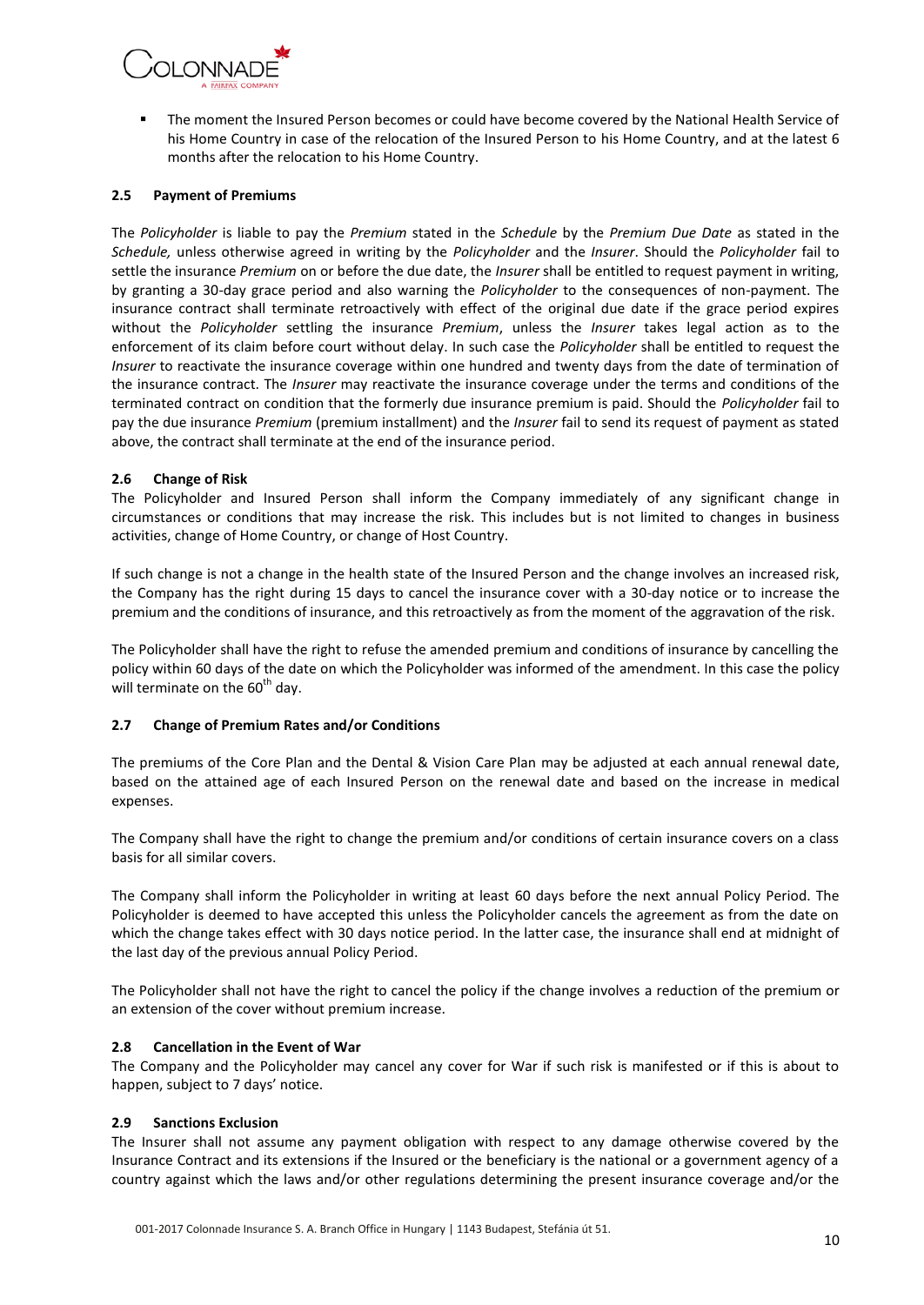# OI ONNADE

Insurer, its parent company or the operation of the company that has an influence ensuring qualified majority in the Insurer, have introduced an embargo or another economic sanction that prohibits the Insurer from entering into insurance transactions or providing other economic benefits to the Insured or any other beneficiary. Furthermore, no payments shall be made to the beneficiary/beneficiaries to whom/which no economic benefits shall be provided in accordance with the laws and/or other regulations pertaining to the Insurer, its parent company or the company having influence that ensures qualified majority in the Insurer.

#### **2.10 Notification of Claim**

The Policyholder, Insured Person or Beneficiary shall respect the procedures mentioned under the title "Claims Procedure" of the concerned benefit, and shall notify the Company within 8 days following the occurrence of an event covered by this insurance policy if not regulated otherwise in the specific covers.

#### **In case of a claim the following documents shall be provided to the Company**

#### **General documents:**

- Completed and duly signed claim request form (policy number, address, data needed for the transfer of payments)
- Employer's certificate if the employee is covered by a company group insurance
- Medical documentation (ambulant sheet containing the diagnose of the disease/sickness, final report of the hospital, treatment sheet, histological findings, contact details of the doctor, medical case history, medical documentation of the PCP about any disease/sickness or accident preceding the travel, certification issued by the doctor about the expected recovery date, sick allowance documents, medical documentation stating the extent of the disability, decision of National Medical Expert Institute, medical expert opinion)
- Invoices (nvoices about the hospitalization; invoices about the medicaments and the transportation of the patients that are required for the assessment of the insurance benefits, payment certificate, invoice about the issuance of the official documents; invoice about the reparation of baggage, invoice of accommodation, flight booking, taxi, phone, or fuel or any other invoice which proofs the claim)
- Policy report (if available), or other official report/report of any other authority (if available)
- Documents certifying the travel (booking, visa, boarding pass, baggage ticket, copy of the passport stamp, In case of travelling with car, declaration about the exact date of departure)
- Copy of the bank statement, any other certificate of the money exchange
- Description of the accident, or event including the names of possible eyewitnesses
- Medical case history, medical documentation of the PCP about any disease/sickness or accident preceding the travel

#### **Documents requested in relation to the coverages beside the general documents:**

#### **Accidental death:**

- Death certificate, autopsy report, medical certificate proving the reason of the death
- Certificate of inheritance, Grant of probate; decision or record of an official procedure (if any)

#### **Permanent Disability (total or partial) due to an accident:**

- Medical documentation stating the extent of the disability, decision of National Medical Expert Institute, medical expert opinion;
- Invoices about retraining expenses, certification of the retraining institution on the training and the participation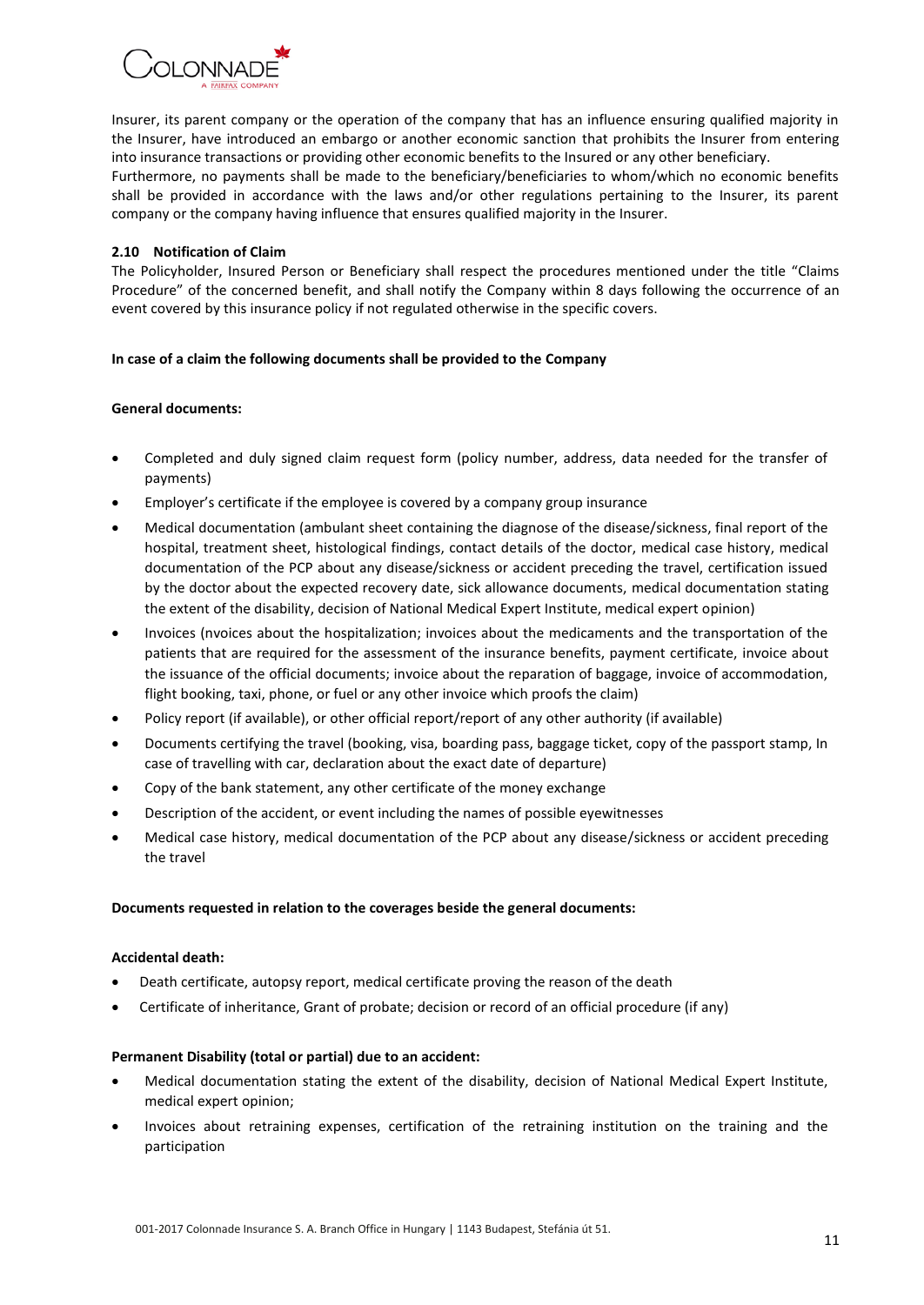

#### **Recovery cash:**

- Sick allowance documents
- Certification issued by the doctor about the expected recovery date

#### **Temporary total disability due to sickness or accident:**

- Sick allowance documents
- Certification issued by the doctor about the expected recovery date
- In case the limit is based on the amount of the daily wage, the amount of the wage that was stated on the claim request form shall be officially certified by the employer

#### **Accidental death in a plane crash:**

- Certification of the airline company that the Insured was on the passenger list and travelled on the plane
- **EXEC** Certification of the Ministry of Foreign Affairs about the plane crash

#### **Personal belongings, baggage, baggage delay:**

- Detailed description about the lost or damage of the baggage
- 'Passenger Irregularity Report', certification or statement of the airline/transportation company about the damage, lost or injury
- Certification of the airline/transportation company about the indemnification paid to the passenger
- Detailed list of the lost and damaged items, containing the purchase price and the date of purchase, Invoices certifying the purchase (if available)
- In case of any damage: invoice about the reparation, or statement that damaged item cannot be repaired
- check in receipt, baggage ticket, certification of costs and expenses of the reasonable required shopping abroad, certification of receipt of the baggage containing the date, time and name of the passenger

#### **Money:** documents certifying the financial loss, certification of the possession

**Cash:** certification of the cash withdrawal and the money exchange

#### **Flight delay or cancellation, air-route change:**

 Certification of the airline/transportation company about the delay or cancellation, certification of the original flight with the original ticket or reservation and the new departure with the new boarding pass; flight number, destination country and city where the flight was delayed or cancelled

#### **Cancellation of the trip:**

- Document certifying the reason of cancellation (such as medical documentation, etc.)
- Original of the ticket reservation, invoice about the ticket
- Certification of payments of the items that can be reimbursed from other sources (for example reimbursement of the airline company, refund of the advance payments of booked services, etc.)

#### **Home transportation of corps and relics:**

 Birth certificate, marriage certificate, death certificate, medical certificate proving the reasons of the death, autopsy report

#### **Legal costs:**

Certification of the power of attorney; certification of the arrest and its circumstances

#### **Bail bond:** Certification of the amount of the bail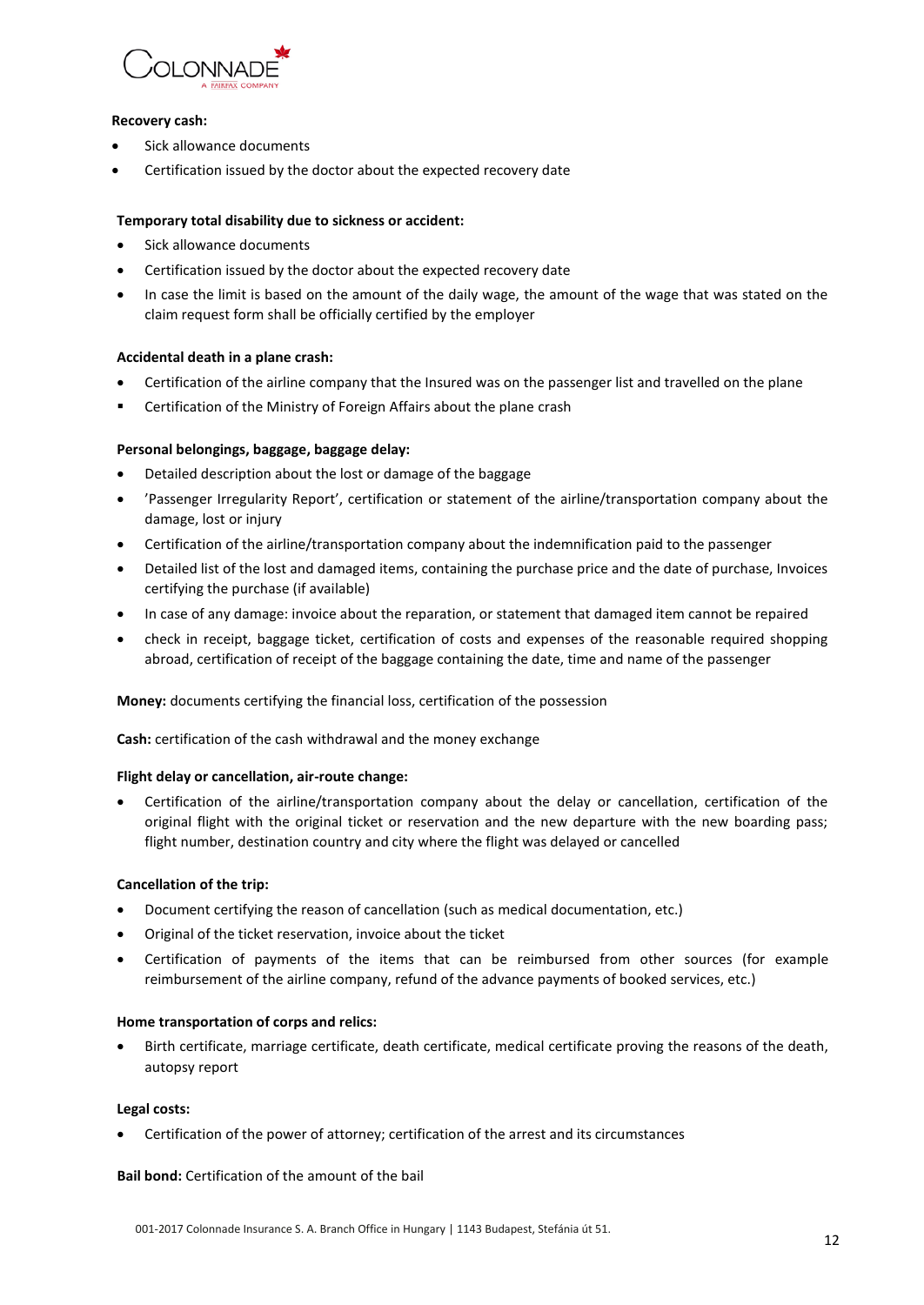

#### **Personal liability insurance:** Power of Attorney

#### **Liability insurance:**

- Power of Attorney; description of the extent of the damage in case of material damage
- expert opinion of the loss adjustor; opinion of the service center that the damaged good/thing cannot be repaired

#### **2.11 Proof and Payment of Claims**

The Policyholder, Insured Person or Beneficiary shall provide at their own expense the above listed documents to substantiate the claim. They shall cooperate in medical or other examinations or enquiries related to the claim if the Company deems this necessary. The Company will pay the benefit following the receipt of all documents required for claim settlement within 15 days from the receipt of the last document, if not regulated otherwise in the specific covers.

#### **2.12 Reasonable Care**

The Policyholder, Insured Persons and Beneficiaries must take all reasonable steps to avoid and/or minimize expenses, loss or damage and must also make every effort to recover any property covered by this policy which has been lost or stolen.

#### **2.13 Obligations and Stipulations**

The Policyholder and the Insured Persons shall comply with the obligations and stipulations set out in the policy. If the Policyholder or the Insured Person fails to do so, the Company may deduct any consequential loss it has incurred.

#### **2.14 Fraud**

The Policyholder, Insured Person or Beneficiary will lose any benefit in case of fraud, deliberate dishonesty or deliberate hiding of information, and they must pay back any benefit that the Company has already paid, and shall compensate the Company for the loss or damage incurred because of this situation. If this happens, the Company will not refund any premium and has the right to immediately cancel the policy.

#### **2.15 Interest on Payments**

The Company shall not pay interest on payments to be made.

#### **2.16 Other Insurance and Subrogation**

If the liability, loss or damage that is covered under this policy is also covered by a National Health Service or under any other insurance policy, whether or not of an earlier date, or would have been covered under these had this insurance not been taken out, this insurance shall only provide cover in excess of what would have been covered by the National Health Service and such other insurance policy. The amounts paid under this insurance shall not exceed, when combined with the amounts paid by the National Health Service and under such other insurance policy, the maximum limits as mention on the policy schedule.

The Policyholder, Insured Person or Beneficiary shall inform the Company of such cover and provide the Company, at request, with a copy of the policy including the benefit schedules.

In the event of Injury, loss or damage involving the actions or negligence of a third party, the Policyholder, Insured Person or Beneficiary shall use their best endeavors to claim from such third party for the full amount of the loss. The Policyholder, Insured Person and Beneficiary shall not negotiate, settle, compromise, release, or otherwise discharge any claim against such a party without the Company's express written consent. The Company has full rights of subrogation and may take proceedings in the Insured Person's name, but at the Company's expense, to recover for the Company's benefit the amount of any payment made under the policy including but not limited to the cost of such proceedings.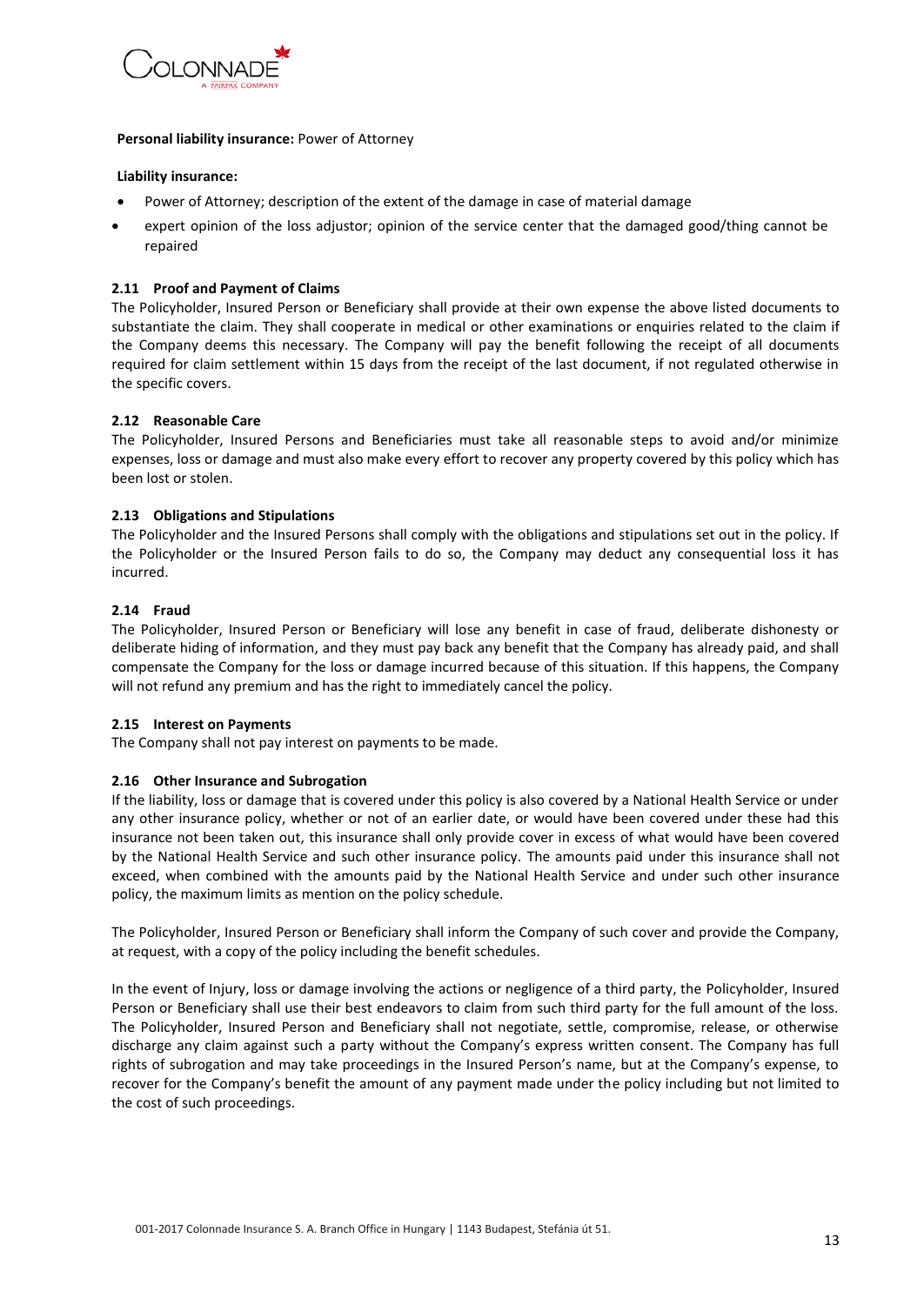

#### **2.17 Transfer**

The policy cannot be transferred unless otherwise agreed upon in writing with the Company.

#### **2.18 Term of Limitation**

A claim against the Company to make a payment shall lapse by the passage of 2 years after the start of the day following the day on which the person entitled to payment became aware of the payment being due and payable.

The period of limitation is interrupted by a written notification whereby a claim to payment is made. A new period of limitation shall commence with the start of the day following the day on which the Company either acknowledges the claim or announces by registered letter that it has rejected the claim, unambiguously stating that in the event of rejection the claim shall lapse by the passage of six months.

#### **2.19 Address**

The Company can give valid notice to the Policyholder at his last address known by the Company.

#### **2.20 Information on professional secrecy and personal data management**

Insurance secret shall mean all data - other than classified information - in the possession of insurance companies, reinsurance companies and insurance intermediaries that pertain to the personal circumstances and financial situations (or business affairs) of their clients (including claimants), and the contracts of clients with insurance companies and reinsurance companies.

Insurance and reinsurance companies are entitled to process the insurance secrets of clients only to the extent that they relate to the relevant insurance contract, with its creation and registration, and to the service. Processing of such data shall take place only to the extent necessary for the conclusion, amendment and maintenance of the insurance contract and for the evaluation of claims arising from the contract or for any other purpose specified in the Insurance Act.

Insurance and reinsurance companies shall obtain the data subject's prior consent for processing data for purposes other than what is contained in Subsection (1) Section 135 of Act LXXXVIII of 2014 (Insurance Act). The client shall not suffer any disadvantage if the consent is not granted, nor shall be given any advantage if it is granted.

Unless otherwise provided for by law, the owners, directors and employees of insurance and reinsurance companies, and all other persons having access to insurance secrets in any way during their activities in insurancerelated matters shall be subject to the obligation of professional secrecy without any time limitation.

According to the Act on the Processing and Protection of Personal Data in the Field of Medicine (hereinafter referred to as "PDFM"), insurance companies shall be authorized to process any data pertaining to the medical condition of clients only for those 3 reasons set out in Subsection (1) of Section 135 of the Insurance Act, in accordance with the provisions of PDFM and only in possession of the express written consent of the data subject. Insurance secrets may only be disclosed to third parties:

a) under the express prior written consent of the insurance or reinsurance company's client to whom they pertain, and this consent shall precisely specify the insurance secrets that may be disclosed;

b) if there is no obligation of professional secrecy under the Insurance Act.

The requirement of confidentiality concerning insurance secrets shall not apply to:

a) the Authority in exercising its designated functions;

b) the investigating authority and the public prosecutor's office after ordering the investigation;

c)the court of law in connection with criminal cases, civil actions and non-contentious proceedings, and the judicial review of administrative decisions, including the experts appointed by the court, and the independent court bailiff in connection with a case of judicial enforcement, the principal creditor in debt consolidation procedures of natural persons, the Családi Csődvédelmi Szolgálat (Family Bankruptcy Protection Service), the family administrator, the court;

d) notaries public, including the experts they have appointed, in connection with probate cases;

e) the tax authority in the cases referred to in Subsection (2);

the national security service when acting in an official capacity,

g) the Gazdasági Versenyhivatal (Hungarian Competition Authority) acting in an official capacity;

h) guardians acting in an official capacity,

i) the government body in charge of the healthcare system in the case defined in Subsection (2) of Section 108 of Act CLIV of 1997 on Health Care;

j) bodies authorized to use secret service means and to conduct covert investigations if the conditions prescribed in specific other act are provided for;

k) the reinsurer and in case of co-insurance, the insurers underwriting the risk,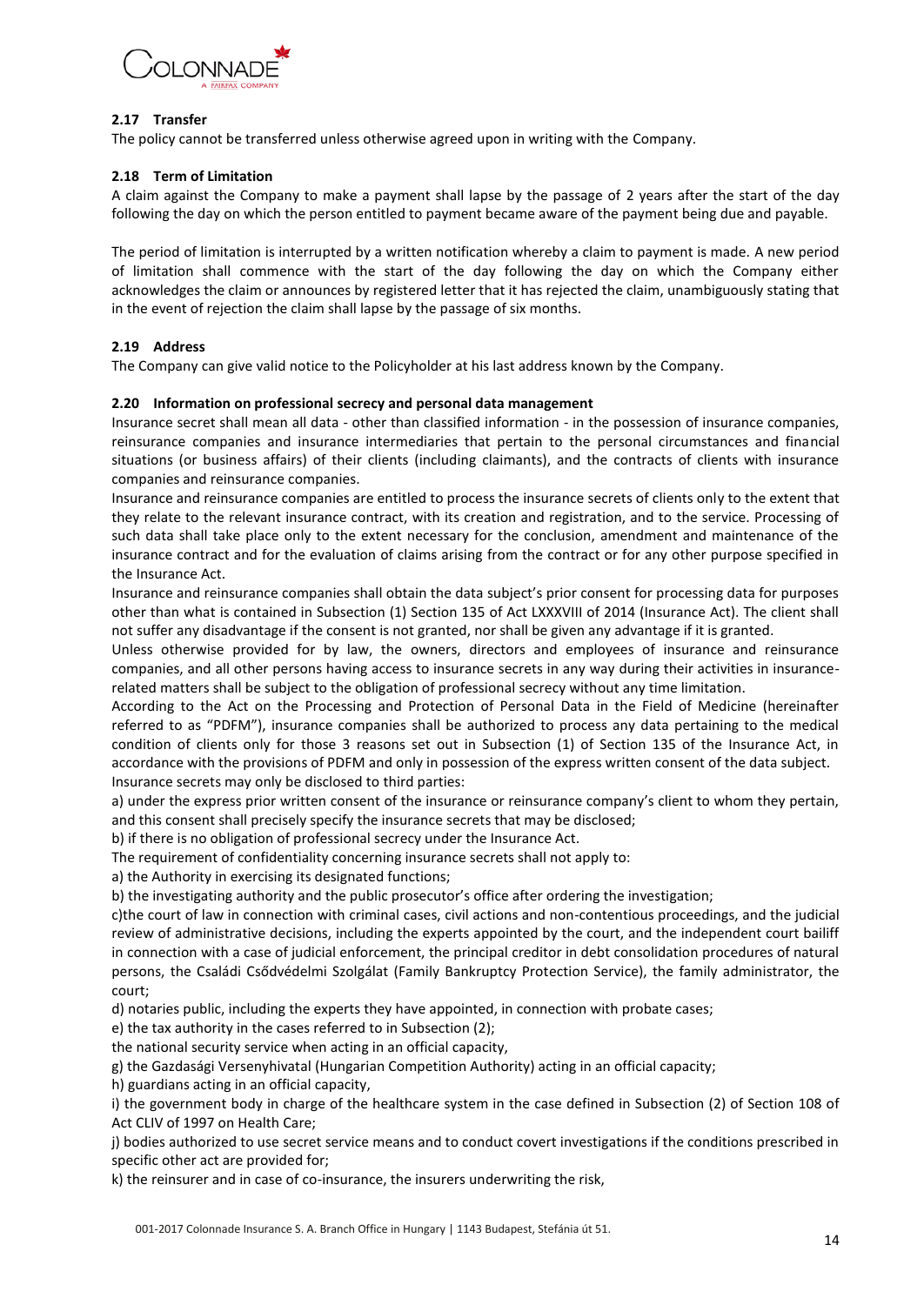

l) with respect to data transmitted as governed by law, the bureau of insurance policy records maintaining the central policy records, the claims registry body operating the central claims history register, furthermore, the national transport authority and the Central Office for Administrative and Electronic Public Services in respect of any official affairs related to road traffic management tasks concerning motor vehicles not covered by the register [while upon receipt of a written request from a body or person referred to in Paragraphs a)-j), n) and s) of Subsection (1) of Section 138 of the Insurance Act indicating the name of the client or the description of the insurance contract, the type of data requested and the purpose of and the grounds for requesting data, with the exception that the bodies or persons referred to in Paragraphs p)-s) are required to indicate only the type of data requested and the purpose and grounds for requesting it. An indication of the statutory provision granting authorization for requesting data shall be treated as verification of the purpose and legal grounds.

m) the receiving insurance company with respect to insurance contracts conveyed under a portfolio transfer arrangement, as provided for by the relevant agreement;

n) with respect to the information required for settlement and for the enforcement of compensation claims, and also for the conveyance of these among one another, the body operating the Compensation Fund and/or the Claims Guarantee Fund, the National Bureau, the correspondent, the Information Centre, the Claims Organization, claims representatives and claims adjustment representatives, or the responsible party if wishing to access - in exercising the right of self-determination - the particulars of the other vehicle that was involved in the accident from the accident report for the purpose of settlement;

o) the outsourcing service provider with respect to data supplied under outsourcing contracts; the tax auditor in respect to data supplied under tax audit agreements [while, upon receipt of a written request from a body or person referred to in Paragraphs a)-j), n) and s) of Subsection (1) of Section 138 of the Insurance Act indicating the name of the client or the description of the insurance contract, the type of data requested and the purpose of and the grounds for requesting data, with the exception that the bodies or persons referred to in Paragraphs p)-s) are required to indicate only the type of data requested and the purpose and grounds for requesting it. An indication of the statutory provision granting authorization for requesting data shall be treated as verification of the purpose and legal grounds.]

p) third-country insurance companies and insurance intermediaries in respect of their branches, if they are able to satisfy the requirements prescribed by Hungarian law in connection with the management of each datum and the country in which the third-country insurance company is established has regulations on data protection that conform to the requirements prescribed by Hungarian law;

q) the commissioner of fundamental rights when acting in an official capacity;

r) the Nemzeti Adatvédelmi és Információszabadság Hatóság (the National Authority for data Protection and Freedom of Information) when acting in an official capacity.

s) the insurance company in respect of the bonus-malus system and the bonus-malus rating, and the claims record and the bonus-malus rating in the cases specified in the decree on the detailed rules for the verification of casualties, upon receipt of a written request from a body or person referred to in Paragraphs a)-j), n) and s) of Section 138 of the Insurance Act indicating the name of the client or the description of the insurance contract, the type of data requested and the purpose of and the grounds for requesting data, with the exception that the bodies or persons referred to in Paragraphs p)-s) are required to indicate only the type of data requested and the purpose and grounds for requesting it. An indication of the statutory provision granting authorization for requesting data shall be treated as verification of the purpose and legal grounds.

Pursuant to Paragraph e) of Subsection (1) of Section 138 of the Insurance Act, there shall be no confidentiality obligation concerning insurance secrets in connection with tax matters where the insurance company is required by law to disclose specific information to the tax authority upon request and/or to disclose data concerning any payment made under an insurance contract that is subject to tax liability.

The requirement of confidentiality concerning insurance secrets shall not apply to financial institutions stipulated by the Act on Credit Institutions and Financial Enterprises with regard to an insurance contract related to any receivable arising out of financial service, provided that the financial institution submits its request in writing to the insurance company which contains the name of the client or the insurance contract, all types of data requested, the purpose of the information request and its title.

The disclosure made by the insurance company to the tax authority in compliance with the obligation prescribed in Sections 43/B-43/C of Act XXXVII of 2013 on International Administrative Cooperation in Matters of Taxation and Other Compulsory Payments (hereinafter referred to as "IACA") in accordance with Act XIX of 2014 on the Promulgation of the Agreement between the Government of Hungary and the Government of the United States of America to Improve International Tax Compliance and to Implement FATCA, and on the Amendment of Certain Related Acts (hereinafter referred to as "FATCA Act") shall not be construed as violation of insurance secrets.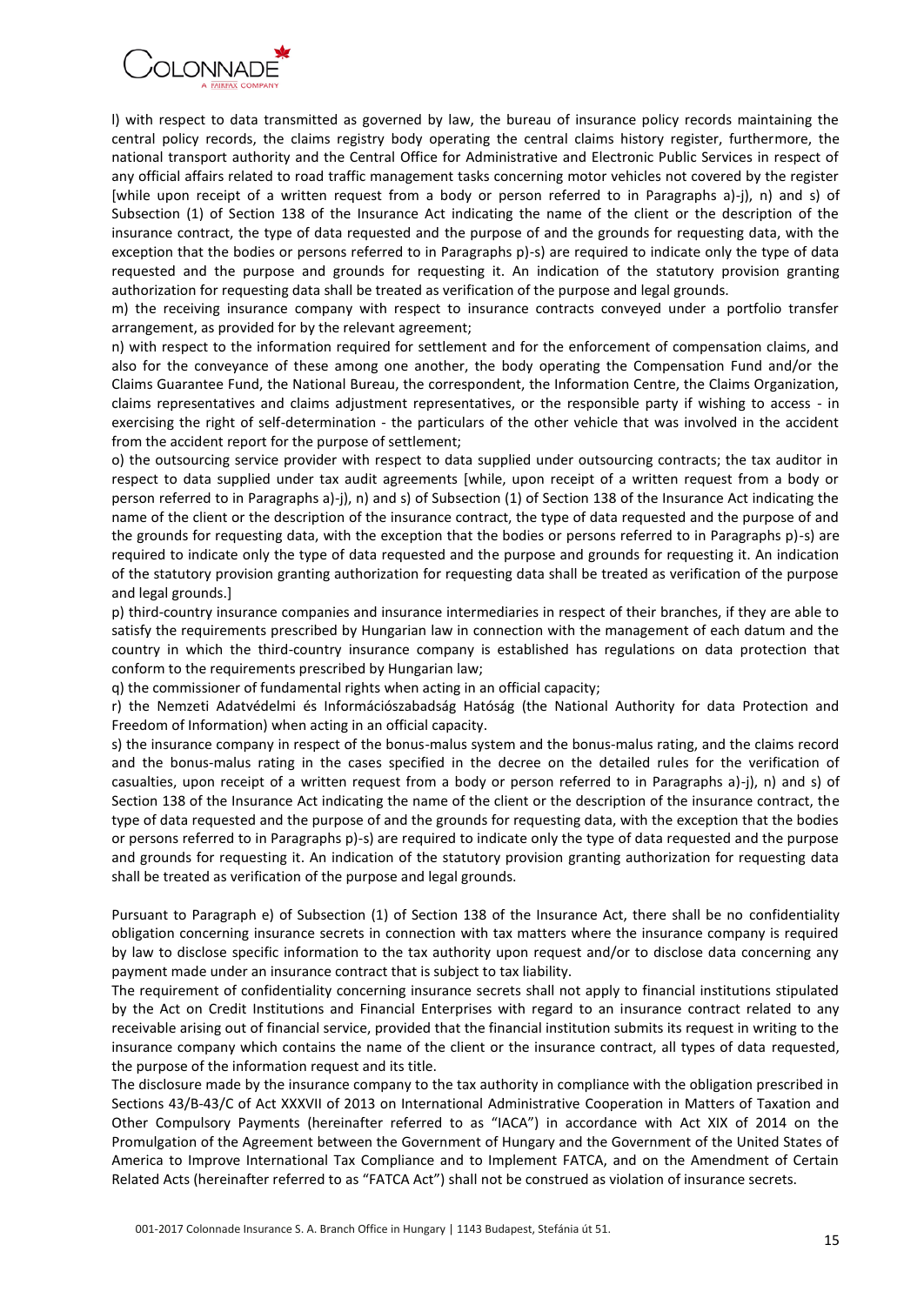

Insurance and reinsurance companies shall be authorized to disclose the personal data of clients in the cases and to the agencies indicated in Subsections (1) and (6) of Section 138 and in Sections 137, 138 and 140 of the Insurance Act.

The obligation of insurance secrecy shall apply to the employees of the agencies specified in Subsection (1) of Section 138 of the Insurance Act beyond the purview of any legal process.

Insurance and reinsurance companies shall be required to supply information forthwith where so requested in writing by the national security service, the public prosecutor or the investigating authorities under the prosecutor's consent if there is any suspicion that an insurance transaction is associated with:

a) misuse of narcotic drugs, illegal possession of new psychoactive substances, acts of terrorism, criminal misuse of explosives or blasting agents, criminal misuse of firearms and ammunition, money laundering, or any felony offense committed in criminal conspiracy or within the framework of a criminal organization under Act IV of 1978 in force until 30 June 2013,

b) unlawful drug trafficking, possession of narcotic drugs, inciting substance abuse, aiding in the manufacture or production of narcotic drugs, illegal possession of new psychoactive substances, acts of terrorism, failure to report a terrorist act, terrorist financing, criminal misuse of explosives or blasting agents, criminal misuse of firearms and ammunition, money laundering, or any felony offense committed in criminal conspiracy or within the framework of a criminal organization under the Criminal Code.

The obligation of confidentiality concerning insurance secrets shall not apply where an insurance or reinsurance company complies with the obligation of notification prescribed in the Act on the Implementation of Restrictive Measures Imposed by the European Union Relating to Liquid Assets and Other Financial Interests.

The disclosure of the group examination report to the dominating member of the financial group during the supervisory oversight proceedings in the case of group supervision shall not constitute a breach of confidentiality concerning insurance secrets and trade secrets.

The obligation to keep insurance secrets shall not apply when:

a) a Hungarian law enforcement agency makes a written request for information - that is considered insurance secret - in order to fulfil the written requests made by a foreign law enforcement agency pursuant to an international agreement;

b) the national financial intelligence unit makes a written request for information - that is considered insurance secret - acting within its powers conferred under the Act on the Prevention and Combating of Money Laundering and Terrorist Financing or in order to fulfil the written requests made by a foreign financial intelligence unit.

It shall not constitute a violation of insurance secrecy where an insurance or reinsurance company supplies information to a third-country insurance or reinsurance company or a third-country data processing agency:

a) if the client to whom such information pertains (hereinafter referred to as "data subject") has given his prior written consent, or

b) if - in the absence of the data subject's consent - the data is disclosed within the scope, for the purposes and on the legal grounds specified by law, and the level of protection available in the third-country satisfies either of the requirements prescribed in Subsection (2) of Section 8 of Act CXII of 2011 on the Right of Informational Self-Determination and on Freedom of Information (hereinafter referred to as "Info Act").

The provisions governing data disclosure within the domestic territory shall be observed when sending data that is treated as an insurance secret to another Member State.

The following shall not be construed a breach of insurance secrecy:

a) the disclosure of data compilations from which the clients' personal or business data cannot be identified;

b) in respect of branches, transfer of data for the purpose of supervisory activities to the supervisory authority of the country where the registered address (main office) of the foreign-registered company is located, if such transfer is in compliance with the agreement between the Hungarian and the foreign supervisory authorities;

c) disclosure of information, other than personal data, to the minister for legislative purposes and in connection with the completion of impact assessments;

d) the disclosure of data in order to comply with the provisions contained in the Act on the Supplementary Supervision of Financial Conglomerates.

(2) Insurance and reinsurance companies may not refuse to disclose the data specified in Subsection (1) of Section 141 of the Insurance Act on the grounds of protection of insurance secrets.

The personal data indicated in the data transfer records and the data covered by Section 136 of the Insurance Act, or the data treated as special data under the Info Act shall be deleted, respectively, after five years and twenty years following the date of disclosure.

The insurance or reinsurance company shall not be authorized to notify the data subject when data is disclosed pursuant to Paragraphs b), f) and j) of Subsection (1) of Section 138 or Subsection (6) of Section 138 of the Insurance Act.

001-2017 Colonnade Insurance S. A. Branch Office in Hungary | 1143 Budapest, Stefánia út 51.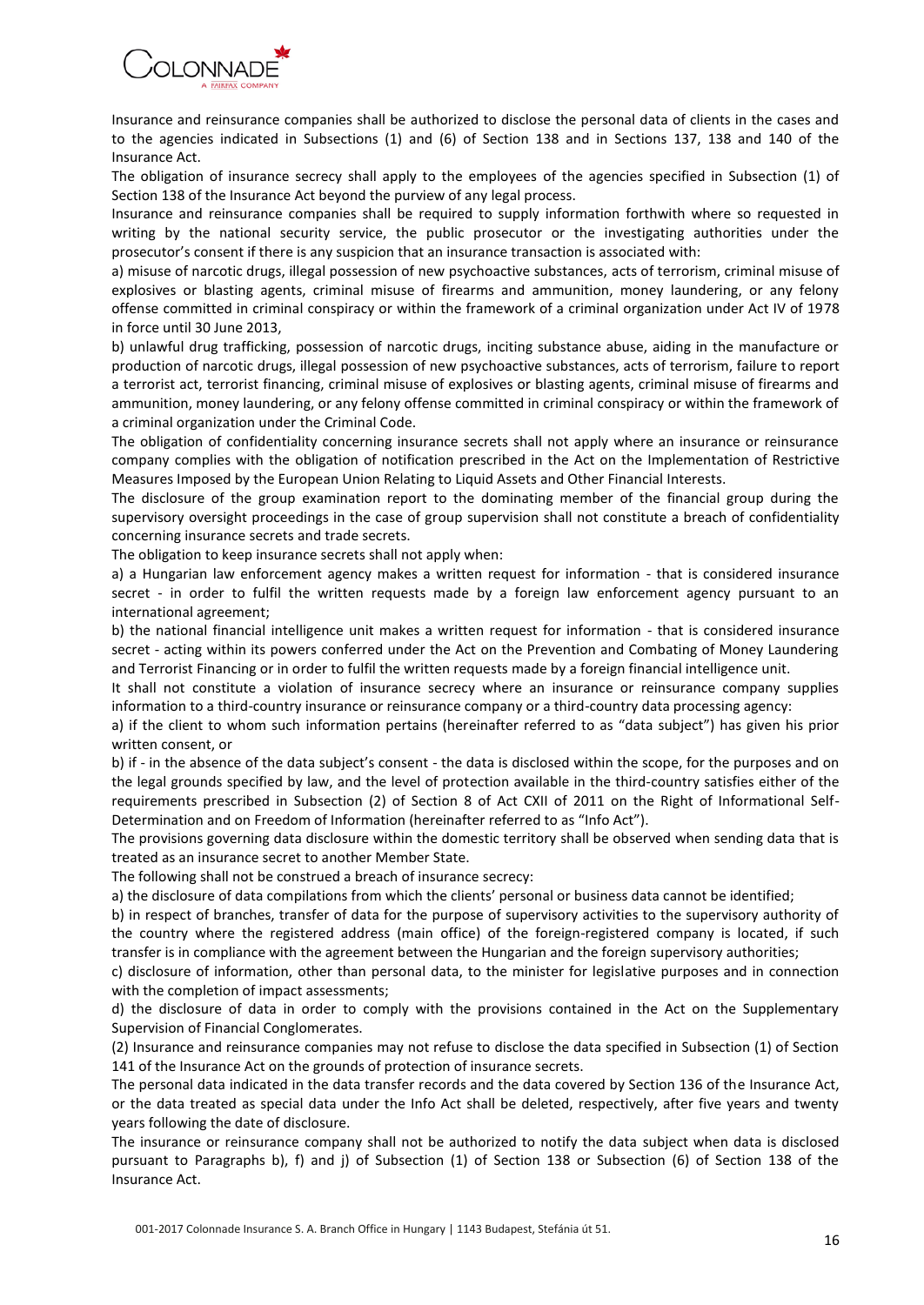

Insurance and reinsurance companies shall be entitled to process personal data during the life of the insurance or reinsurance contract or other contractual relation, and as long as any claim can be asserted in connection with the insurance, reinsurance or contractual relation.

Insurance and reinsurance companies shall be entitled to process personal data relating to any unconcluded insurance or reinsurance contract as long as any claim can be asserted in connection with the failure of the contract.

Insurance and reinsurance companies shall be required to delete all personal data relating to their current or former clients or to any frustrated contract in connection with which the data in question is no longer required, or the data subject has not given consent, or if it is lacking the legal grounds for processing such data.

(3) Within the meaning of the Insurance Act, the processing of data related to deceased persons shall be governed by the statutory provision on the processing of personal data. The rights of a deceased person in terms of data processing may be exercised by the heir or by the person named as the beneficiary in the insurance contract.

#### **Trade secrets of insurance companies and reinsurance companies**

Insurance and reinsurance companies and their owners, any proposed acquirer of a share in an insurance or reinsurance company, as well as the senior executives, non-management officers and employees, agents of insurance or reinsurance companies shall keep any trade secrets made known to them in connection with the operation of the insurance or reinsurance company confidential without any time limitation.

The obligation of confidentiality prescribed in Section 144 of the Insurance Act shall not apply to the following in exercising their designated functions:

a) the Authority;

b) the national security service;

c) the Állami Számvevőszék (State Audit Office);

d) the Gazdasági Versenyhivatal (Hungarian Competition Authority);

e) the internal oversight agency tasked by the Government, which controls the legality and propriety of the use of central budget funds;

f) property administrators;

g) the Információs Központ (Information Center);

h) the agricultural damage survey body, the agricultural damage compensation body, the agricultural administration body, and the institution delegated to conduct economic assessments under the supervision of the ministry directed by the minister in charge of the agricultural sector in respect of insured persons claiming any aid for the payment of agricultural insurance premiums.

The disclosure made by an insurance company to the tax authority in compliance with the obligation prescribed in Sections 43/B-43/C of the IACA in accordance with the FATCA Act shall not be construed as violation of trade secrets.

(3) The disclosure of information by the Authority to the European Insurance and Occupational Pensions Authority (hereinafter referred to as "EIOPA") as provided for in Regulation (EU) No. 1094/2010 of the European Parliament and of the Council of 24 November 2010 establishing a European Supervisory Authority (European Insurance and Occupational Pensions Authority), amending Decision No. 716/2009/EC and repealing Commission Decision 2009/79/EC (hereinafter referred to as "Regulation 1094/2010/EU") shall not be construed as violation of trade secrets.

The obligation of confidentiality prescribed in Section 144 of the Insurance Act shall not apply to:

a) the investigating authority and the public prosecutor's office after ordering the investigation;

b) the court of law in connection with criminal cases, civil actions and non-contentious proceedings, and the judicial review of administrative decisions, including the experts appointed by the court, and the independent court bailiff in connection with a case of judicial enforcement, and to the court in local government debt consolidation procedures.

(5) The disclosure of information by the Authority to the minister in charge of the money, capital and insurance markets on insurance and reinsurance companies, enabling individual identification, for legislative purposes and in connection with the completion of impact assessments shall not be construed a breach of trade secrecy.

(6) The disclosure of information by the Information Centre in an official capacity shall not be construed a breach of trade secrecy.

The person acquiring any trade secrets shall keep them confidential without any time limitation.

By virtue of the obligation of secrecy, no facts, information, know-how or data within the sphere of trade secrets may be disclosed to third parties beyond the scope defined in the Insurance Act without the consent of the insurance or reinsurance company, or the client concerned, or used beyond the scope of official responsibilities.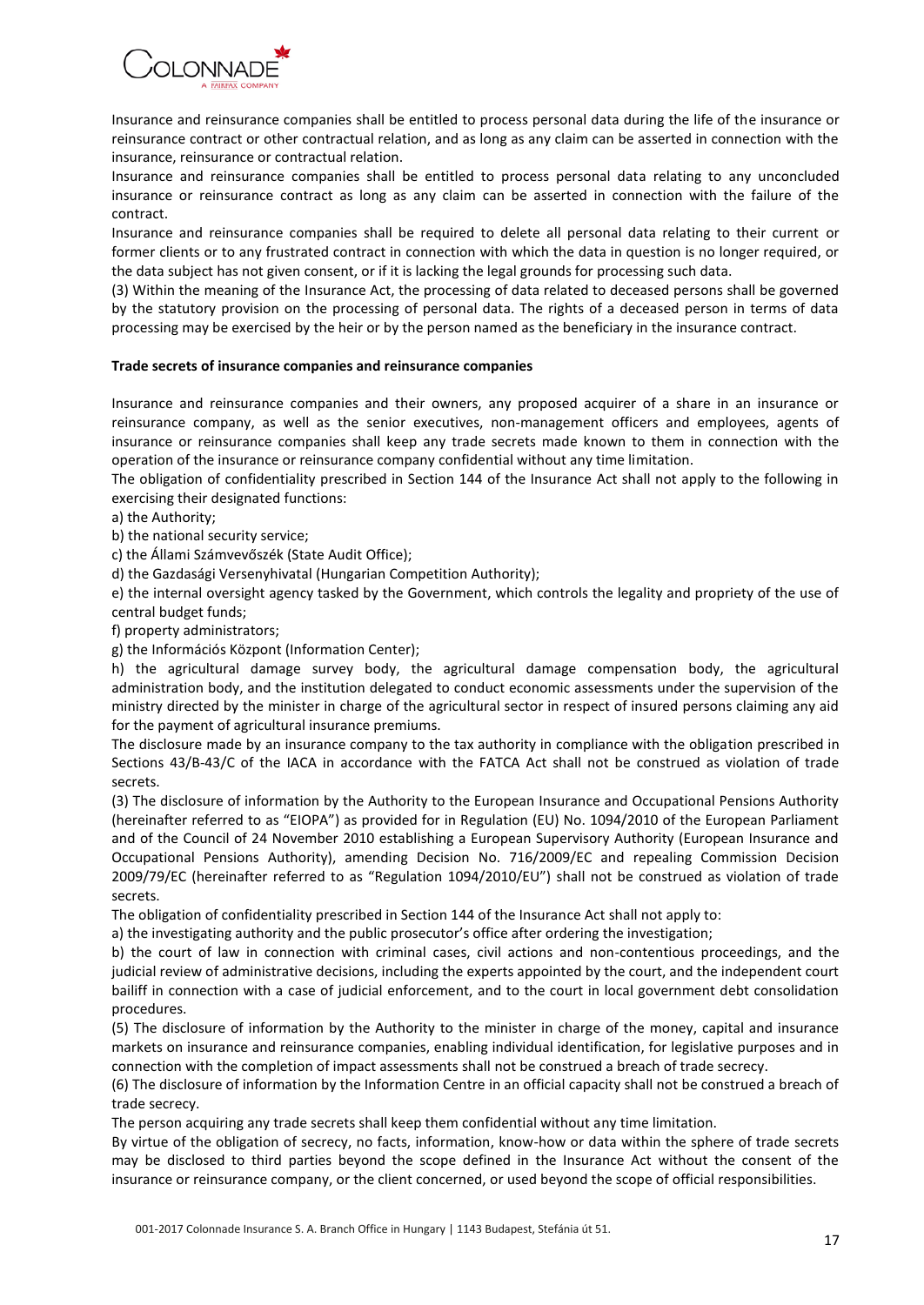

The person acquiring any trade secrets may not use such for his own benefit or for the benefit of a third person, whether directly or indirectly, or to cause any disadvantage to the insurance or reinsurance company affected, or its clients.

In the event of dissolution of an insurance or reinsurance company without succession, the business documents managed by the insurance or reinsurance company and the documents containing trade secrets may be used for archival research conducted after sixty years of their origin.

Any information that is declared by the Info Act to be information of public interest or public information, and as such is rendered subject to disclosure may not be withheld on the grounds of being treated as a trade secret or insurance secret.

Other matters relating to insurance secrets and trade secrets shall be governed by the relevant provisions of the Hungarian Civil Code.

#### **Data management relating to data exchange between Insurance Companies**

In discharging the obligations delegated by law, or fulfilling their contractual commitments, in order to provide services in compliance with the relevant legislation or as contracted, and to prevent insurance fraud, the Insurance Company shall - in order to protect the interest of risk groups of insureds - have the right to make a request to another insurance company from 1 January, 2015 with respect to data processed by this insurance company and referred to in Subsections (3)-(5) of Section 149 of the Insurance Act in accordance with Subsection (1) of Section 135 thereof, taking into account the unique characteristics of insurance products affected. The request shall contain the information necessary for the identification of the person, property or right defined therein, it shall specify the type of data requested and the purpose of the request. Making a request and complying with one shall not be construed a breach of insurance secrecy.

In this context the Insurance Company may request the following data from other insurance companies:

Data listed in Paragraphs a) to e) of Subsection 3 of Section 149 of the Insurance Act relating to the conclusion and performance of the insurance contracts pertaining to the insurance class stipulated in points 1 and 2 of Section A of Annex 1 of the Insurance Act;

Data listed in Paragraphs a) to e) of Subsection 4 of Section 149 of the Insurance Act relating to the conclusion and performance of the insurance contracts pertaining to the insurance class stipulated in points 5, 6, 7, 8, 9, 16, 17 and 18 of Section A of Annex 1 of the Insurance Act; and

Data listed in Paragraphs a) to c) of Subsection 5 of Section 149 of the Insurance Act relating to the conclusion and performance of the insurance contracts in case of the prior consent of the claimant pertaining to the insurance class stipulated in points 11, 12, and 13 of Section A of Annex 1 of the Insurance Act.

The requested insurance company shall make available to the requesting Insurance Company the data requested in due compliance with the law, inside the time limit specified in the request, or failing this, within fifteen (15) days from the date of receipt of the request.

The requesting Insurance Company shall be allowed to process data obtained through the request for a period of ninety (90) days from the date of receipt. If the data obtained by the requesting Insurance Company through the request is necessary for the enforcement of that Insurance Company's lawful interest, the time limit specified above for data processing shall be extended until the enforceable conclusion of the procedure opened for the enforcement of such claim.

If the data obtained by the requesting Insurance Company through the request for the enforcement of the insurance company's lawful interest, and the procedure for the enforcement of such claim is not opened inside a period of one (1) year after the data is received, such data may be processed for a period of one (1) year from the date of receipt. The requesting Insurance Company shall inform the client affected by the request concerning this request and also if the request is satisfied, on the data to which it pertains, at least once during the period of insurance cover.

If the client asks for information regarding his data in accordance with the Info Act and the requesting insurance company no longer has the data to which the request pertains having regard to Subsections 8-10 of Section 149 of the Insurance Act, the client shall be informed thereof.

The requesting Insurance Company shall not be allowed to connect the data obtained through the request relating to an interest insured, with data it has obtained or processed, for purposes other than the above. The requested insurance company shall be responsible for the correctness and relevance of the data indicated in the request."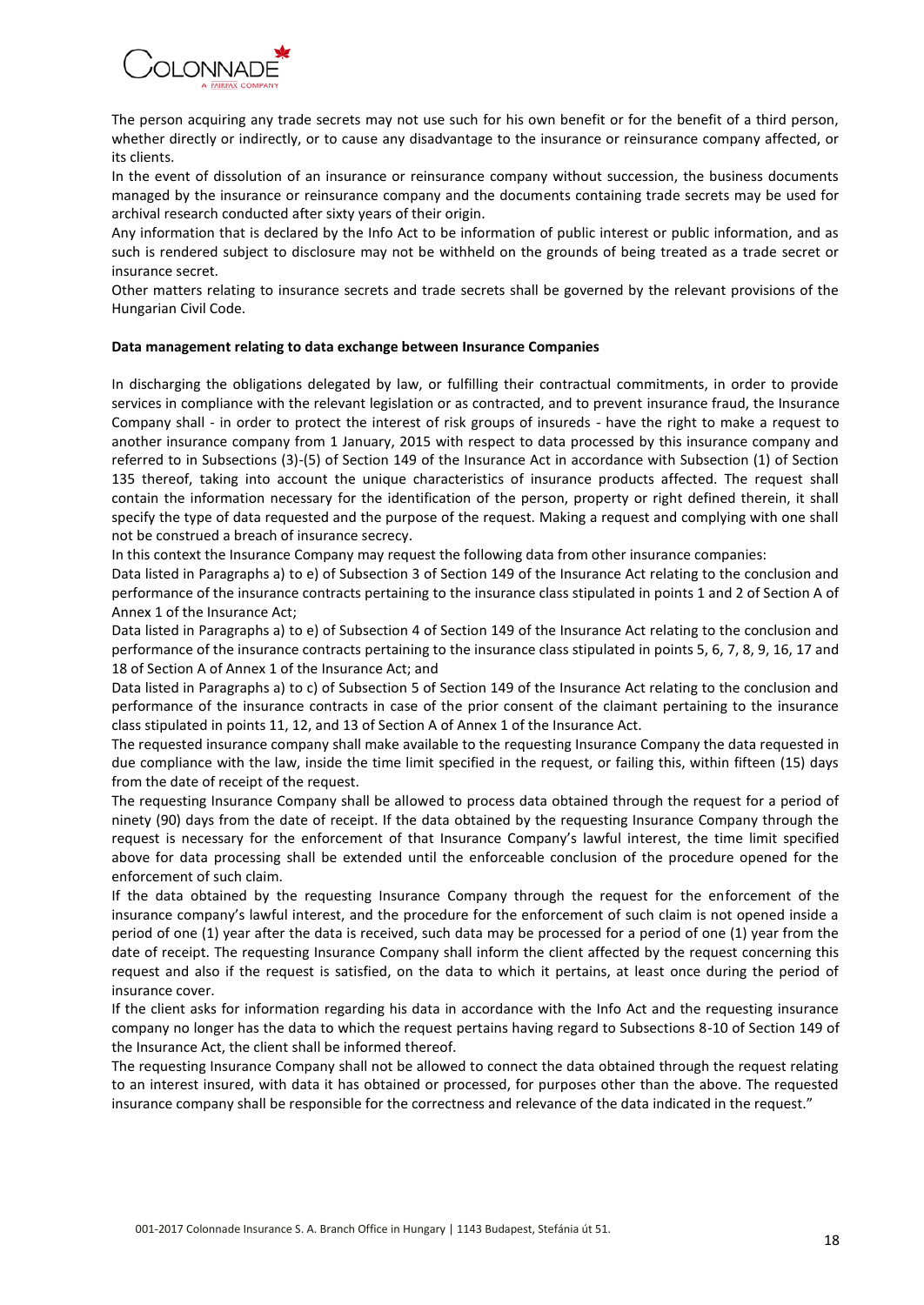

#### **Information on personal data management**

For the purposes of this Chapter and in the light of the provisions on data protection, the Policyholder, Insured, Beneficiary and any other person who are entitled lawfully to the insurance service of the Insurance Company shall be considered its client (hereinafter referred to as: "Client").

The Insurance Company shall be liable for data management and retention, including any data to be provided in the future in connection with the insurance contract.

Personal Data shall mean data relating to a specific (identified or directly or indirectly identifiable by virtue of personal data) Client who is a natural person, as well as conclusions drawn from such data in regard to that relevant Client.

Insurance secret shall mean all data in the possession of the Insurance Company that pertain to the personal circumstances and financial situations or business affairs of the Clients, and the contracts of Clients with the Insurance Companies.

The Insurance Company processes the personal data of Clients only to the extent that they relate to the relevant insurance contract, with its creation and registration, and to the service. The data are provided on a voluntary basis. Pursuant to Act LXXXVIII of 2014 on the Insurance Business, taking into account the purpose of data management, the Insurance Company shall be entitled to manage the Personal Data of its Clients qualifying as Insurance Secret without the explicit consent thereof. The Insurance Company shall be authorized to process any data pertaining to the medical condition of Clients (hereinafter referred to as "Medical Mata") in accordance with the Act on the Processing and Protection of Personal Data in the Field of Medicine and solely in possession of the explicit written consent of the relevant Client. Also, any data pertaining to the medical condition of Clients may only relate to the relevant insurance contract, with its creation and registration, and to the provision of insurance service.

The Insurance Company shall be entitled to process personal data during the life of the insurance contract, and as long as any claim can be asserted by or against it in connection with the insurance.

Unless otherwise provided for by law, the Insurance Company shall be entitled to disclose to Third Parties any data obtained during its conduct of business which qualify as Insurance Secret on the condition that the Client's or its legal representative's written consent precisely specifies the scope of insurance secrets that may be disclosed. Third party shall mean any natural or legal person, or unincorporated business association other than the Client, the data controller or the data processor. As the founder of the Insurance Company, Colonnade Insurance S.A shall not qualify as a Third Party, therefore it shall be entitled to manage any Personal Data and Insurance Secrets of the Clients without their separate written consent.

Any data transfer to the Member States of the European Union and any State which is party to the Agreement on the European Economic Area shall be considered as if the transfer took place within the territory of Hungary. Personal Data of the Clients (including Personal Data qualifying as special data) may be transferred from the country, irrespective of the medium used and the method of transmission, to a data controller managing or data processor processing such data in a Third Country only in case of the explicit consent of the Client and if it is permitted by law, or if any and all criteria of data management set by law are met, and an adequate level of personal data protection provided for by law is ensured during the management and processing of the transferred data in that Third Country. Third country shall mean any State that is not a member State of the European Union and which do not qualify as an EEA State.

Upon request of the Client, the Insurance Company shall provide information on any and all Personal Data managed or transferred under the conditions laid down by law. Client may request the Insurance Company to correct and, except for any statutory data management by reasons of public interest, block or delete such data. The Insurance Company shall be required to correct any Personal Data managed according to the request of the Client.

The Insurance Company shall be required to delete all Personal Data relating to their current or former Clients or to any frustrated contract in connection with which the data in question is no longer required, or the Client has not given consent, or if it is lacking the legal grounds for processing such data.

#### **2.21 Governing Law and Jurisdiction**

This policy is a contract of insurance between the Policyholder and the Company. It will be governed by the laws of Hungary and will be subject to the exclusive jurisdiction of Hungarian Courts.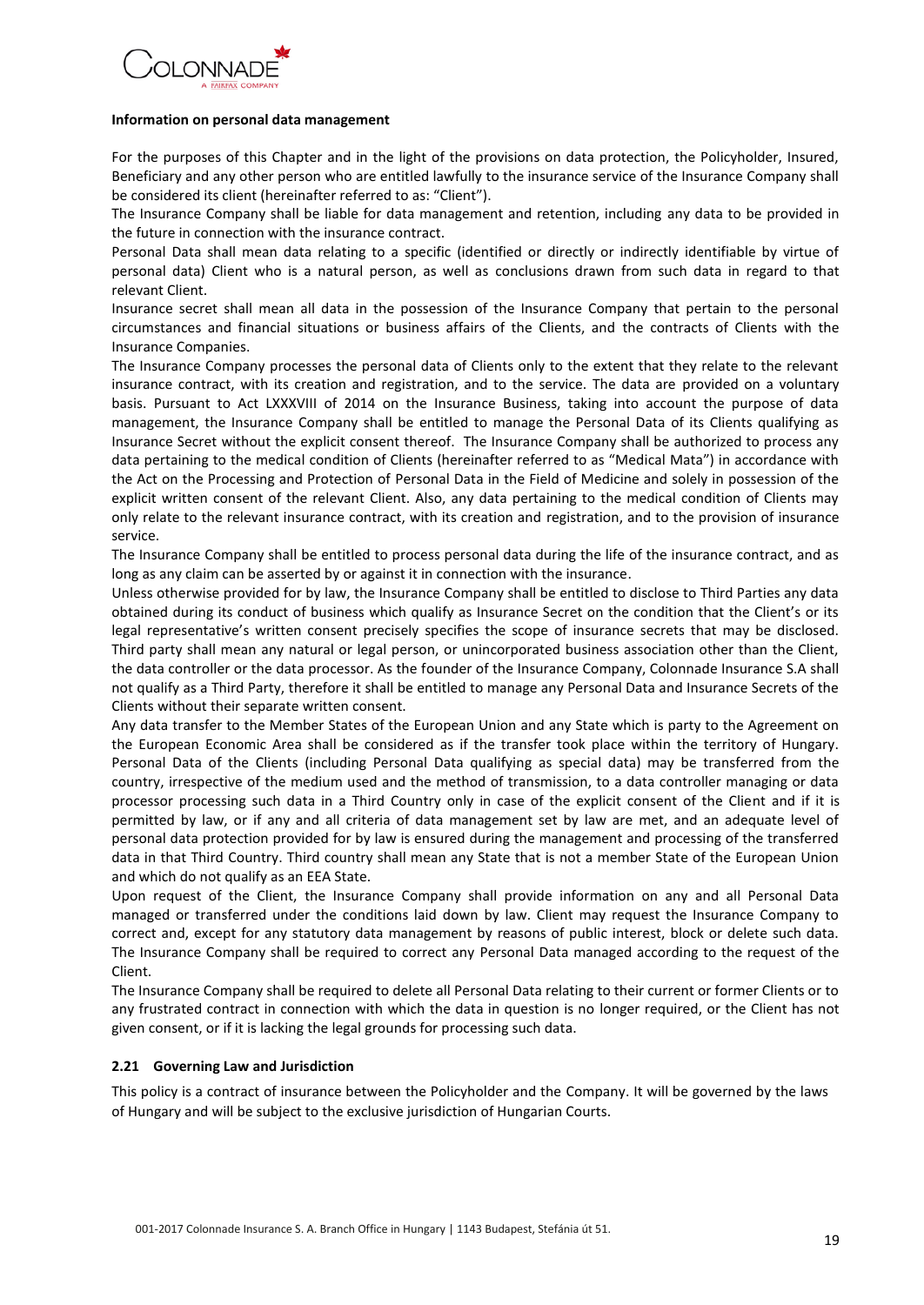

#### **2.22 Complaints**

The Company will make every effort to ensure that the *Policyholder* or an *Insured Person* receives a good standard of service. If the *Policyholder* or an *Insured Person* is not satisfied with the Company*'s* service he or she should contact the following organization personally, by phone or written:

#### **- The General Manager of Colonnade Insurance S. A. Branch Office in Hungary**

(1143 Budapest, Stefánia út 51., Tel: +36 1 460 1400, Fax: +36 1 460 14-99. ) email: [info@colonnade.hu](mailto:info@colonnade.hu)

**- Hungarian National Bank**

1012 Budapest, Krisztina krt. 39.,

Tel: +36 40 203 776; Fax: +36 1 489 91 02; e-mail[: ugyfelszolgalat@mnb.hu](mailto:ugyfelszolgalat@mnb.hu)

#### **- Financial Arbitration Board**

(1013 Budapest, Krisztina krt. 39.)

Tel: + 36 40 203 776; Fax: + 36 1 489 91 02; e-mail[: ugyfelszolgalat@mnb.hu](mailto:ugyfelszolgalat@mnb.hu)

The *Insurer*s' customer complaints policy is attached as Annex 1 to the present Terms and Conditions.

The *Insurer* will do its best to resolve any difficulty direct with the *Policyholder* or an *Insured Person*, but if the *Insurer* is unable to do this to the *Policyholder* or an *Insured Persons* satisfaction, he or she may be entitled to refer any dispute to the Court.

#### **2.23 The language**

The language of the insurance policy is English.

# <span id="page-19-0"></span>*ARTICLE 3 – GENERAL EXCLUSIONS*

The Company shall not pay any benefit if related to:

- Suicide, attempted suicide or self-inflicted injury.
- Excessive consumption of alcohol (higher than 0.8‰ alcohol in the blood), misuse of medication, or use of narcotics, illegal drugs or agents.
- Learning difficulties or developmental disorders.
- **Participation in any professional sport.**
- Aviation or aeronautics other than as a passenger in a properly licensed aircraft.
- War in the Home Country, Host Country, Afghanistan, Chechnya, Iraq, North Korea and Somalia, unless otherwise accepted in writing by the Company.
- Disabilities while serving in any branch of the military or armed forces of any country, or international authority while on duty, or participation in War, civil war, invasion, insurrection, revolution, use of military power, usurpation of government or military power, or Participation in an actual or attempted riot or any loss directly or indirectly caused by or attributable to any criminal or intentional illegal act or the Insured Person or Policyholder breaking any government laws and regulations or any known or suspected terrorist act.
- Any disability, damage or legal liability sustained directly or indirectly by the insured person if the insured person is a terrorist or a member of a terrorist organisation, or a narcotics trafficker, or a purveyor of nuclear, chemical or biological weapons;
- If, by virtue of any law or regulation which is applicable to the Company, the parent company or the ultimate controlling entity, at the inception of this Policy or at any time thereafter, providing coverage to the company is or would be unlawful because it breaches an applicable embargo or sanction, the Company shall provide no coverage and have no liability whatsoever nor provide any defense to the Company or make any payment of defense costs or provide any form of security on behalf of the Company to the extent that it would be in breach of such embargo or sanction.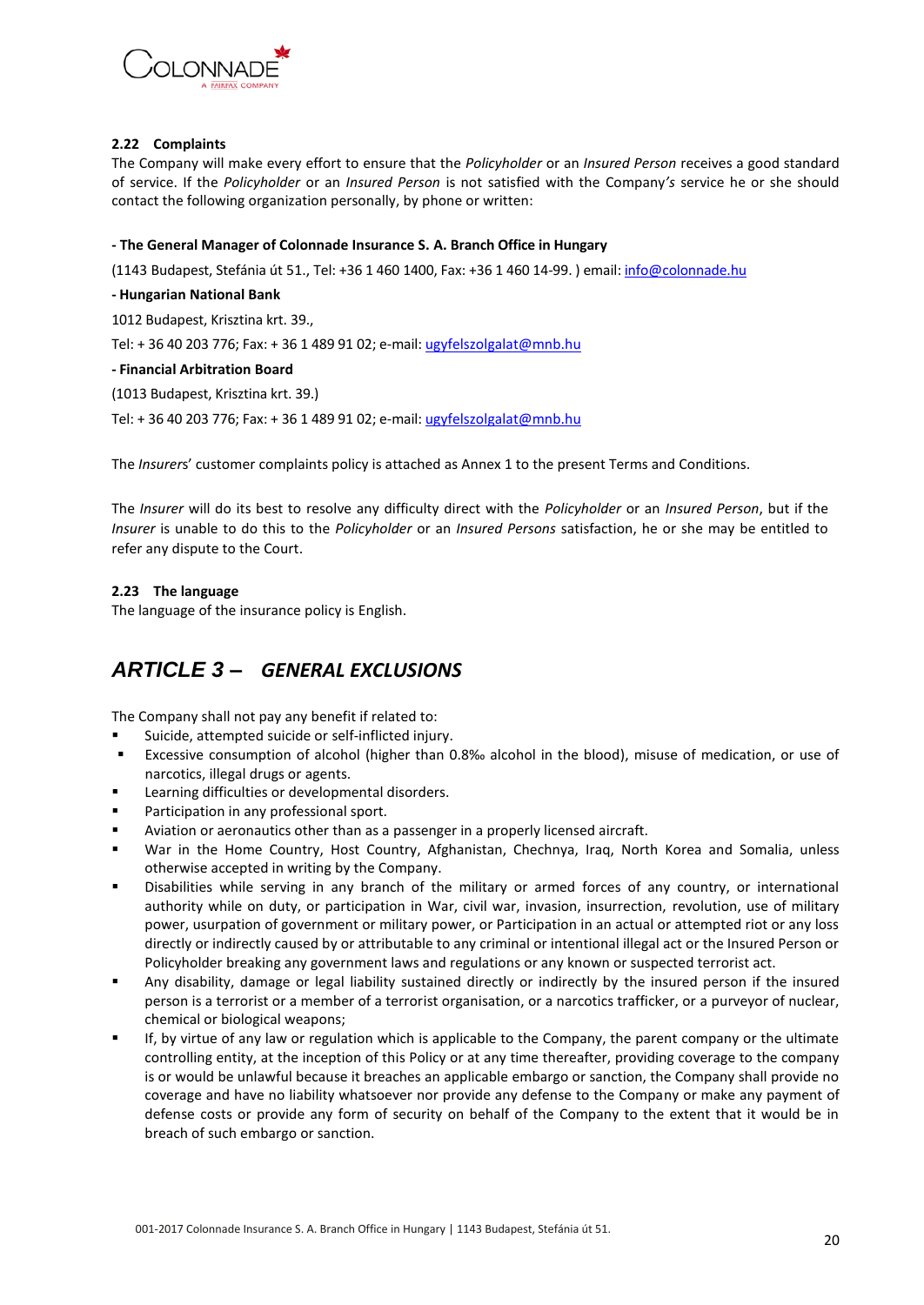<span id="page-20-0"></span>

# **SECTION A – CORE PLAN**

# <span id="page-20-1"></span>*ARTICLE 4 – MEDICAL EXPENSES*

# <span id="page-20-2"></span>**4.1. Claims Procedure**

Contact information: The Medical Plan Administrator 24/365 telephone number: **(+351) 21 829 03 70** Email: [colonnade.expat@henner.com](mailto:colonnade.expat@henner.com) Website: [http://www.henner.com](http://www.henner.com/)

An ID will be communicated to the Insured Person with the Welcome Package.

Non-Emergency Hospitalization and Outpatient Surgery need pre-certification from the Medical Plan Administrator. The Medical Plan Administrator will guarantee the medical expenses to the Hospital.

The Insured Person must pay other expenses to the provider and submit a claim for reimbursement in writing to the Medical Plan Administrator within 90 days of the Date of Service.

Claim forms can be obtained by contacting the 24/365 telephone number or can be found on the website. The claim form must be completed and sent to the Medical Plan Administrator together with the original documentation, invoices and receipts (photocopies or scans are not accepted).

In case the Insured Person can claim from the National Health Service or any other insurance policy, he should first request reimbursement from that organization. The Insured Person shall afterwards forward the original settlement confirmation from that organization with photocopy of the submitted documentation, invoices and receipts to the Medical Plan Administrator. The Medical Plan Administrator shall deduct the amounts that are or could have been received from that organization.

# <span id="page-20-3"></span>**4.2. Medical Expense Benefits**

This Policy shall provide cover:

- within the limitations stated in the policy and the policy schedule;
- **for the actual, Reasonable and Customary Expenses incurred by the Insured Person;**
- **for the services listed below;**
- that directly relate to a covered Injury or Illness suffered by the Insured Person;
- that are prescribed and certified Medically Necessary by the attending Physician;
- that are general accepted and scientifically recognized medical services, excluding any experimental or pioneering services; and
- **that have a Date of Service during the Benefit Period.**

Insured services in case of:

- **a. Hospitalization & Outpatient Surgery:**
	- Hospital accommodation costs including general nursing in a Standard Private Room.
	- Parental Accommodation costs for one parent or legal guardian staying with an Insured Person who is under 18 years of age.
	- Expenses related to theatre fees; intensive care; medical imaging; diagnostic and laboratory tests; prescribed medicines and drugs, blood and plasma; surgical appliances; rental of medical aids; surgical appliances.
	- Fees of Physicians, including anesthetist, surgeon, specialist, radiologist, physiotherapist and pathologist fees.
	- Fees of Physicians for Pre-and Post-Hospitalization Services.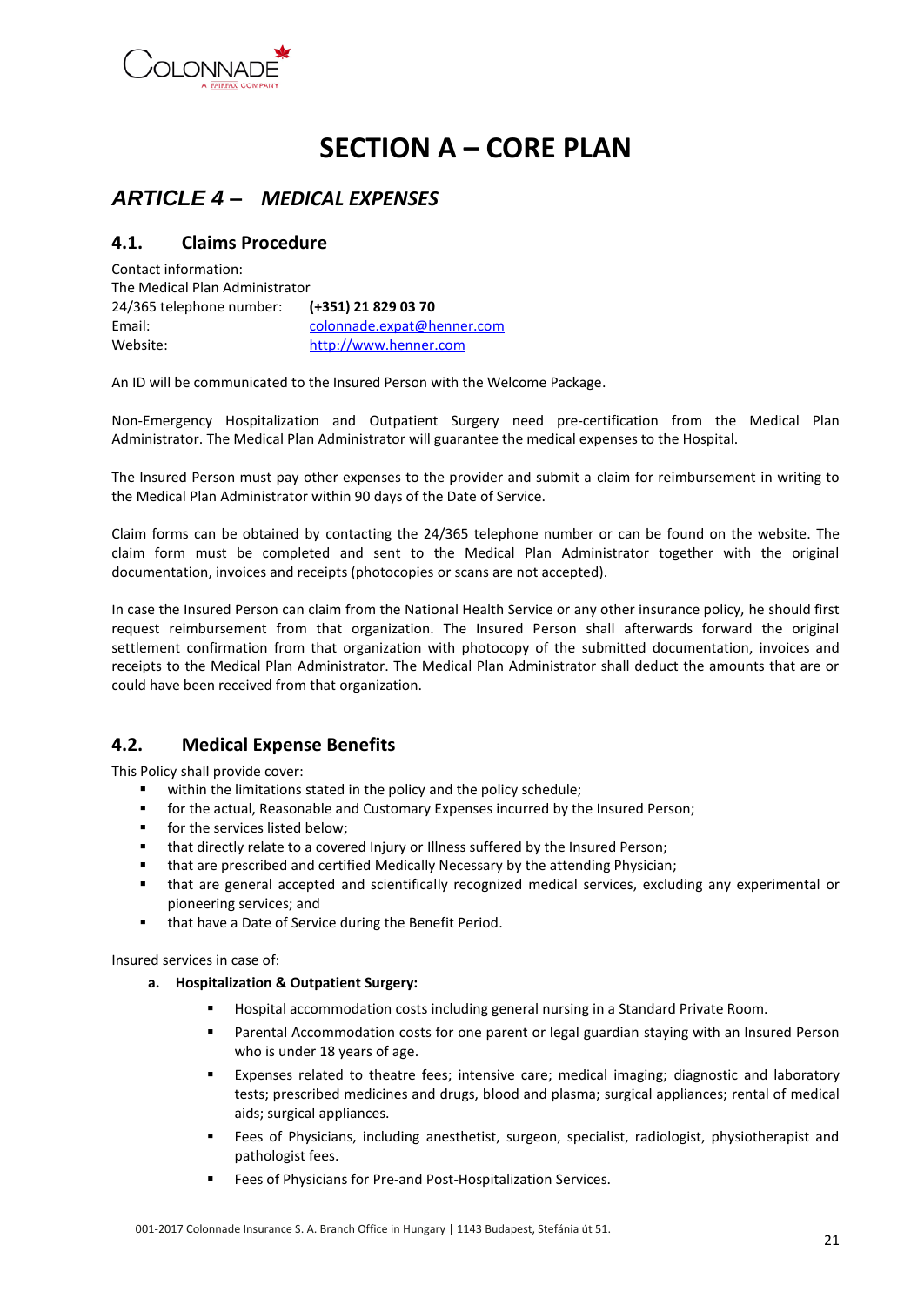

#### **b. Hospital Cash Benefit:**

- Benefit per night for the Insured Person that stays as inpatient for more than 48 hours in a Hospital. The benefit is limited to 30 nights per policy year.
- The benefit per night will be doubled in case of a coma.

#### **c. Outpatient Benefit:**

- Fees of a family Physician.
- **Fees of Physicians and specialist consultations.**
- Prescribed Medicines and Drugs that cannot be purchased without prescription.
- Medical imaging, diagnostic and laboratory tests, and surgical appliances.
- Medical aids.
- Non-experimental preventive care and examinations.
- **Complementary medicine.**

#### **d. Local Ambulance:**

Local Emergency medical transport.

#### **e. Private Nursing Benefit:**

- Inpatient in hospital or nursing home.
- Home nursing costs by a Registered Nurse, up to 60 days per policy year.
- Palliative Care.

#### **f. Maternity and Childbirth Benefit:**

- Expenses covered under the points "a" to "e" above that are related to:
	- o Pregnancy, prenatal, childbirth and post-natal treatment,
	- o Complications of Pregnancy, and
	- o Congenital Conditions.
- These benefits are limited to costs resulting from pregnancy and childbirth after the first 10 months following the Effective Date of the cover for the mother, unless the waiting period was waived by the Company because of a Preceding Policy.

#### **g. Cancer Treatment Benefit:**

 Expenses covered under the points "a" to "e" above that are related to cancer inpatient and outpatient treatment, including specialist fees, medical imaging, diagnostic and laboratory tests, radiotherapy, chemotherapy and hospital charges.

#### **h. Organ Transplant Benefit:**

- Expenses covered under the points "a" to "e" above that are related to operations, treatments and testing involved with the transplantation of organs from a human donor.
- The Policy does not cover the costs of acquisition of the organ or expenses incurred by the donor, except for direct costs of surgery to remove such organ for transplantation but not to exceed 30% of the total treatment costs.

#### **i. Mental and Behavioral Disorders Benefit:**

- Expenses covered under the points "a" to "e" above that are related to the treatments of mental and behavioral disorders.
- The inpatient treatment is limited to Mental and Behavioral Disorders that begin more than 10 months after the Effective Date of the cover, unless the waiting period was waived by the Company because of a Preceding Policy.
- The outpatient treatment is limited to mental and behavioral disorders that begin more than 18 months after the Effective Date of the cover, unless the waiting period was waived by the Company because of a Preceding Policy.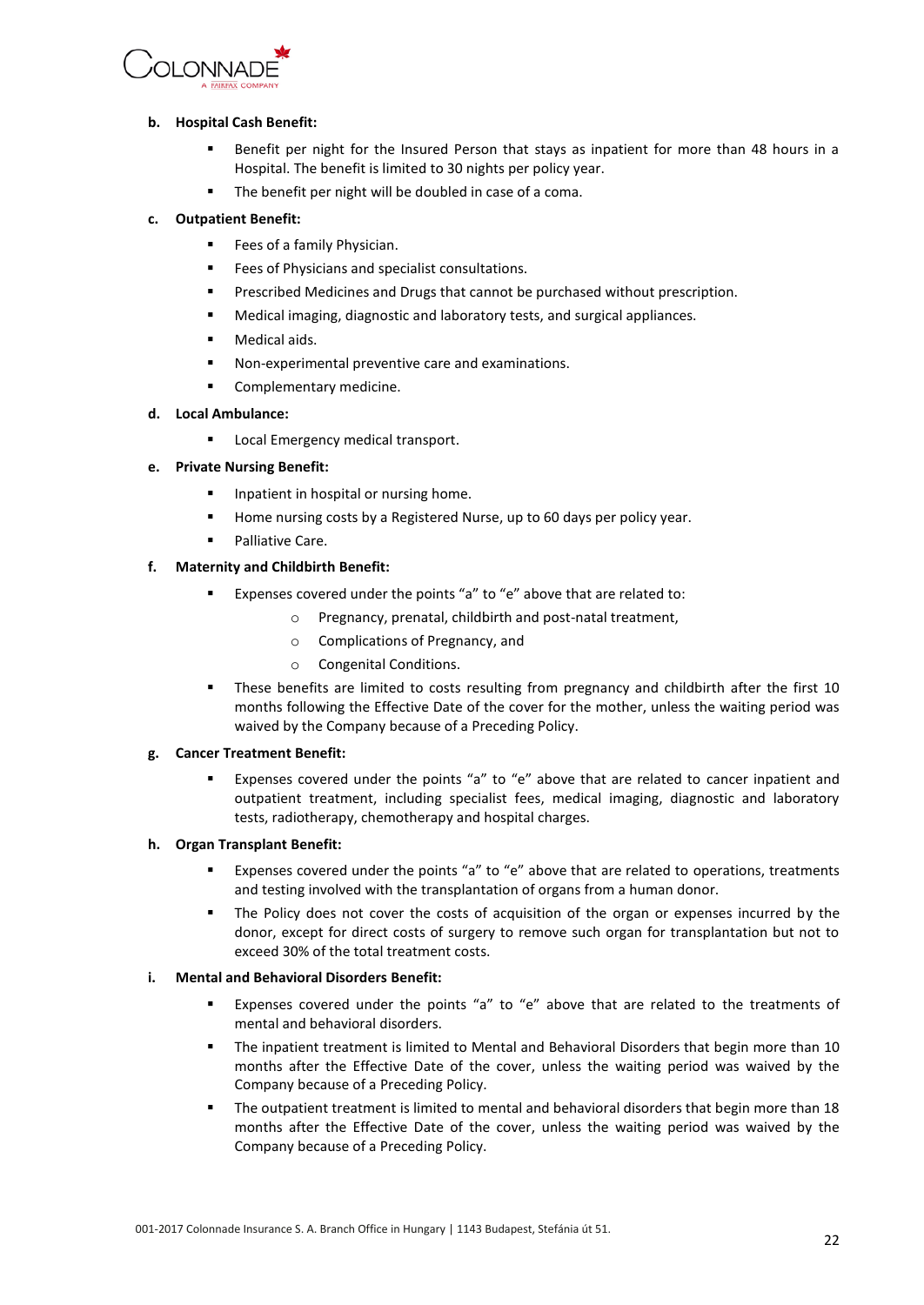

#### **j. AIDS/HIV Benefit:**

 Expenses covered under the points "a" to "e" above that are related to the treatment of Human Immunodeficiency Virus ("HIV") related illnesses including Acquired Immune Deficiency Syndrome ("AIDS"), AIDS Related Complex and/or any mutation, derivation, or variation thereof which manifests itself for the first time after the Effective Date of the cover.

#### **k. Emergency Dental Benefit:**

 Expenses covered under the points "a" to "e" above that are related to emergency dental treatment required for Accidental damage to Sound Natural Teeth.

#### **l. Emergency Vision Benefit:**

 Expenses covered under the points "a" to "e" above that are related to emergency vision treatment required for Accidental damage to an eye.

# <span id="page-22-0"></span>**4.3. Medical Service Provider Referral**

The Medical Plan Administrator can refer the Insured Person, upon request, to a suitable Hospital. The information can be obtained by contacting the 24/365 telephone number or can be found on the website.

While the Medical Plan Administrator exercise care and diligence in selecting the Medical Service Providers, the Company or the Medical Plan Administrator cannot guarantee and is not responsible for the service obtained from the Medical Service Providers.

# <span id="page-22-1"></span>**4.4. Exclusions**

The Company shall not pay any benefit if related to:

- Any insured services not explicitly listed under the Medical Expense benefit section.
- Vitamins and minerals (except if prescribed and certified Medically Necessary by the attending Physician to treat significant vitamin or mineral deficiency syndromes), nutritional and dietary supplements, baby food.
- **Cosmetic Surgery.**
- Reconstructive Surgery, unless the treatment is Medically Necessary and carried out as part of the original treatment of the Congenital Conditions, developmental abnormalities, Injury or Illness.
- Relieving symptoms caused by ageing, puberty or other natural physiological cause.
- **•** Outpatient treatment of sleep disorders.
- **Treatment of weight loss or weight problems.**
- Mental and Behavioral Disorders listed as F10 till F19, F45, F52, F55, F59 or F99 in the International Classification of Diseases of the World Health Organization.
- Expenses incurred where an Insured Person has not followed the medical advice of the Physician.
- Experimental or pioneering techniques.
- Products that can be obtained without a Physician's prescription.
- Any sexual problem including impotence (whatever the cause), sex change or gender reassignment.
- **•** Venereal Diseases.
- Cure centre, bath centre, spa, health resort and recovery centre, even if the stay is medically prescribed.
- Fertility, complications or Illness from IVF induced pregnancy, impotence or erectile dysfunction, contraception, sterilization, elective cesarean, or termination of pregnancy that is not Medically Necessary.
- Dental and vision treatment, except the Emergency Dental Benefit and the Emergency Vision Benefit as mentioned above.
- Batteries, electricity, maintenance expenses and recharging of appliances or medical aids (including hearing and visual aids).
- Transfer, transport or travel expenses (except those for local Emergency medical transport or insured under the Assistance benefit).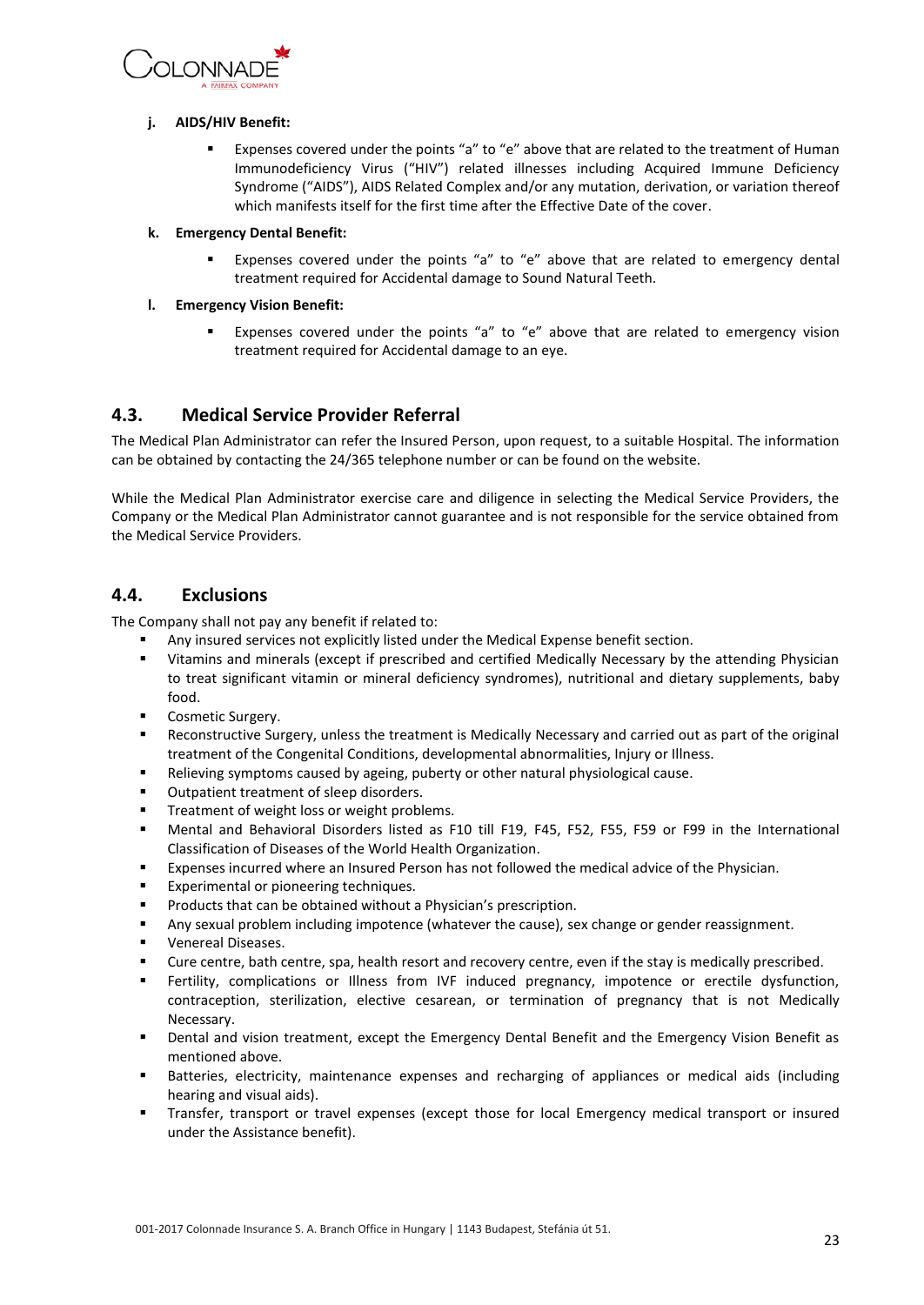

# <span id="page-23-0"></span>*ARTICLE 5 – ASSISTANCE*

### <span id="page-23-1"></span>**5.1. Claims Procedure**

Contact information:

Assistance Centre for Colonnade Insurance S. A. Branch Office in Hungary 24/365 Telephone Number: +36 1 460 1500

The Assistance Centre operates a telephone emergency service that is staffed 24 hours a day, 365 days a year by multilingual assistants who are familiar with the procedures of medical and other assistance.

Medical Staff:

The Assistance Centre has a team of highly qualified medical advisers who are available to provide advice regarding the most appropriate assistance and treatment.

The Assistance Centre must be contacted as soon as possible.

When assistance is required, the following information must always be provided to The Assistance Centre:

- a. Concerning the Insured Person:
	- The name of the Insured Person,
	- The telephone number on which the Insured Person can be contacted
	- The address where the Insured Person is staying.
- b. Concerning the Policyholder:
	- The name of the Policyholder,
	- The policy number.
- c. The nature of the incident.

# <span id="page-23-2"></span>**5.2. Medical Advice over Phone**

The Assistance Centre will arrange medical advice over the phone.

# <span id="page-23-3"></span>**5.3. Second Opinion Benefit**

The Assistance Centre will help and guide the Insured Person in order to obtain 2 independent reviews of his medical file relating to an insured Illness or Injury. Those second opinions intend to assist the Insured Person and the attending Physician to decide upon the diagnosis and/or treatment protocols.

A second opinion consists of:

- A written evaluation of the Insured Person's medical file and supporting diagnostic information by appropriate specialists or sub-specialists.
- In complex cases, two independent second opinions.
- One follow-up written evaluation, if necessary, of additional reports or questions which are related to the initial second opinion request, obtained within 30 days of the first evaluation.
- A written report providing a diagnosis and/or treatment plan.

To obtain the Second Opinion, the Insured Person or his attending Physician should compile a complete, concise and recent medical record. The record must be typed in English. The record must at least include:

- Clinical reasons and objectives for the requested review.
- Recent physical examination report.
- Detailed history of present Illness or Injury (including signs, symptoms, chronological onset, diagnosis, treatment plan, response to treatment and current status of disease).
- Medical images and pathology samples, when appropriate with original reports, and laboratory results.
- Brief medical history (including daily routines, habits, surgeries, list of medications, chronic problems, allergies, and relevant family history).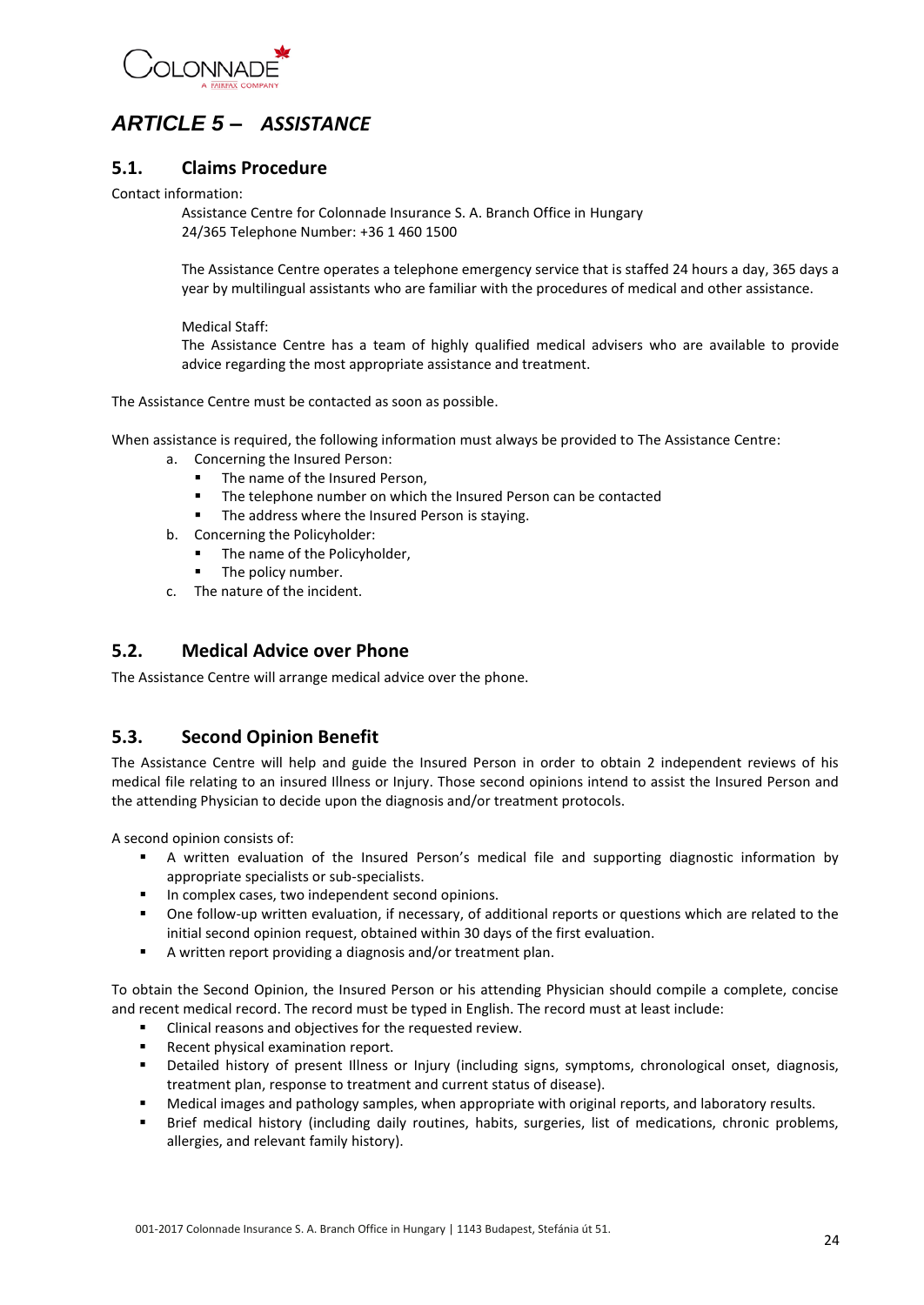

The Assistance Centre shall pay for the reasonable costs of preparing the medical report, subject to prior approval for any such costs being obtained from the Assistance Centre.

# <span id="page-24-0"></span>**5.4. Country Guides**

The Insured Person will have access to the country information. This is information on Hospitals and healthcare professionals.

The country information can be found on the websit[e www.henner.com](http://www.henner.com/)

### <span id="page-24-1"></span>**5.5. Assistance Benefits**

Assistance Centre shall use its best endeavours to provide assistance services but any help and intervention depends upon, and is subject to local availability and has to remain within the scope of national and international law and regulations and intervention depends on Assistance Centre obtaining the necessary authorizations issued by the various authorities concerned.

Assistance Centre shall not be required to provide assistance services to the Insured Person, who is located in areas which represent war risks, political or other conditions that make assistance services impossible or reasonably impracticable.

The Insured Person is provided with the following assistance services:

#### **1. Monitoring of Medical Condition**

Upon request, the Assistance Centre monitors the Insured Person's medical condition during hospitalization and keeps the relatives informed. The service is subject to the obligations in respect of confidentiality and relevant authorization.

#### **2. Emergency Medical Evacuation**

The Assistance Centre shall organize and pay for, in accordance with the advice of its Medical Consultants, in case of an insured Injury or Illness that needs the emergency medical evacuation of the Insured Person to a more suitable and better-equipped local Hospital. Depending on the seriousness of the circumstances, the person is transported by air ambulance, a scheduled flight, an ambulance or any other means of transport, and if necessary under the supervision of a medical team that has the necessary medical equipment at its disposal. The Medical Consultants of the Assistance Centre shall decide, if necessary in consultation with the local Physician in attendance, if evacuation is needed, with which mode of transport and to what hospital.

In case the Insured Person was evacuated outside his Home or Host Country, the Assistance Centre shall organize and pay for the return the Insured Person to his Home or Host Country.

#### **3. Compassionate Visit**

If the Insured Person is hospitalized for an insured Illness or Injury outside his Home Country and is not accompanied by relatives, the Assistance Centre shall arrange in consultation with the Insured Person, the Physician and the relatives of the Insured Person for a relative to travel and stay with the Insured Person during the time of the hospitalization. In addition, the Assistance Centre shall pay this relative's expenditure for travel and visa documents, transport, accommodation, taxi, telephone and childcare, incurred on the advice of the Medical Consultants of Colonnade Atlasz Assistance and within the limitations of the policy.

#### **4. Return of Children**

The Assistance Centre shall organize and pay for the escorted return of an under age Insured Persons to the Home or Host Country if the children are left unattended as the result of an insured Illness or Injury of the accompanying Insured Person.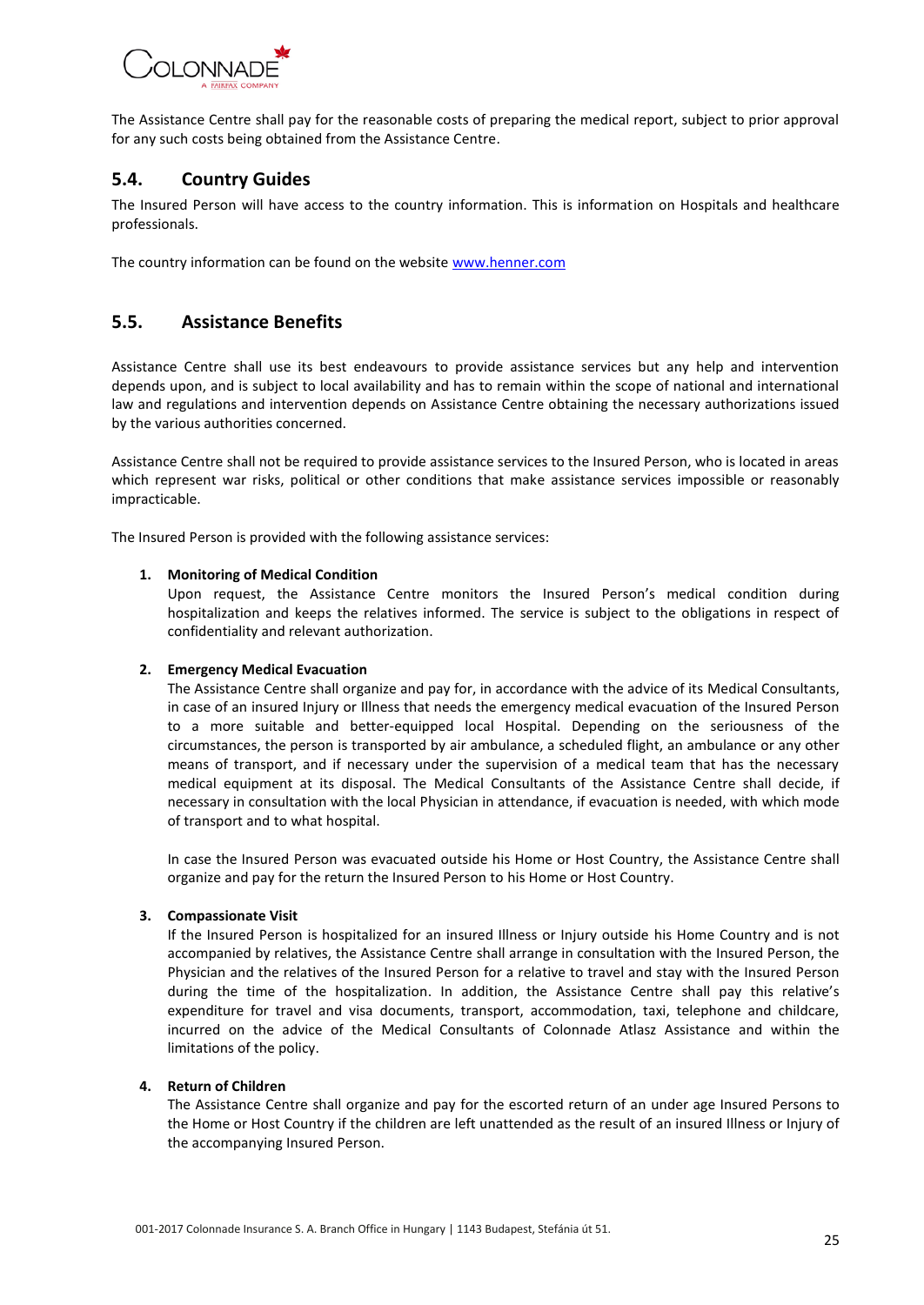

#### **5. Delivery of Essential Medication**

At the request of the Insured Person and in case of an emergency, the Assistance Centre shall assist in finding and sending essential medication or medical equipment if these are not available locally. The Assistance Centre shall pay for the shipping cost. In non-emergency cases, Assistance Centre can provide the same service but at the cost of the Insured Person.

#### **6. Assistance in case of Death**

If the Insured Person dies, the Assistance Centre shall organize and pay for transportation of the mortal remains or the ashes, including the cost of the coffin needed for transport, and for transportation of the personal belongings of the Insured Person to his Home Country.

The Assistance Centre shall also organize and pay for the flight to the Home Country of the insured Dependants.

#### **7. Interpreter Referral**

At the request of the Insured Person, the Assistance Centre assists the Insured Person in finding an interpreter.

#### **8. Legal Referral**

At the request of the Insured Person, the Assistance Centre refers him to an embassy, consulate or other organization, including a lawyer who speaks the required language, if legal assistance is required.

# <span id="page-25-0"></span>**5.6. Limitations & Exclusions**

The benefit in case of flights is limited to public transport in economy class, unless the Medical Consultants of the Assistance Centre decide otherwise.

The Company shall not pay any benefit:

- For services that were not organized or approved in advance by the Assistance Centre.
- If the purpose of the trip is to obtain medical treatment or medical advice, unless in the course of an approved Emergency Medical Evacuation.
- If the Insured Person is traveling against the advice of a Physician.
- For services that are excluded in the Medical Expense cover or have their Date of Service during a waiting period mentioned under the Medical Expense cover.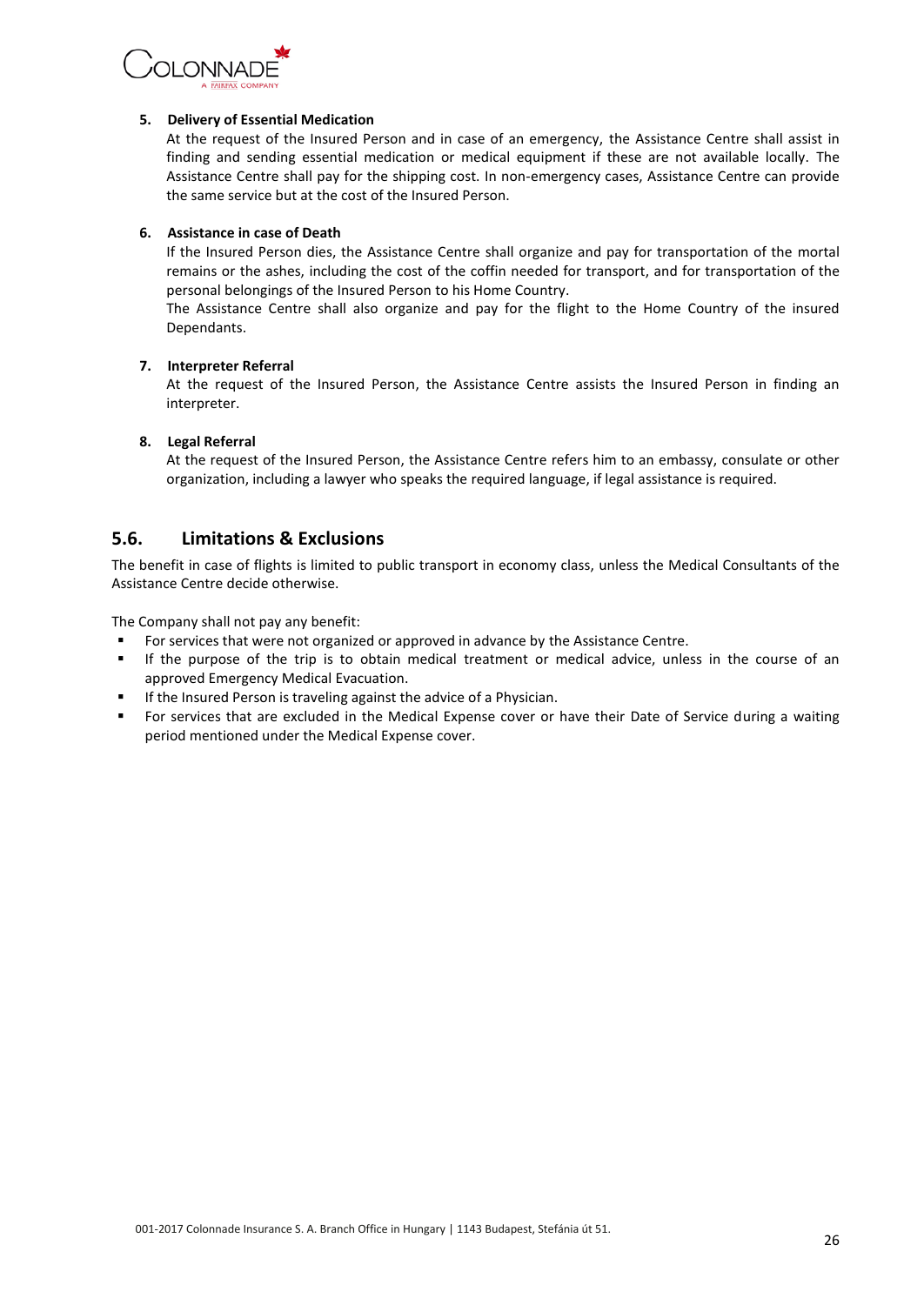

# <span id="page-26-0"></span>*ARTICLE 6 – POLITICAL EVACUATION*

### <span id="page-26-1"></span>**6.1. Cover**

The Company shall pay the cost of evacuation up to a maximum of EUR 50,000, or the sum insured stated in the policy schedule if different, per policy period for the Expatriate Employee and their Dependants together.

The Company shall use its best endeavours to provide political evacuation cover but any help and intervention depends upon, and is subject to local availability and has to remain within the scope of national and international law and regulations and intervention depends on the Company obtaining the necessary authorizations issued by the various authorities concerned.

The Company shall not be required to provide political evacuation cover to the Insured Person, who is located in such areas which represent war risks, political or other conditions that make such evacuation impossible or reasonably impracticable.

# <span id="page-26-2"></span>**6.2. Conditions**

#### **6.2.1. Evacuation**

The cover is provided for the following unforeseen events, insofar as these take place outside the control of the Policyholder and the Insured Person, and which require the immediate evacuation of the Insured Person:

- a. an Insured Person is banned or declared a persona non grata by the authorities of the recognized government of the Host Country, or
- b. the Ministry of Foreign Affairs or a comparable authority of the Home Country or the country of the Policyholder recommend evacuation due to political or military activities in the Host Country or in which a Host Country is involved within 10 days prior to the evacuation.

#### **6.2.2. Cost of Evacuation**

The reasonable and inevitable costs incurred by the Policyholder or the Insured Person for the evacuation of the Insured Person to the nearest safe place and for repatriation of the Insured Person to his Home Country. This also includes reasonable transport and accommodation expenses incurred by the Policyholder and the Insured Person during the evacuation for a maximum period of two days.

### <span id="page-26-3"></span>**6.3. Exclusions**

No cover is provided for evacuation costs:

- for which the Policyholder as an employer is liable or which the Policyholder has to bear pursuant to legislation pertaining to unemployment, accident, illness, absenteeism or incapacity for work.
- arising from a fraudulent, dishonest or criminal act, and committed or attempted by a Policyholder, an Insured Person or an authorized representative of one of them, acting alone or in a conspiracy with others.
- **EXECT** arising from violation of the laws of the Host Country by the Policyholder or by an Insured Person.
- arising from the Insured Person not possessing valid travel documents and a valid visa.
- arising from debt, insolvency, business failure, the exercise of any right of retention or security right, or another financial cause.
- arising from Illness, death or Injury of an Insured Person.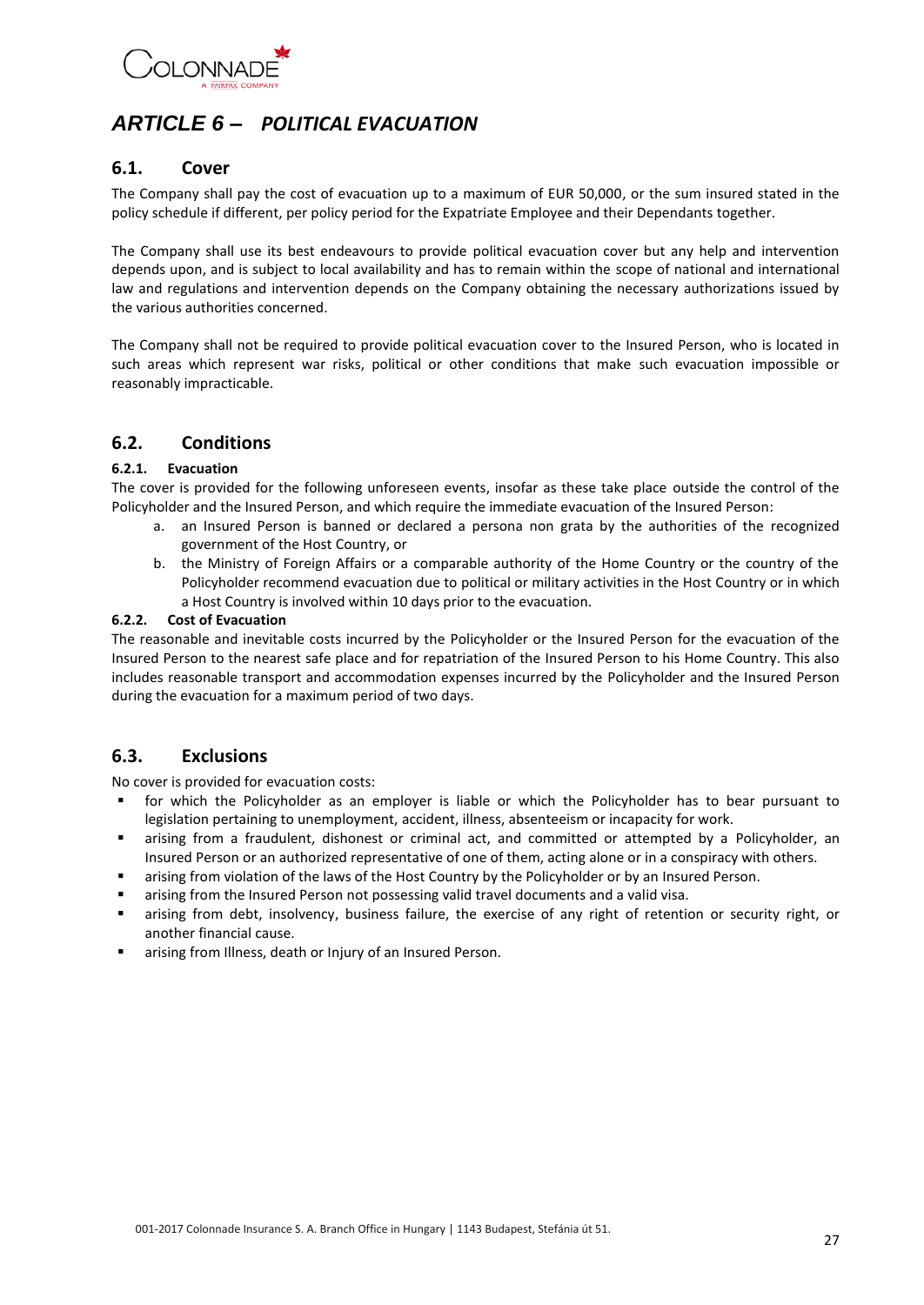

# <span id="page-27-0"></span>*ARTICLE 7 – THIRD PARTY LIABILITY*

The Insurer will indemnify an Insured Person for any legal liability incurred by that Insured Person during a trip during the Operative Time and Period of Insurance as the result of Bodily Injury or Sickness of any person, or accidental loss or damage to the property of any person, up to the sum insured in the schedule which is an aggregate limit for all losses under this policy occurring during each Period of Insurance.

The sum insured stated on the policy schedule is the limit of the Company's liability for all losses, including losses for care and loss of services, as the result of any one occurrence.

The term Insured Person is used severally and not collectively, but the inclusion herein of more than one Insured Person shall not operate to increase the limits of the Company's liability. The Company's total liability under Third Party Liability for all losses resulting from any one occurrence shall not be more than the sum insured stated on the policy schedule. This limit is the same regardless of the number of Insured Persons, claims made or persons injured. All Injuries and property damage resulting from continuous or repeated exposure to substantially the same general harmful conditions shall be considered to be the result of one occurrence.

The Company's total liability for all medical expenses payable for Injuries to one person as the result of one Accident will not be more than the sum insured stated on the policy schedule.

**7.1** The Company will indemnify the Insured Person for sums which the Insured Person shall become legally obligated to pay due to Injury or Illness sustained by any person, including death at any time resulting there from, and as a loss due to damage to or destruction of property, including the loss of use thereof.

The Company will also cover the Insured Persons liability to pay Reasonable and Customary Expenses incurred within one year from the date of Accident for necessary medical, surgical and dental services, including prosthetic devices, and necessary ambulance, hospital, professional nursing and funeral services, to or for each person who sustains Injury or Illness caused accidentally:

- a) while on the Insured Premises with the permission of an Insured Person;
- b) while elsewhere if such Injury or Illness:
	- 1) Was caused out of the Insured Premises but due to conditions linked with the insured premises;
	- 2) Is caused by the activities of an Insured Person;
	- 3) Is caused by the activities of or is sustained by a Residence Employee, while engaged in the employment of an Insured Person.
	- 4) Is caused by an animal owned by or in the care of the Insured Person.

# <span id="page-27-1"></span>**7.2. Defense Settlement and Supplementary Payments**

With respect to such insurance as is afforded by this policy for liability coverage, the Company shall:

**7.2.1.** Cover any defense expenses occured any suit against the Insured Person alleging such Injury, Illness, damage or destruction and seeking losses on account thereof, even if such suit is groundless, false or fraudulent; but the Company may make such investigation, negotiation and settlement of any claim or suit as it deems expedient;

> With the respect to liability of the Insured Person to indemnify the sums which the Insured Person shall become legally obligated to pay as damages to the sustained person, the Company shall pay the following supplementary payments:

a) Premiums on bonds to release attachments for amounts not in excess of the applicable limit of the policy coverage, premiums on appeal bonds required in any such defended suit, but without any obligation to apply for or furnish any such bonds;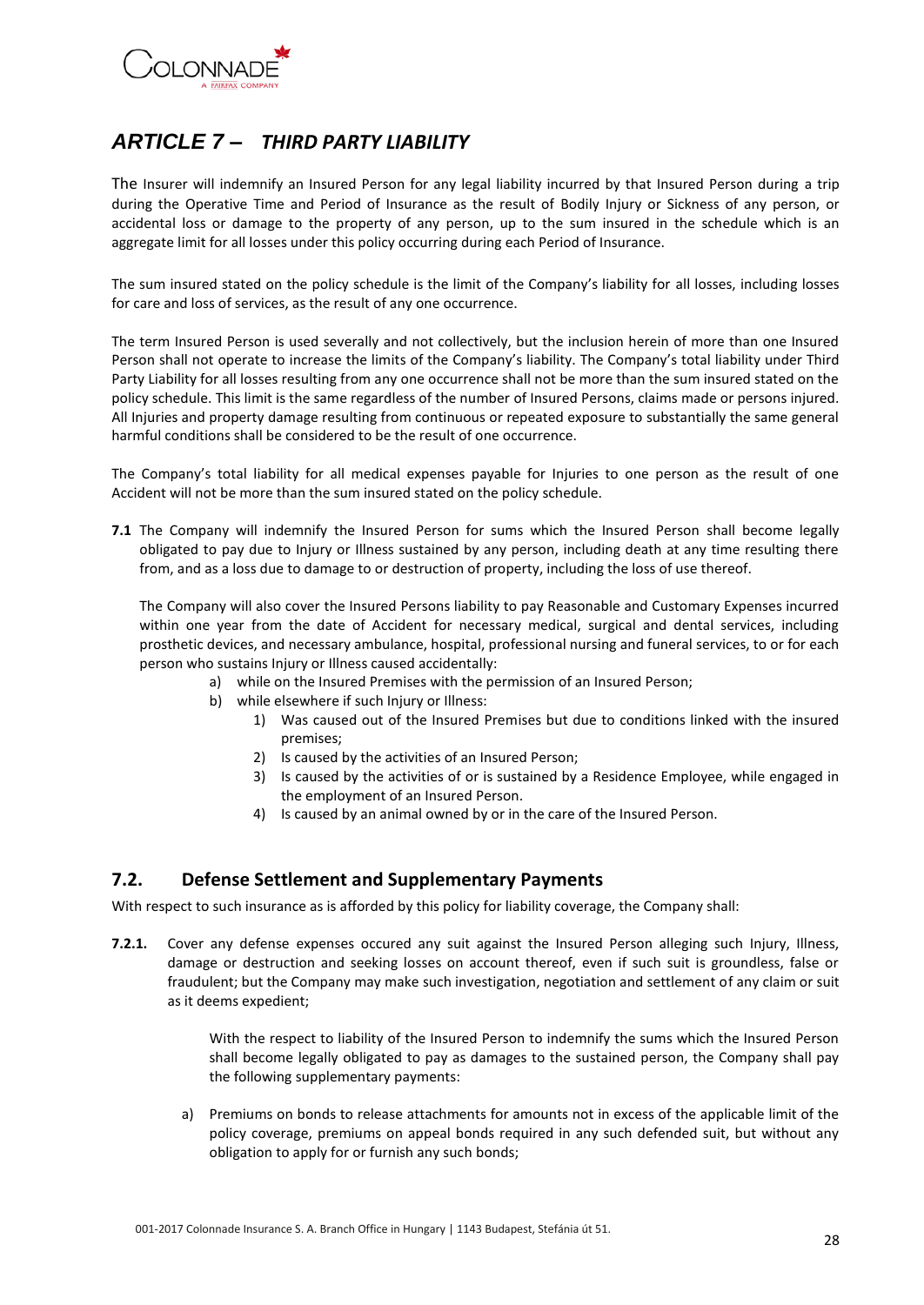

- b) Expenses incurred by the Company, costs taxed against the Insured Person in any such suit and interest accruing after entry of judgment until the Company has paid or tendered or deposited in court such part of such judgment as does not exceed the limit of the Company's liability thereon;
- c) Expenses incurred by the Insured Person in the event of an Accident causing Injury or Illness, for such immediate medical and surgical relief to others as shall be imperative at the time of the Accident; or
- d) All reasonable expenses, other than loss of earnings, incurred at the Company's request. And the amounts so incurred, except settlements of claims and suits, are payable by the Company in addition to the applicable limit of liability of this policy.

# **7.3. Provisions applicable to Article 7**

- 1. In addition the *Insurer* will pay all costs and expenses incurred with the written consent of the *Insurer* in connection with the defence of any claims against an *Insured Person* which may be the subject of indemnity under this Section.
- 2. No admission of liability, offer, promise or payment will be made without the written consent of the *Insurer*.
- 3. The *Insurer* will, if it considers it necessary, take over and conduct the defence or settlement of any claim against an *Insured Person* and for that purpose can use the *Insured Person's* name. The *Insurer* can conduct the defence however it sees fit. The *Insurer* can prosecute at its own expense and for its own benefit, any claim for indemnity or damages against any other persons.
- 4. The *Insured Person* will give the *Insurer* full assistance in defending or prosecuting any claim and will provide the *Insurer* with any information and documents available to him.

# <span id="page-28-0"></span>**7.4. Exclusions applicable to Article 7**

The Insurer will not pay for any liability which is the result of:

- 1. Bodily injury to, or illness or disease of, any person who is an employee of the *Policyholder* or an *Insured Person* when injury results from their employment by the *Policyholder* or an *Insured Person*,
- 2. Liability arising directly or indirectly by or through, or in connection with, any motorised craft.
- 3. Liability arising directly or indirectly by or through or in connection with:
	- a) the ownership, possession or occupation of land,
	- b) any deliberate or unlawful act,
	- c) the carrying on of any trade, business or profession,
	- d) any racing activity,
- 4. *Accidental* loss or damage to property belonging to, held in trust by, or in the custody or control of the *Policyholder* or an *Insured Person* or any of their employees or any member of an *Insured Person's* family or household,
- 5. Liability attaching to the *Policyholder* or an *Insured Person* under an express term of any contract, unless liability would arise whether or not the express term existed,
- 6. Liability for which payment should be more specifically claimed under any other contract of insurance in the name of the *Policyholder* or an *Insured Person,*
- 7. Any claim where an *Insured Person* is insane or which results from an *Insured Person* being under the influence of or affected by drugs (other than drugs taken under the direction of a *Medical Practitioner*), alcohol, or solvents,
- 8. Any claim resulting from any Acquired Immune Deficiency Syndrome (AIDS) or any AIDS related condition, or sexually transmitted disease suffered by an *Insured Person*
- 9. Liability in respect of fines, penalties or liquidated damages, punitive exemplary or aggravated damages.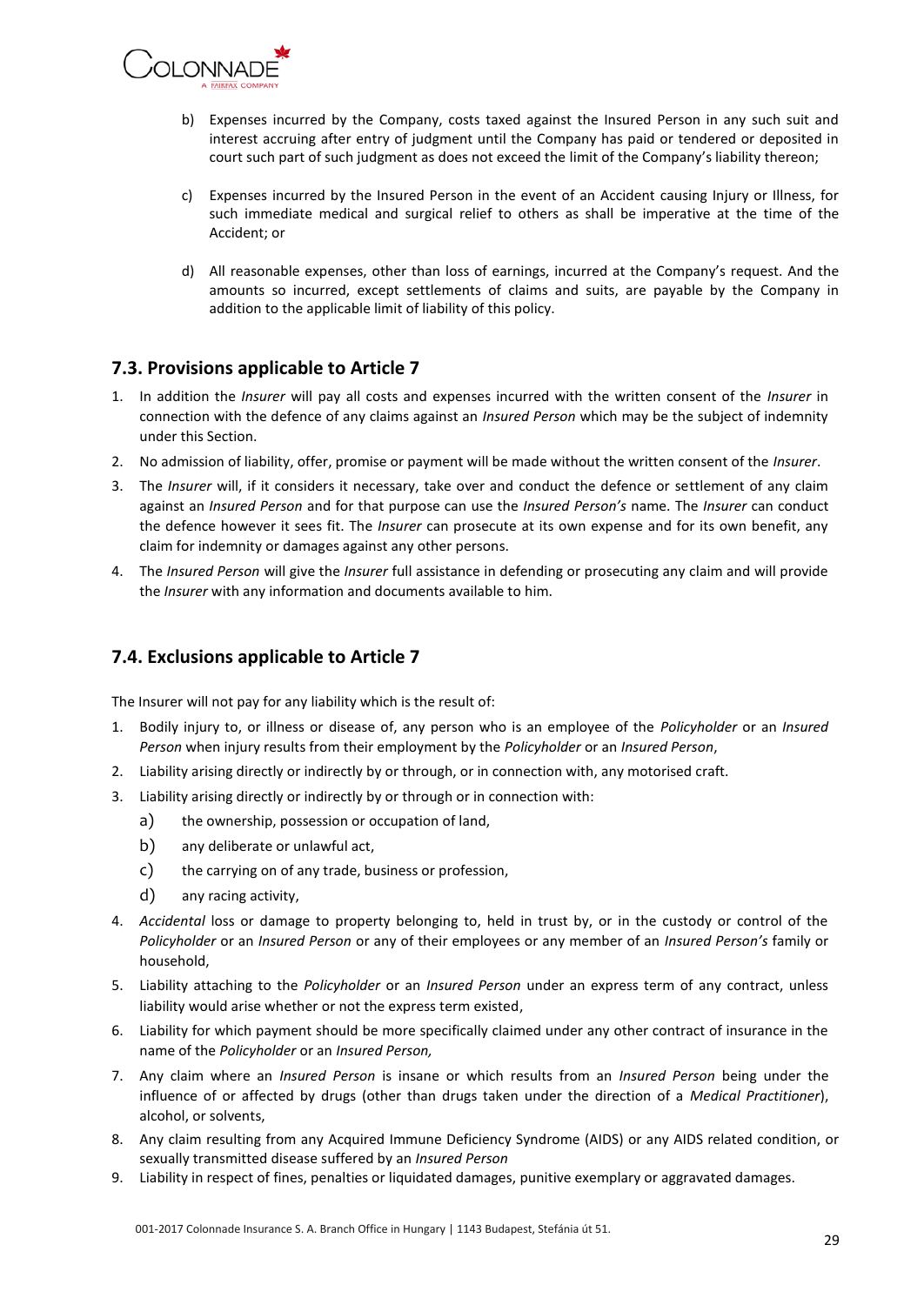

# <span id="page-29-0"></span>**7.5. Claims Procedure**

**7.5.1.** When an occurrence takes place, written notice thereof shall be given by or on behalf of the Insured Person as soon as practicable to:

Colonnade Insurance S. A. Branch Office in Hungary 1143 Budapest, Stefánia út 51. Telephone number: +36-1-460-1500 e-mail[: assistance@colonnade.hu](mailto:assistance@colonnade.hu)

Such notice shall contain the identity of the policy and Insured Person, reasonably available information on the time, place, and circumstances of the Accident or occurrence and names and addresses of any claimants and witnesses. At the request of the Company, the Insured Person shall help the Company to make settlement, enforce any right of contribution or indemnity against any person or organization who may be liable to an Insured Person, with the conduct of suits and attend hearings and trials and to secure and give evidence and obtain the attendance of witnesses.

- **7.5.2.** If claim is made or suit is brought against the Insured Person, the Insured Person shall immediately forward to the Company every demand, notice, summons or other process received by the Insured Person or his representative. The proceeding should be instituted within the prescriptive period settled by the legislation of the local law or within one year from the date of loss if any other legislation is applicable to the policy.
- **7.5.3.** The Insured Person shall cooperate with the Company and upon the Company's request, shall attend hearings and trials and shall assist in effecting settlements, securing and giving evidence obtaining the attendance of witnesses and in the conduct of suits. The Insured Person shall not, except at his own cost, voluntarily make any payment, assume any obligation or incur any expense other than for such immediate medical and surgical relief to others as shall be imperative at the time of the Accident.
- **7.5.4.** No action shall be taken against the Company unless, as a condition precedent thereto, the Insured Person shall have fully complied with all the terms of this policy, nor until the amount of the Insured Persons obligation to pay shall have been finally determined either by judgment against the Insured Person after actual trial or by written agreement of the Insured Person, the claimant and the Company. Any person or organization or the legal representative thereof who has secured such judgment or written agreement shall thereafter be entitled to recover under this policy to the extent of the insurance afforded by this policy. Nothing contained in this policy shall give any person or organization any right to join the Company as a co-defendant in any action against the Insured Person to determine the Insured Person's liability. Bankruptcy or insolvency of the Insured Person or of the Insured Person's estate shall not relieve the Company of any of its obligations hereunder.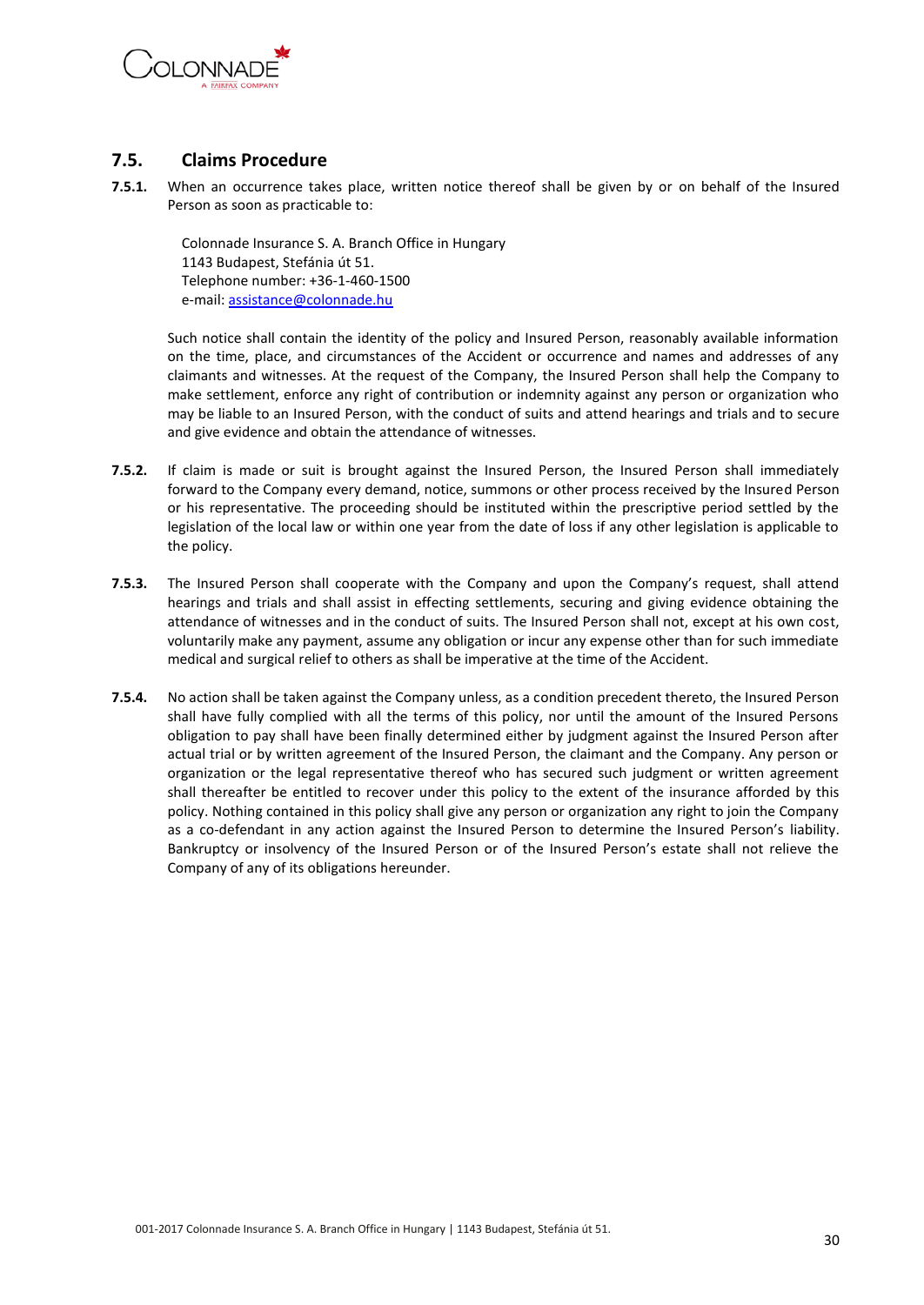

# <span id="page-30-0"></span>*ARTICLE 8 – LEGAL ASSISTANCE*

# <span id="page-30-1"></span>**8.1. Cover**

**Legal assistance**: The Company shall indemnify the Insured Person for the costs of Legal Expenses in connection with causes of action outside his Home Country arising during the Benefit Period, up to a maximum of EUR 15,000, except in the case of charges for or indictments for a criminal offense, in which case the maximum will be EUR 5,000. There is a deductible of 10% with a minimum of EUR 250.

**Bail bond**: In the event that the Insured Person is placed in or is threatened to be placed in detention outside his Home Country during the Benefit Period, the Company shall pay a bail bond up to a maximum of EUR 50,000. The Insured Person shall repay this sum within 3 months of the date of payment, or immediately upon repayment by the authorities or if the bail bond is forfeited by failure to appear in court, unless the latter could not reasonably be expected of the Insured Person.

# <span id="page-30-2"></span>**8.2. Stipulations**

- The Company has to consent to the intended action beforehand. Such consent is given if the Insured Person can convince the Company that:
	- o there are reasonable grounds for an action and,
	- o that the cost of legal assistance are reasonable.
- The Company shall take into account the opinion of the Representative hired by the Insured Person and of its own advisers. If the Company agrees to the proposed action, the Company shall pay the reasonable costs which the Insured Person has incurred in order to obtain such opinion.
- All claims and legal procedures, including any appeal arising from the same event or circumstances, are regarded as a single claim.
- If the action is successful, any legal costs awarded shall accrue to the Company up to the amount that the Company has paid in this respect.

# <span id="page-30-3"></span>**8.3. Exclusions**

The Company shall not pay any benefit if related to:

- an intentional crime, an offence against property or an offence against narcotics legislation committed by the Insured Person.
- a claim from or against the Policyholder, the Company, or any organization or person who is involved in this insurance.
- business activities,
- contractual issues,
- family and succession law issues,
- <span id="page-30-4"></span>**EXEDENT III** liabilities arising out or in relation to compulsory insurance.

# **8.4. Claims Procedure**

Contact information:

Colonnade Insurance S.A. Branch Office in Hungary 1133 Budapest Váci út 76. Telephone number: +36 1 801 08 01 e-mail[: assistance@colonnade.hu](mailto:assistance@colonnade.hu)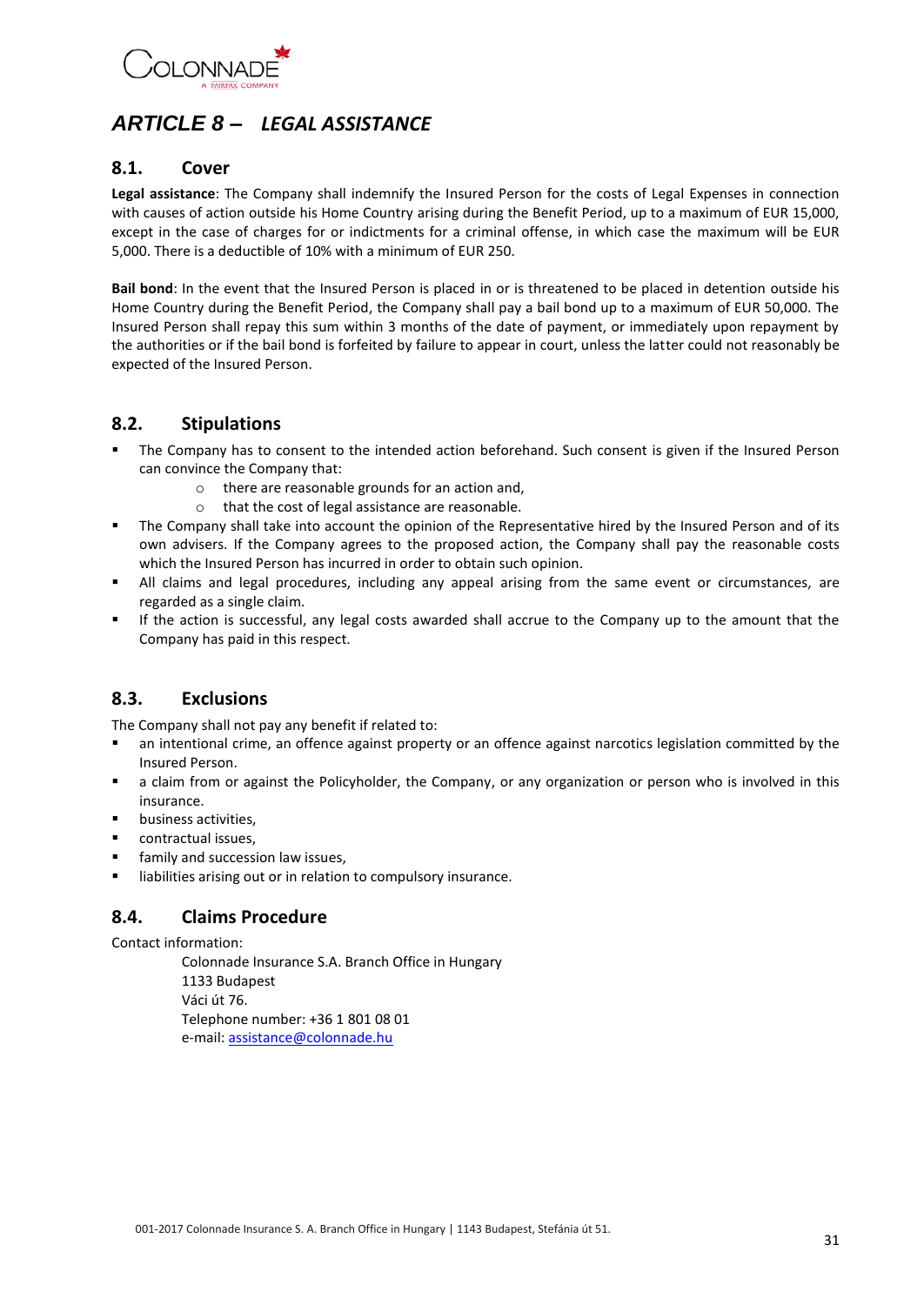

# <span id="page-31-0"></span>**SECTION B – OPTIONAL BENEFITS**

# <span id="page-31-1"></span>*ARTICLE 9 – PERSONAL ACCIDENT PLAN*

The optional Personal Accident Plan can only be taken insofar as the Insured Persons are covered by the Core Plan and only on a family level, i.e. for the Expatriated Employee and his Dependants together.

### <span id="page-31-2"></span>**9.1. Definitions**

- **9.1.1. Accumulation Limit** means the total maximum amount the Company will pay in the aggregate under this and any other accident insurance policy issued by the Company for Injuries suffered by all Insured Persons in the same Accident or series of Accidents contributed to, caused by or consequent upon the same original cause, event or circumstance.
- **9.1.2. Deferment Period** means the initial period of Temporary Disablement during which the benefit on the policy schedule is not payable.
- **9.1.3. Loss of Hearing** means total and permanent loss of hearing.

#### **9.1.4. Loss of Limb** means:

In the case of a leg or lower limb:

- a. loss by permanent physical severance at or above the ankle, or
- b. permanent and total loss of use of a complete foot or leg.

In the case of an arm or upper limb:

- a. loss by permanent physical severance of the four fingers at or above the meta carpo phalangeal joints (where the fingers join the palm of the hand), or
- b. permanent and total loss of use of a complete arm or hand.
- **9.1.5. Loss of Sight** means permanent and total loss of sight in both eyes, or in one eye if the degree of sight remaining after correction is 3/60 or less on the Snellen Scale.
- **9.1.6. Loss of Speech** means total and permanent loss of speech.
- **9.1.7. Paraplegia** means the permanent and total paralysis of the two lower limbs, bladder and rectum.
- **9.1.8. Permanent Disablement** means permanent total or partial loss or disablement of any limb or organ (or a part thereof).
- **9.1.9. Quadriplegia** means the permanent and total paralysis of the two upper limbs and two lower limbs.
- **9.1.10. Temporary Disablement** means an Injury that prevents the Insured Person from carrying out all parts of his usual and paid professional occupation.

# <span id="page-31-3"></span>**9.2. Accidental Death**

If the Insured Person had an insured Accident during the Benefit Period and dies within two years as a direct and sole consequence of that Accident, the sum insured stated in the policy schedule is paid out.

The payment is made as soon as the investigation by the Company into the Accident, the cause of death and the connection between the two has been completed. All sums already paid out on this insurance policy for Permanent Disablement as a result of the same Accident are deducted from this payment.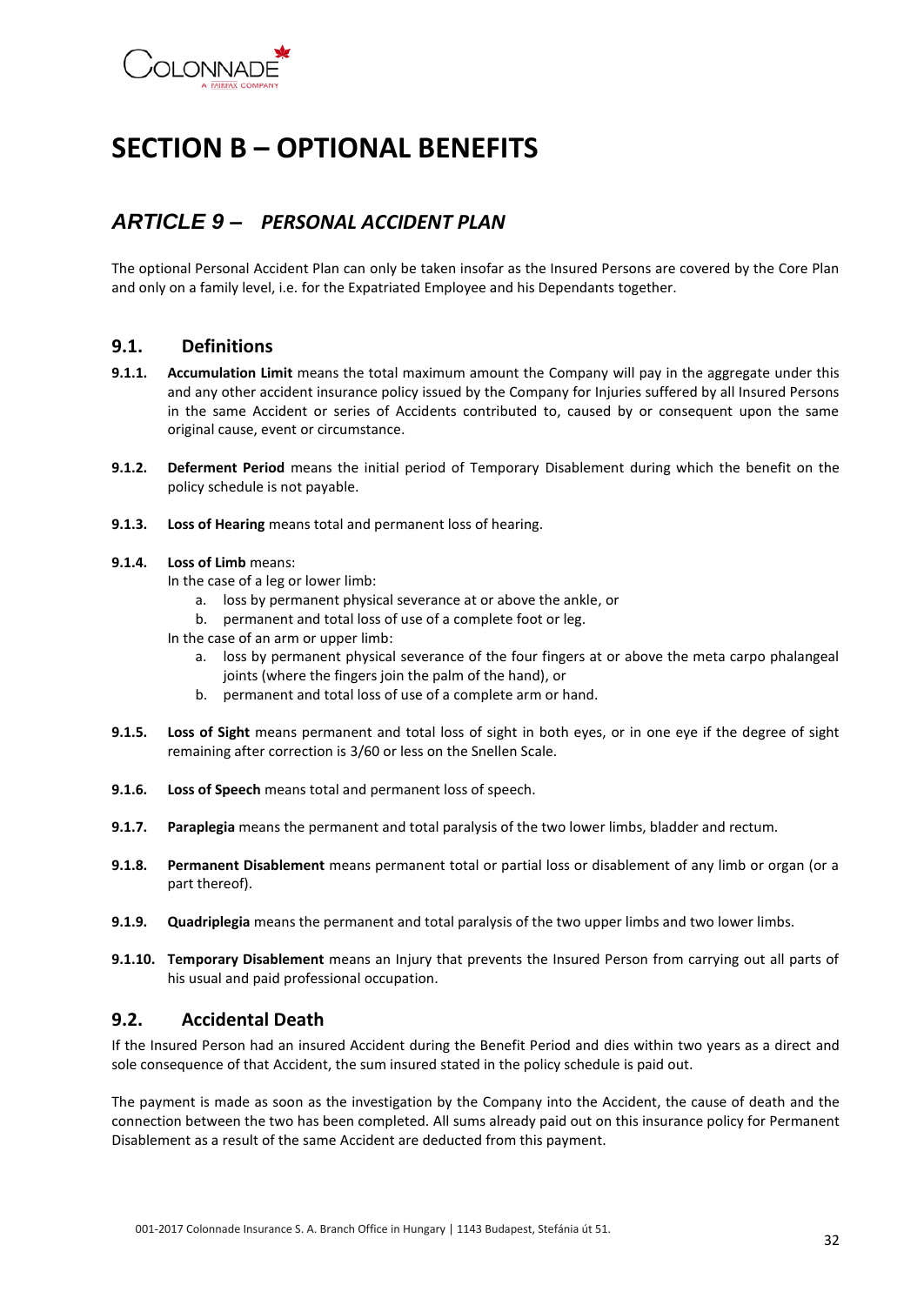

If an Insured Person is missing and after an appropriate period of time it can reasonably be assumed that the Insured Person has died as the result of Injury, the sum insured stated on the policy schedule is paid out. In that case, the Beneficiary is required to sign an agreement stating that if it transpires later that the Insured Person has not died, any benefits received are repaid to the Company.

The sum insured for the death of an under age Insured Person is limited to EUR 15,000.

# <span id="page-32-0"></span>**9.3. Permanent Disablement**

In the event of Permanent Disablement as a result of an insured Accident during the Benefit Period, the Company shall pay out the percentages of the sum insured applicable to Permanent Disablement as set out below.

The degree of Permanent Disablement is assessed as soon as it has reasonably been concluded that the condition of the Insured Person is not likely to improve or deteriorate, but not later than two years after the Accident.

In the event that the Insured Person dies before the percentage has been determined, the Company is not obliged to pay any Permanent Disablement benefit. However, if the Insured Person dies more than 6 months after the Accident but not as a result of the Accident, the Company shall pay the amount that it would reasonably have expected to pay out for Permanent Disablement had the Insured Person not died.

In order to determine the percentage of disablement, the following disablement scale is used:

| Permanent complete loss or permanent total disablement of:         | Percentage of disablement: |
|--------------------------------------------------------------------|----------------------------|
| at least one limb<br>٠                                             | 100%                       |
| loss of eyesight                                                   | 100%                       |
| total paralysis                                                    | 100%                       |
| incurable major brain damage                                       | 100%                       |
| loss of speech                                                     | 100%                       |
| hearing in both ears                                               | 100%                       |
| hearing in one ear                                                 | 25%                        |
| sense of touch or smell                                            | 10%                        |
| a thumb                                                            | 30%                        |
| an index finger                                                    | 20%                        |
| other finger                                                       | 10%                        |
| a big toe                                                          | 15%                        |
| other toe                                                          | 5%                         |
| spleen                                                             | 5%                         |
| kidney                                                             | 20%                        |
| a shoulder or an elbow<br>٠                                        | 25%                        |
| a wrist, hip, knee or ankle                                        | 20%                        |
| lower jaw as a result of surgical treatment                        | 30%                        |
| the back or spine below the neck without damage to the spinal cord | 40%                        |
| the neck or neck vertebrae without damage to the spinal cord       | 30%                        |

In the event of partial permanent loss or partial permanent disablement, a proportionate part of the percentage stated for complete loss or total disablement is paid out pro rata to the seriousness of such loss or disablement.

If a claim is payable for loss of or disablement of a whole part of the body, a claim for any component of that part cannot also be made.

In the event of disablement of several limbs or organs as a result of one or more Accidents, payment shall never exceed 100% of the sum insured for total Permanent Disablement.

When determining the percentage, any Permanent Disablement existing prior to the Accident are deducted from this percentage.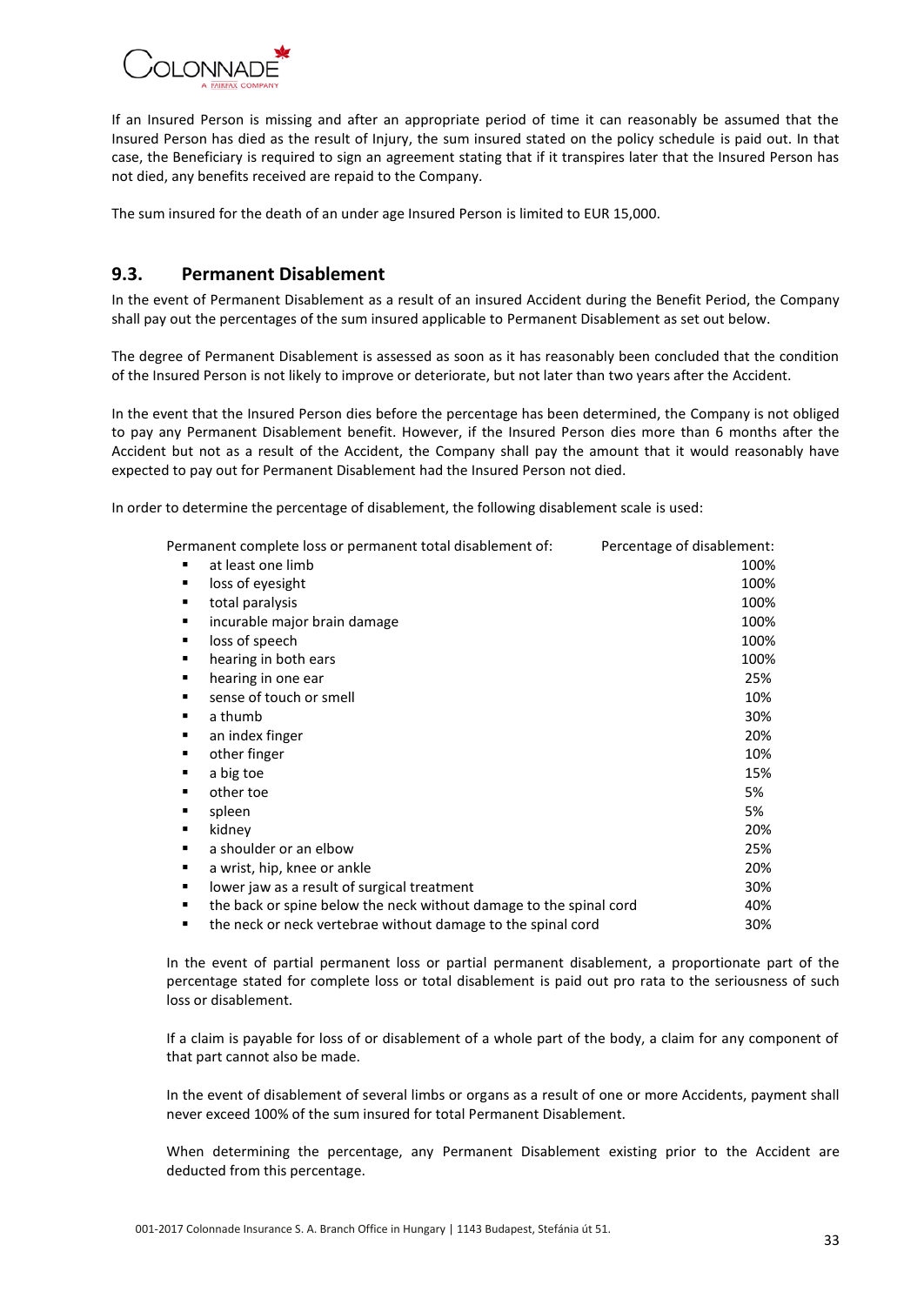

In the event of loss or disablement of any body parts, organs, etc. not listed above, the percentage is based on the general scale used in the medical sector, in which case the Insured Person can also opt for the following:

- a. his employment must not be taken into account;
- b. his employment and the activities he customarily performed prior to the Accident must be taken into account; considering also any suitable employment that may in all reasonableness be required of him regarding his disabilities, strengths, capabilities, education and social position.

### <span id="page-33-0"></span>**9.4. Temporary Disablement**

In the event of Temporary Disablement as a result of an insured Accident during the Benefit Period, the Company shall pay out the weekly sum insured as mentioned on the policy schedule.

The weekly sum insured will be payable for every full week after the Deferment Period as mentioned on the policy schedule, until the Insured Person can resume his usual and paid professional occupation, until the degree of Permanent Disablement is assessed, or until the number of weeks mentioned on the policy schedule is passed, whichever occurs first.

In case the Insured Person relapses within a period of 3 months because of the same Accident, the period of Temporary Disablement will be considered as a continuation of the previous period and no new Deferment Period will be applied.

The benefit shall not be payable if the Insured Person has no usual and paid professional occupation or if the Temporary Disablement has no impact on the remuneration.

### <span id="page-33-1"></span>**9.5. Additional Benefits**

An additional benefit is paid in the following cases:

#### **9.5.1. Paraplegia & Quadriplegia**

In the event of Paraplegia or Quadriplegia, the following benefit is added to the benefit for Permanent Disablement:

- Paraplegia: EUR 25,000
- Quadriplegia: EUR 50,000.

#### **9.5.2. Dependant Children**

In the event that a payment is made for Accidental Death by Accident, the amount to be paid is increased by EUR 5,000 for each insured Dependant child of the Insured Person, up to a maximum of 20% of the sum insured for Death by Accident.

#### **9.5.3. Retraining Costs**

In the event that a payment is made for the loss of a limb or the loss of sight, the Company shall indemnify the Policyholder for the reasonable costs incurred for retraining the Insured Person to carry out suitable employment activities up to a maximum amount of EUR 5,000.

#### **9.5.4. Replacement Costs**

In the event that a payment is made for Death by Accident, the Company shall indemnify the Policyholder up to an amount of EUR 5,000 in respect of any reasonable costs incurred for recruiting a replacement for the Insured Person.

#### **9.5.5. Personal Belongings**

If an insured Accident results in immediate hospitalization, the Company shall pay for damage to and the cost of lost, damaged or stolen personal belongings as a direct result of the Accident, up to a maximum of EUR 5,000.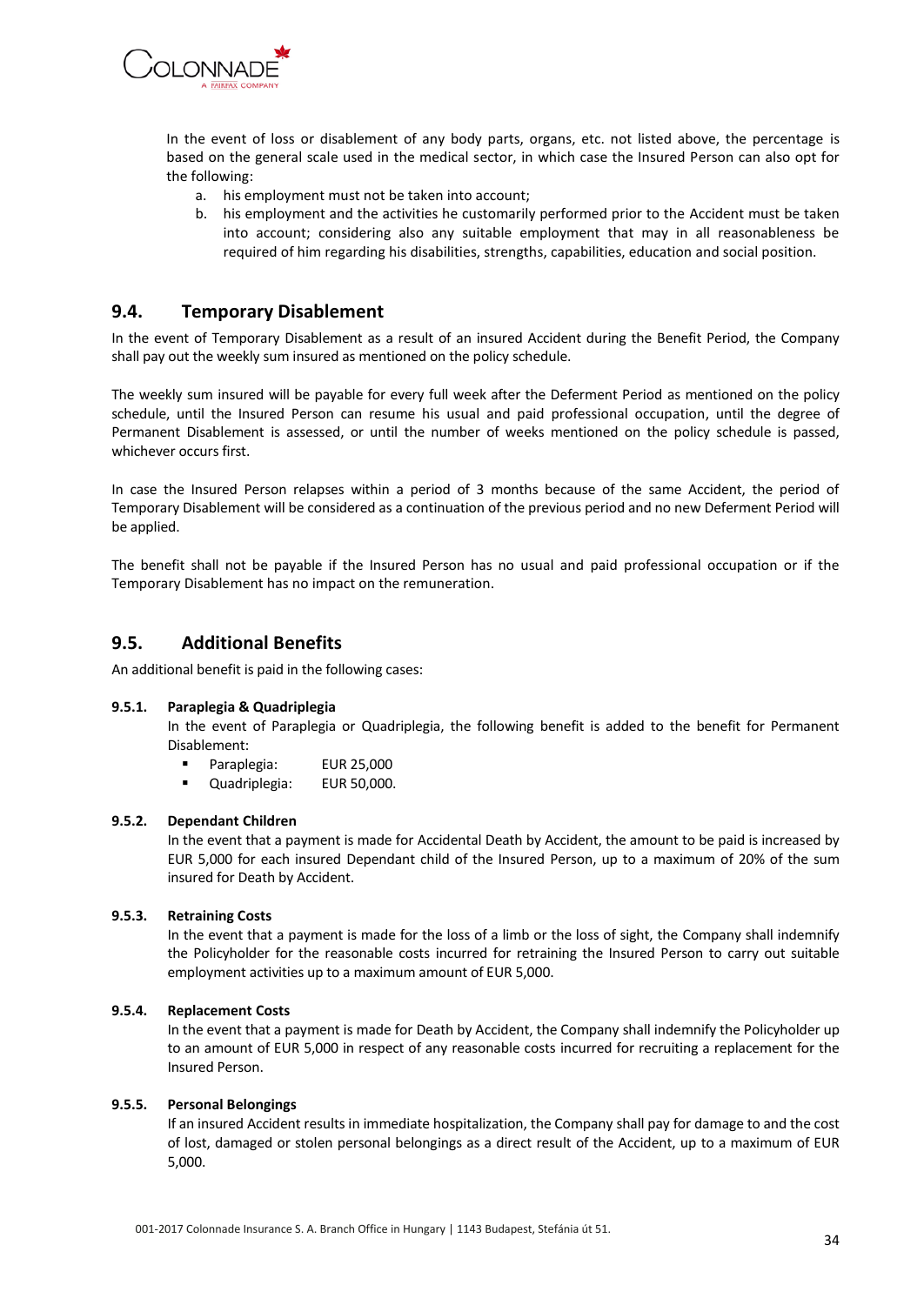

#### **9.5.6. Seatbelt**

If the Insured Person dies as a result of a road traffic Accident and it has been established that he was wearing a seatbelt at the time, the benefit to be paid is increased by EUR 5,000.

#### **9.5.7. Life Saver**

If a third party (not an Insured Person or the Policyholder) sustains Injury while trying to save the life of an Insured Person which subsequently results in the death or Permanent Disablement of this third party within two years of the event, the Company shall pay this third party on the basis of an insured sum of EUR 25,000. This benefit is paid in addition to any benefit paid to the Insured Person.

#### **9.5.8. Home Modifications**

In the event that an Insured Person sustains Injury that require modifications to his home in his Home Country (including but not limited to the installation of ramps for external and internal wheelchair access, internal grab rails, emergency alarm system and similar aids) in order to be able to carry out day-to-day activities (such as washing, cooking, bathing and dressing) and to be able to function in and around his home in his Home Country, the Company shall pay 80% of the incurred cost of such adaptations up to a maximum of EUR 5,000. Such adaptations are to be made with prior written permission from the Company and need to be recommended by the Physician treating the Insured Person.

#### **9.6 Claims Procedure**

Colonnade Insurance S.A. Branch Office in Hungary 1133 Budapest Váci út 76. Telephone number: +36 1 801 08 01 e-mail[: karrendezes@colonnade.hu](mailto:karrendezes@colonnade.hu)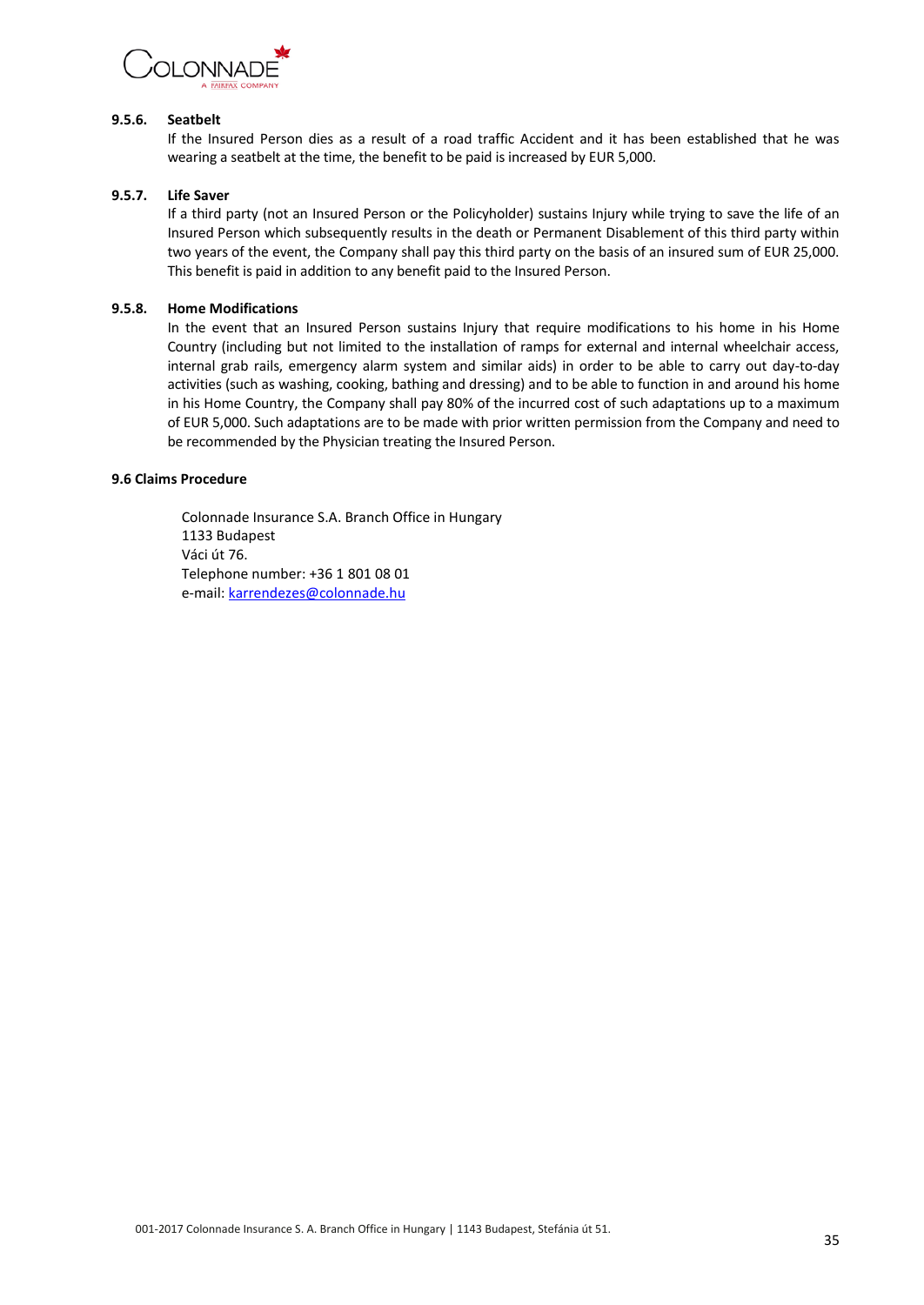

# <span id="page-35-0"></span>*ARTICLE 10 – DENTAL & VISION CARE*

The optional Dental & Vision Care Plan can only be taken insofar as the Insured Persons are covered by the Core Plan and only on a family level, i.e. for the Expatriated Employee and his Dependants together.

# <span id="page-35-1"></span>**10.1. Claims Procedure**

Contact information:

24/365 telephone number: **Tel: (+351) 21 829 03 70**

Email: [colonnade.expat@henner.com](mailto:colonnade.expat@henner.com) Website: [http://www.henner.com](http://www.henner.com/)

(ID will be communicated to the Insured Person with the Welcome Package)

Non-Emergency Hospitalization and Outpatient Surgery need pre-certification from the Medical Plan Administrator. The Medical Plan Administrator will guarantee the medical expenses to the Hospital.

The Insured Person must pay other expenses to the provider and submit a claim for reimbursement in writing to the Medical Plan Administrator within 90 days of the Date of Service.

Claim forms can be obtained by contacting the 24/365 telephone number or can be found on the website. The claim form must be completed and sent to the Medical Plan Administrator together with the original documentation, invoices and receipts (photocopies or scans are not accepted).

In case the Insured Person can claim from the National Health Service or any other insurance policy, he should first request reimbursement from that organization. The Insured Person shall afterwards forward the original settlement confirmation from that organization with photocopy of the submitted documentation, invoices and receipts to the Medical Plan Administrator. The Medical Plan Administrator shall deduct the amounts that are or could have been received from that organization.

#### <span id="page-35-2"></span>**10.2. Definitions**

- **10.2.1. Dental prosthesis** means crowns, inlays, onlays, adhesive reconstructions/restorations, bridges, dentures and implants as well as all necessary and ancillary treatment and repairs required.
- **10.2.2. Dentist** means a properly qualified medical practitioner who is licensed to render dental treatment by the competent medical authorities of the country in which treatment is provided, and who is practicing within the scope of his licensing and graduation.
- **10.2.3. Routine Dental Treatment** means dental examinations, tooth extractions, tooth cleaning, normal compound filling, root canal treatment, paradental treatment, paradontosis treatment, gum treatment, and X-ray examinations.
- **10.2.4. Major Restorative Dental Treatment** means removal of impacted, buried or unerupted teeth, removal of solid odontomes, and apicectomy.
- **10.2.5. Vision Treatment** means ophthalmic examinations and treatments, excluding any eye surgery.
- **10.2.6. Eye Surgery** means ophthalmic surgery, such as laser eye surgery, cataract surgery, glaucoma surgery, canaloplasty, refractive surgery, corneal surgery, vitreo-retinal surgery, eye muscle surgery and oculoplastic surgery.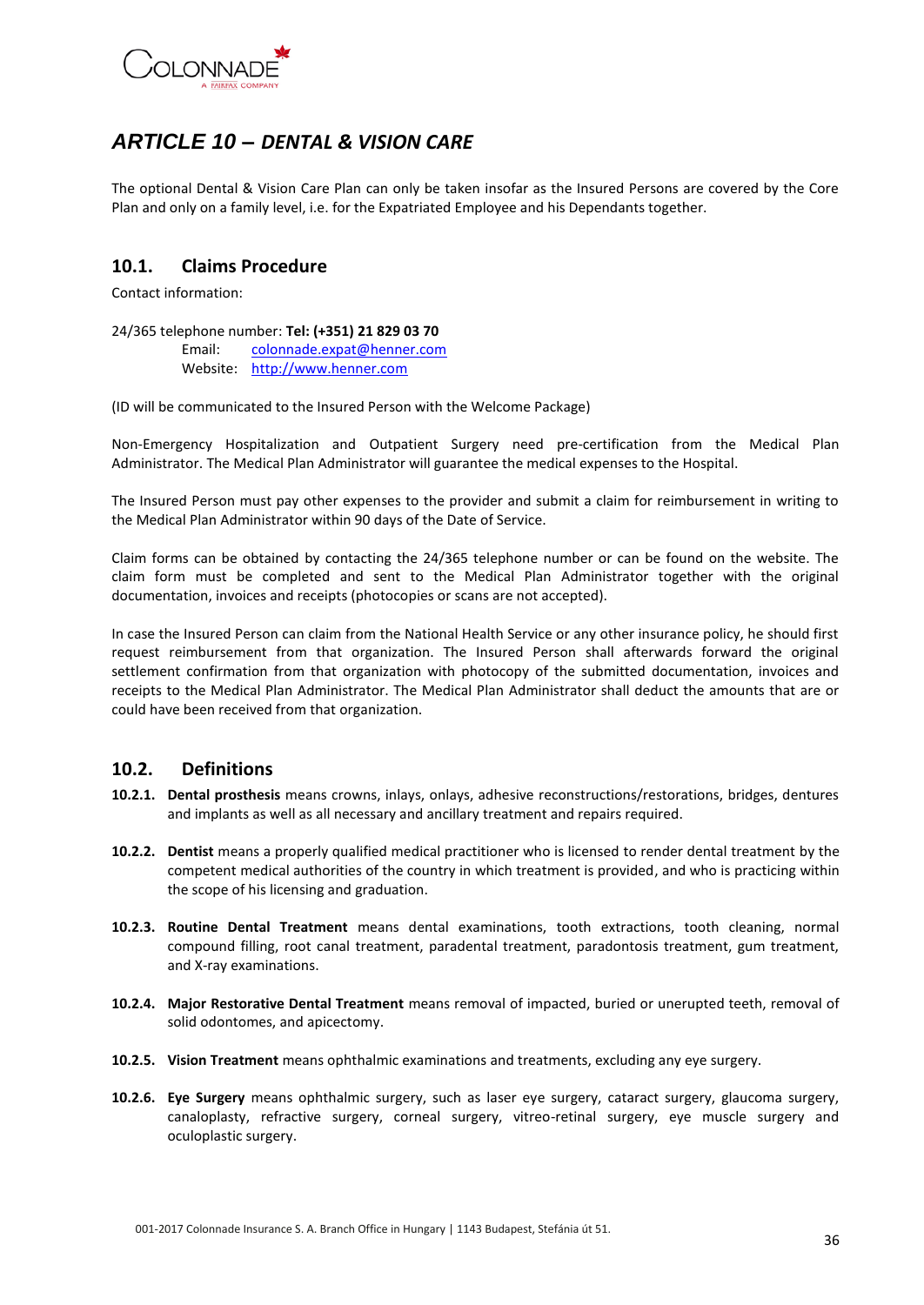

**10.2.7. Optical Devices** means Medically Necessary glasses, frames and contact lenses prescribed by an Ophthalmic Physician

### <span id="page-36-0"></span>**10.3. Dental Care**

This Policy shall provide cover:

- within the limitations stated in the policy schedule;
- for the actual, Reasonable and Customary Expenses incurred by the Insured Person;
- **for the services listed below;**
- that are prescribed and certified Medically Necessary by a Dentist or Dental Physician;
- that are general accepted and scientifically recognized medical services, excluding any experimental or pioneering services; and
- that have a Date of Service during the Benefit Period.

The insured services are:

- Routine Dental Treatment (sums insured listed on the policy schedule);
- Major Restorative Dental Treatment (sums insured listed on the policy schedule);
- **•** Dental Prosthesis (sums insured listed on the policy schedule);
- Orthodontic Treatment (sums insured listed on the policy schedule).

The reimbursement of the expenses is reduced or refused to the extent that the Insured Person's teeth are deemed by a Dentist or Dental Physician to be in a considerably worse condition than the teeth of persons of the same age who have at least annual dental checks and receive the recommended dental treatment, or if the cause of the worse condition of the Insured Person's teeth is prior to the Benefit Period.

Indemnity for Major Restorative Dental Treatment, Dental Prosthesis and Orthodontic Treatment is limited to treatments that begin more than 10 months after the Effective Date of the cover for the Insured Person, unless the waiting period was waived by the Company because of a Preceding Policy. Orthodontic treatment is only covered if started before age 16.

# <span id="page-36-1"></span>**10.4. Vision Care**

This Policy shall provide cover:

- within the limitations stated in the policy and the policy schedule;
- for the actual, Reasonable and Customary Expenses incurred by the Insured Person;
- **for the services listed below;**
- **that are prescribed and certified Medically Necessary by the attending ophthalmic Physician;**
- that are general accepted and scientifically recognized medical services, excluding any experimental or pioneering services; and
- **that have a Date of Service during the Benefit Period.**

The insured services are:

- Vision Treatment (sums insured listed on the policy schedule);
- Eye Surgery (sums insured listed on the policy schedule);
- **•** Optical Devices (sums insured listed on the policy schedule).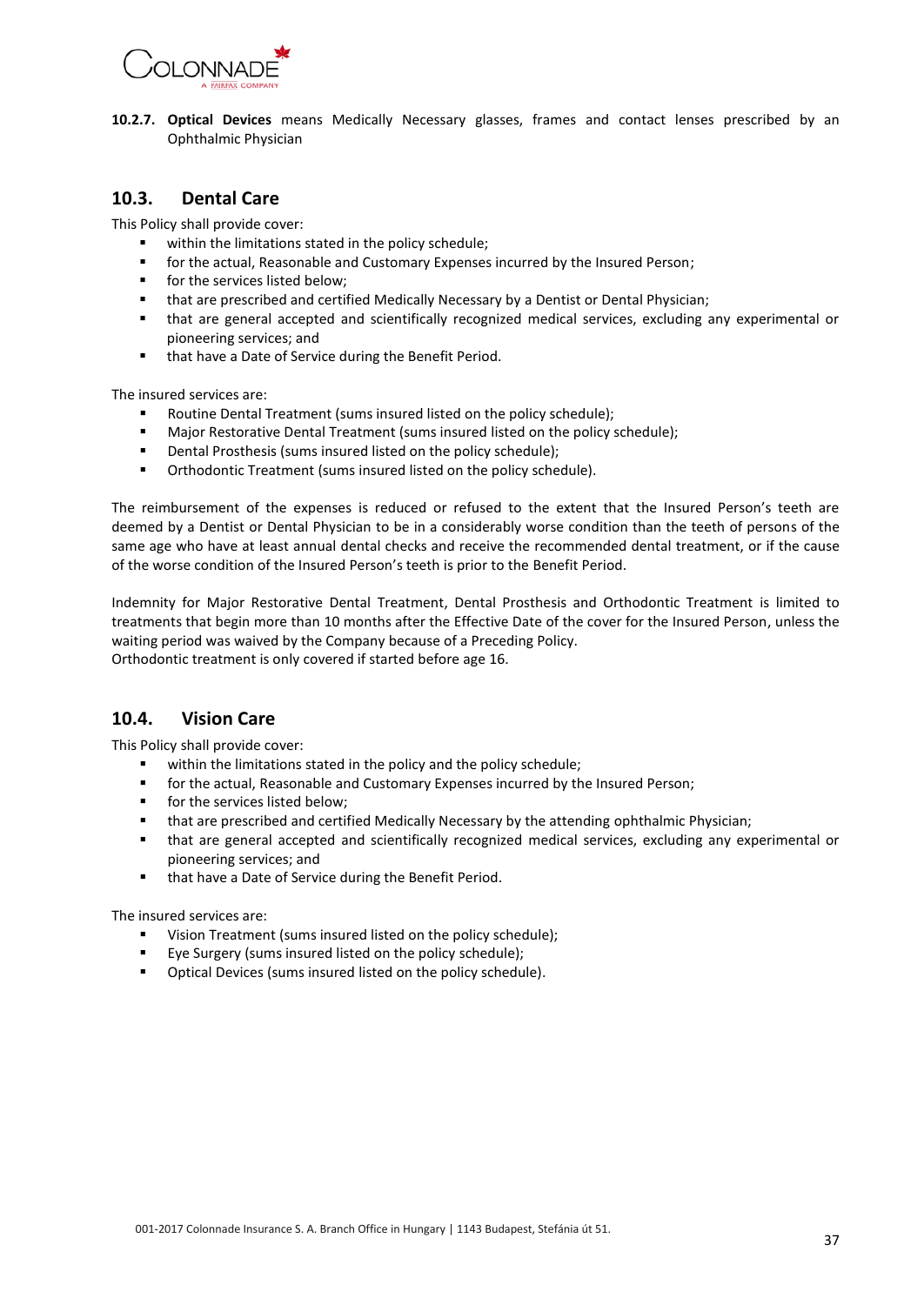

# <span id="page-37-0"></span>*ARTICLE 11 – PERSONAL PROPERTY*

The optional Personal Property Plan can only be taken insofar as the Insured Persons are covered by the Core Plan and only on a family level, i.e. for the Expatriated Employee or the Individual Expatriate and his Dependants together.

### <span id="page-37-1"></span>**11.1. Cover**

Personal property (including, but not limited to, personal effects, household furniture and household goods) owned or used by an Insured Person, is insured against risk of direct loss caused by a peril listed below, when it is located on the Insured Premises:

- **11.1.1.** Fire and/or lightning.
- **11.1.2.** Windstorm or hail. This peril does not include loss to the property contained in a building caused by rain, snow, sleet, sand or dust unless the direct force of wind or hail damages the building causing an opening in a roof or wall and the rain, snow, sleet, sand or dust enters through this opening. This peril includes loss to watercraft and their trailers, furnishings, equipment, and outboard engines or motors, only while inside a fully enclosed building.
- **11.1.3.** Explosion.
- **11.1.4.** Aircraft, including self-propelled missiles and spacecraft.
- **11.1.5.** Vehicles.
- **11.1.6.** Smoke, meaning sudden and accidental damage from smoke. This peril does not include loss caused by smoke from agricultural smudging or industrial operations.
- **11.1.7.** Vandalism or malicious mischief.
- **11.1.8.** Theft, including attempted theft from a known place. This peril does not include loss caused by theft or attempted theft when the theft is:
	- a) Committed by an Insured Person;
	- b) Loss of property when it is unlikely that the property has been stolen;
	- c) From that part of an Insured Premise rented by an Insured Person to other than an Insured Person;
	- d) Theft in or to a dwelling under construction including materials and supplies for use in the construction; or
	- e) Theft of personal property from a motor vehicle or other motorized land conveyance.
- **11.1.9.** Falling objects. This peril does not include loss to property contained in a building unless the roof or an outside wall of the building is first damaged by a falling object. Damage to the falling object itself is not included.
- **11.1.10.** Weight of ice, snow or sleet which causes damage to property contained in a building.
- **11.1.11.** Accidental discharge of water or steam from within a plumbing, heating, air condition or automatic fire protective sprinkler system or from within a household appliance.
- **11.1.12.** Sudden and accidental tearing apart, cracking, burning or bulging of a steam or hot water heating system, an air conditioning or automatic fire protective sprinkler system or an appliance for heating water.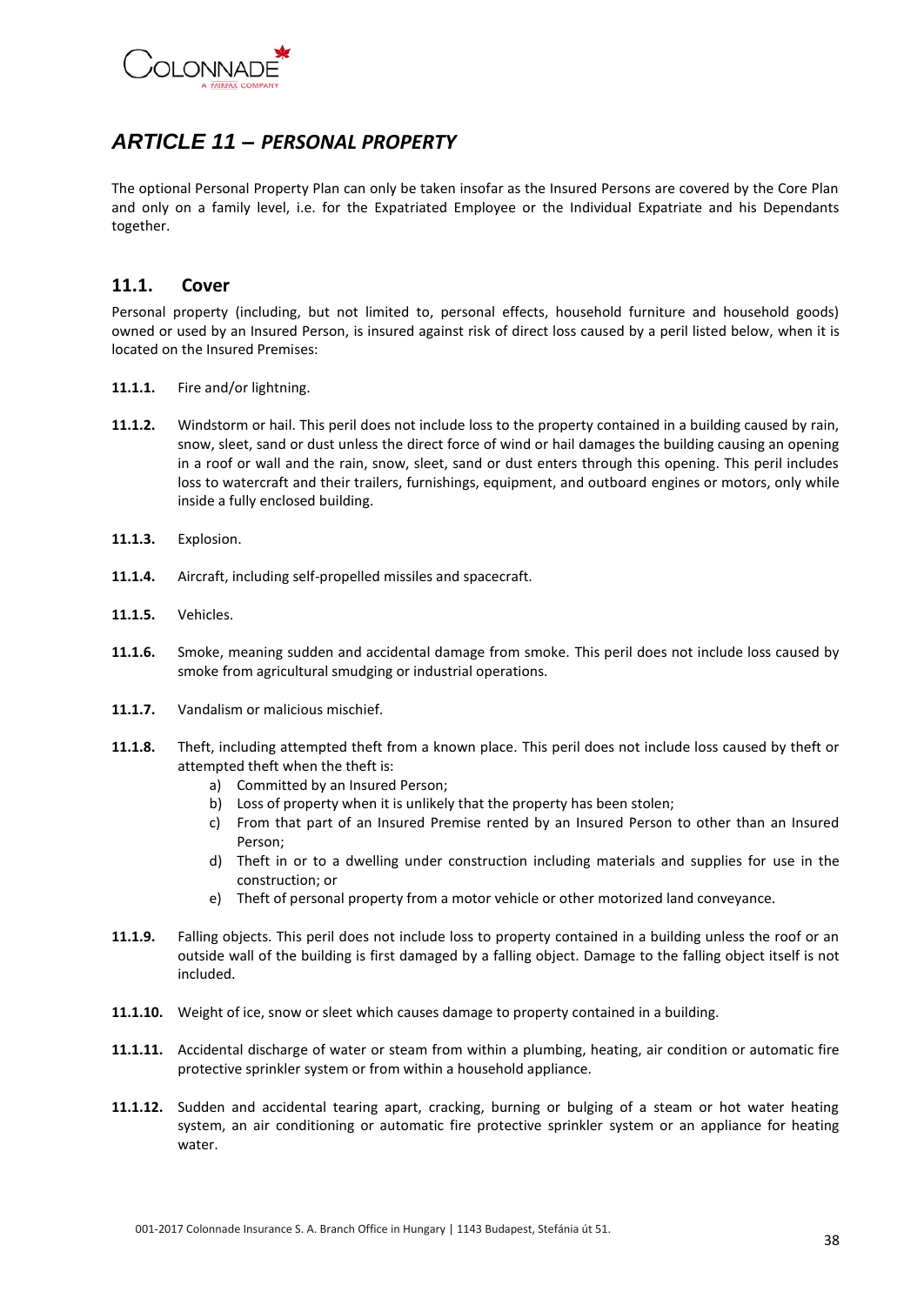

- **11.1.13.** Freezing of a plumbing, heating, air conditioning or automatic fire protective sprinkler system or of a household appliance. This peril does not include loss on the Insured Premises while the dwelling is unoccupied, unless you have used reasonable care to maintain heat in the building, or shut off the water supply and drain the system and appliances of water.
- **11.1.14.** Sudden and accidental damage from artificially generated electrical current. This peril does not include loss to a tube, transistor or similar electronic component.

# <span id="page-38-0"></span>**11.2. Valuables**

Unless otherwise specified on the policy schedule, the Company's liability for loss of the following types of property is limited to:

- EUR 300 per occurrence on cash, currency, money, bullion, numismatic property and bank notes. If a loss which is covered under the terms and conditions of this policy consists only in the loss of money, then the deductible specified in the certificate of coverage does not apply.
- EUR 450 per occurrence on manuscripts, securities, accounts, bills, deeds, evidences of debt, letters of credit, notes other than bank notes, passports, railroad and other travel tickets or stamps;
- EUR 1,000 per occurrence for theft of stereo equipment. Stereo equipment includes accessories, antennas, tapes, wires, records, discs or other media for use with any electronic stereo equipment.
- EUR 1,000 per occurrence on coin and philatelic collections, with a limit of EUR 250 for any one stamp, coin or individual article or any one pair, strip, block, series sheet, cover, frame or card.
- EUR 1,500 per occurrence for theft of jewelry, watches, furs, fine arts, antiques, golfers equipment, cameras and computer hardware; and

### <span id="page-38-1"></span>**11.3. Exclusions**

- **11.3.1.** Property not covered:
	- a) Summer cottages, buildings under construction, buildings used for commercial purposes, living accommodations in tenement house, their constructive elements (together or separately);
	- b) Animals, automobiles, motorcycles, aircraft, boats or other vehicles, or their equipment or furnishings except when the equipment or furnishings are removed from the vehicles and actually located on the Insured Premises of the Insured Person;
	- c) The property of any Insured Person while he is engaged in any form of professional entertainment, or property relating to a business, profession or occupation of an Insured Person;
	- d) The property while aboard any overseas vessel or during loading or unloading there from except such property which accompanies an Insured Person as person baggage;
	- e) The property ordinarily located throughout the year at a residence(s) other than the Insured Premises of the Insured Person;
	- f) The property on exhibition at fairgrounds or on the premises of any national or international exposition;
- **11.3.2.** Risks not covered:
	- a) To the marring or scratching of any property or breakage of eyeglasses, glassware, statuary, marble, bric-a-brac, porcelains and similar fragile articles unless such marring, scratching or breakage is caused by theft, burglary or robbery or attempt thereat, vandalism, malicious mischief, fire, lightning, windstorms, cyclone, tornado, hurricane, explosion, falling aircraft, riot, strike, collapse of building or accident to transporting vehicle other than an overseas vessel. The exclusion of breakage does not, however, apply to jewelry, watches, bronzes, photographic equipment or binoculars;
	- b) To mechanical breakdown; against loss or damage to electrical apparatus caused by electrical breakdown other than lightning, unless fire results and then only for loss or damage by such resultant fire;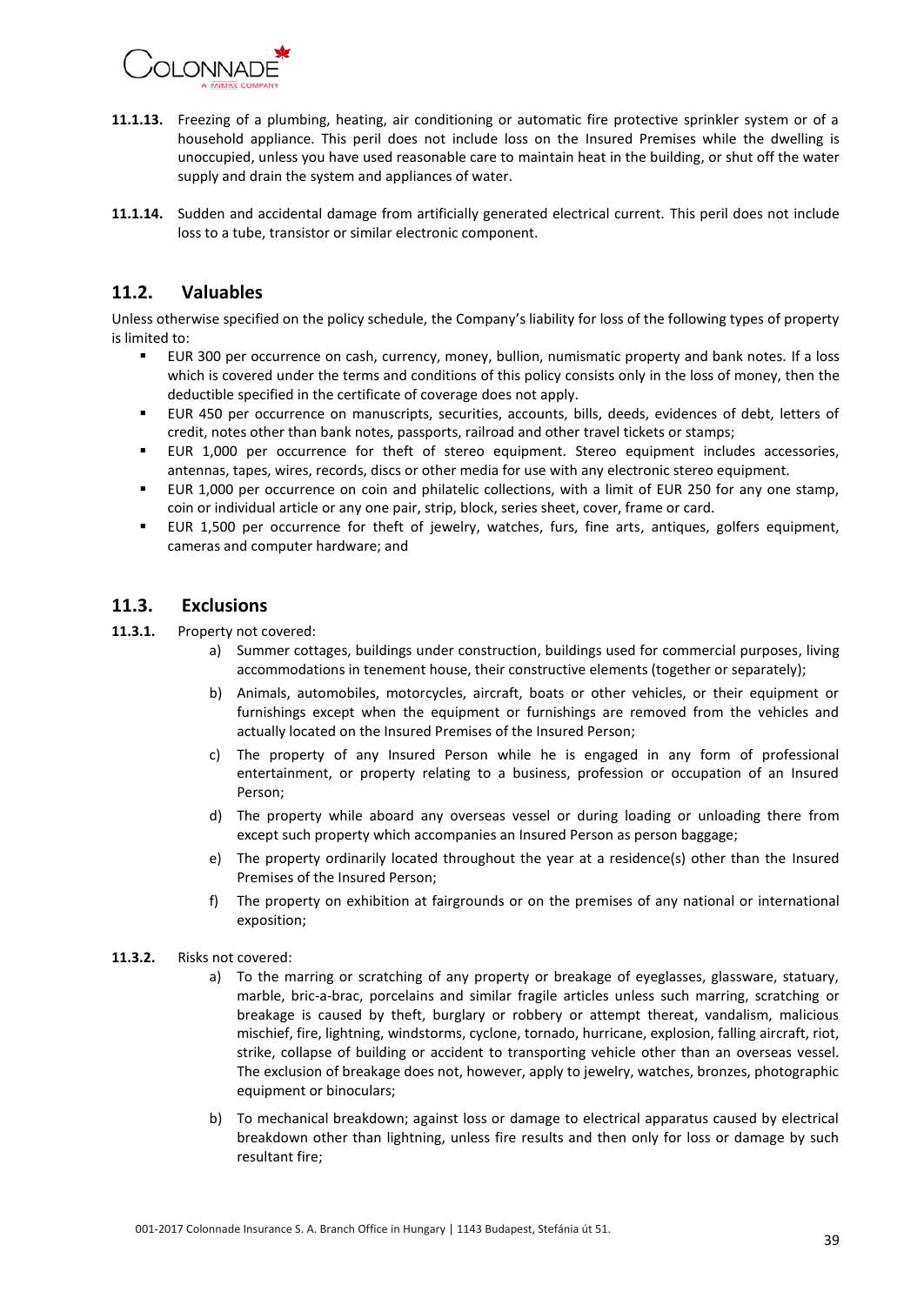

- c) Against loss or damage occasioned by or through or in consequence, directly or indirectly, of the following occurrences:
	- 1) War or the act of any person acting on behalf of, or in connection with, any organization with activities directed toward the overthrow by force of any government, dejure of defacto, or to the influencing of it by terrorism or violence; or
	- 2) Risks of contraband or illegal transportation or trade, seizure or destruction under quarantine or customs regulations, confiscation by order of any government or public authority.
- d) For loss caused directly or indirectly by any of the following. Such loss is excluded regardless of any other cause or event contributing concurrently or in any sequence to the loss.
	- 1) Ordinance or law, meaning enforcement of any ordinance or law regulating the construction, repair, or demolition of a building or other structure.
	- 2) Earth movement, meaning earthquake including land shock waves or tremors before, during or after a volcanic eruption; landslide; mine subsidence; mud flow; earth sinking, rising or shifting; unless direct loss by fire or explosion. If the abovementioned caused fire; explosion; or breakage of glass or safety glazing material which is part of a building, storm door or storm window, the Company will indemnify the loss ensued by these occurrences. This exclusion does not apply to loss by theft;
	- 3) Water damage, meaning:
		- Flood, surface water, waves, tidal water, overflow of a body of water or spray from any of these, whether or not driven by wind;
		- Water which backs up through sewers or drains or which overflow from a sump; or
		- Water below the surface of the ground, including water which exerts pressure on or seeps or leaks through a building sidewalk, driveway, foundation, swimming pool or other structure.
		- Direct loss by fire, explosion of theft resulting from water damage is covered;
	- 4) Power failure, meaning the failure of power or other utility service if the failure takes place off the Insured Premises. But if an insured peril ensues on the Insured Premises, only that ensuing loss will be paid;
	- 5) Neglect, meaning neglect of the Insured Person to use all reasonable means to save and preserve property at and after the time of a loss;
	- 6) Intentional loss, meaning any loss arising out of any act committed by or at the direction of an Insured Person or beneficiary, and with the intent to cause a loss.
- e) Personal property is not insured for loss caused by any of the following. However, any ensuing loss to personal property which is not excluded or excepted in this policy is covered:
	- 1) Weather conditions. However, this exclusion only applies if weather conditions contribute in any way with a cause or event excluded above to produce the loss.
	- 2) Acts or decisions, including the failure to act or decide, of any person, group, organization or governmental body;
	- 3) Faulty, inadequate or defective:
		- Planning, zoning, development, surveying, siting;
		- Design, specifications, workmanship, repair, construction, renovation, remodeling, grading, compaction;
		- Materials used in repair, construction, renovation or remodeling; or
		- Maintenance, of part or all of any property.

### <span id="page-39-0"></span>**11.4. Loss Settlement**

- **11.4.1.** The limit of the Company's liability for loss shall not exceed the replacement cost of the property at the time of the loss, up to the limits shown on the policy certificate.
- **11.4.2.** Any loss to any property listed below will be settled at actual cash value at the time of loss but not exceeding the amount necessary to repair or replace: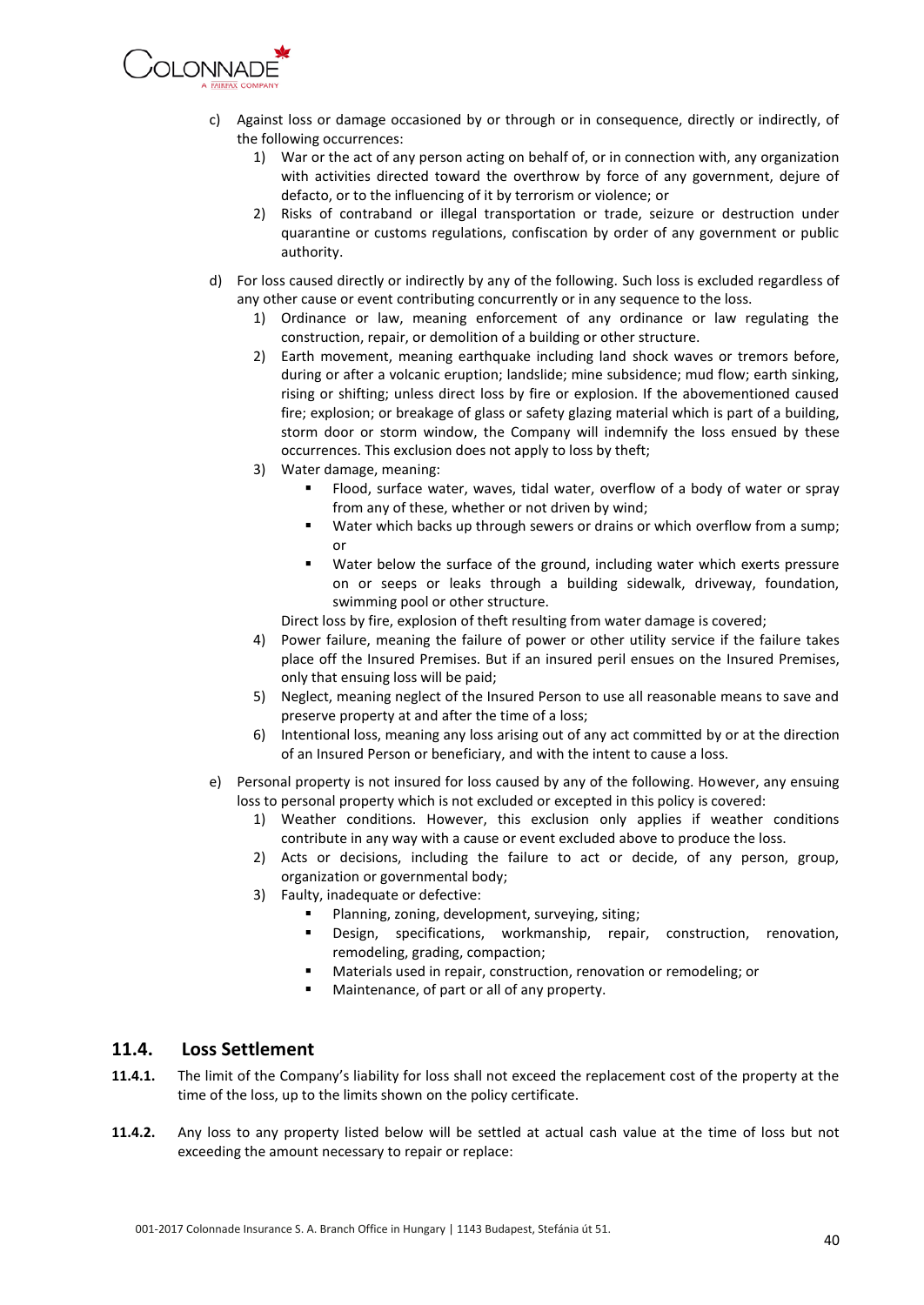

- a) Coin and philatelic collections, antiques, fine arts, paintings, statuary and similar articles which by their inherent nature can not be replaced with new articles;
- b) Articles whose age or history contributes substantiality to their value. This includes but is not limited to memorabilia, souvenirs and collectors items;
- c) Property which is obsolete or unusable for the purpose for which it was originally intended because of its age or condition;
- d) Watercraft, including their trailers, furnishings, equipment and outboard motors when this class of property is covered on the conditions of its location on the Insured Premises;
- e) Personal items which are separately described and specifically insured in this or other insurance.

#### **11.4.3.** Other property:

- a) The Company will pay no more than the least of the following amounts:
	- 1) replacement cost at the time of loss without deduction for depreciation;
	- 2) the full cost of repair at the time of loss; or
	- 3) the specific limit of liability stated in the policy schedule in case of loss, if any.
- b) When replacement cost for the entire loss under this coverage is more than EUR 1,500, the Company will not pay more than actual cash value of the damage until repair or replacement is completed;
- c) The Insured Person may make a claim under this coverage for loss or damage on an actual cash value basis and then make claim within 180 days after the loss for any additional cost on a replacement cost basis with the condition of proper and complete documentary substantiation and confirmation of such claims.
- **11.4.4.** The Company may pay for the loss in money or may repair or replace the property and may settle any claim for loss of property either with the Insured Person or the owner thereof with the condition that the claimant has a property interest in this property and (or) other foundations for making the claim. Any property so paid for or replaced will become the property of the Company. The Insured Person, Beneficiary or the Company, upon recovery of any such property, will give notice thereof as soon as practicable to the other and the Insured Person or Beneficiary will be entitled to the property upon reimbursing the Company for the amount paid or the cost of replacement. Any loss there under will not reduce the amount of insurance afforded under the policy. Application of the insurance to property of more than one person shall not operate to increase the Company's liability.

### <span id="page-40-0"></span>**11.5. Claims Procedure**

**11.5.1.** Upon knowledge of loss, the Insured Person or Beneficiary shall give notice thereof as soon as practicable to:

Colonnade Insurance S. A. Branch Office in Hungary 1143 Budapest, Stefánia út 51. Telephone number: +36-1-460-1500 e-mail[: karrendezes@colonnade.hu](mailto:karrendezes@colonnade.hu)

In case of loss by burglary, robbery, theft or larceny, the Insured Person or Beneficiary must notify the police or other official authorities having jurisdiction, and in case of theft of a credit card or fund transfer card, notify the credit card or fund transfer card company. The Insured Person or Beneficiary must also protect the remaining property from further damage, prepare an inventory of damaged personal property showing the quantity, description, actual cash value and amount of loss, attach all bills, receipts and related documents that justify the figures in the inventory.

As often as the Company reasonably require, the Insured Person or Beneficiary must show the damaged property, provide the Company with records and documents requested and permit the Company to make copies.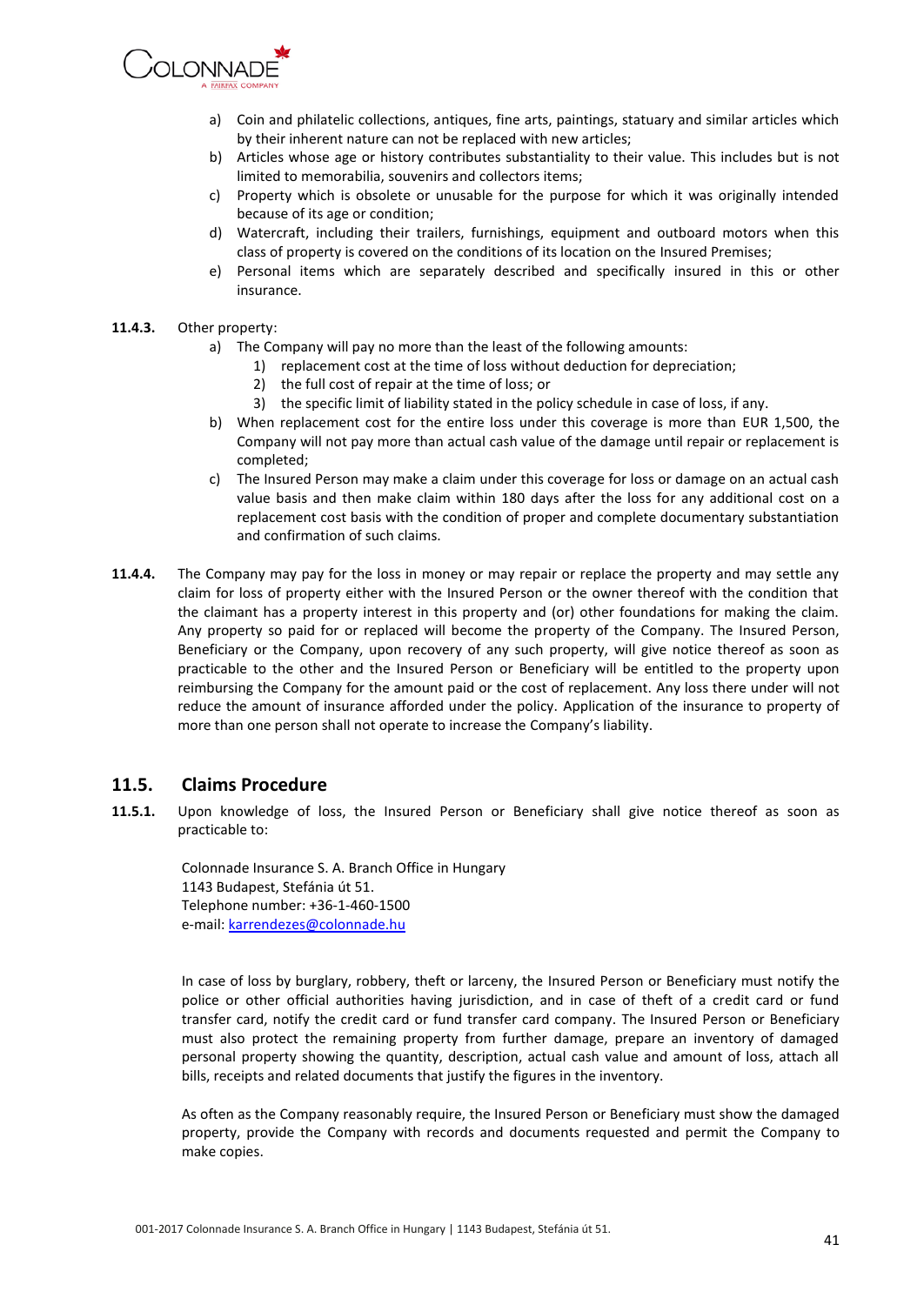

The Insured Person or Beneficiary must send to the Company, as soon as practicable after the request, a signed, sworn proof of loss which sets forth, to the best of the Insured Person's or Beneficiary's knowledge and belief, the time and cause of loss, the interest of the Insured Person or Beneficiary and all others in the property involved and all liens on the property, other insurance which may cover the loss, changes in title or occupancy of the property during the term of the policy, the inventory of damaged personal property or receipts for additional living expenses incurred and records that supports the fair rental value loss and evidence.

- **11.5.2.** The Insured Person or Beneficiary shall file proof of loss with the Company at the above address as soon as practicable after the discovery of loss. Upon the Company's request, the Insured Person or Beneficiary shall submit (and, so far as is within his or her power, shall cause all other persons interested in the property and household members and employees to submit), to examination by the Company, sign a sworn statement referring to the loss, and produce for the Company's examination all pertinent records at such reasonable times and places the Company may designate, and shall cooperate with the Company in all matters pertaining to the loss.
- **11.5.3.** In the case the Insured Person or Beneficiary and the Company shall fail to agree as to the amount of loss, it shall be determined by competent and disinterested appraisers, one to be selected by the insured or Beneficiary and another by the Company; the two appraisers so chosen shall select a competent and disinterested umpire; the appraisers then shall estimate and appraise the loss, stating separately the sound values and damage; should they fail to agree, they shall submit their differences to the umpire; an agreement and award in writing of any two shall determine the amount of the loss. The Insured Person or Beneficiary and the Company shall pay the fees and expenses of the appraisers respectively selected by them, and shall bear equally the fees and expenses arising from the appraisal proceedings.
- **11.5.4.** In case of loss, it shall not only be lawful but also necessary for the Insured Person or Beneficiary, or the Insured Person's or Beneficiary's representatives, to sue, labor, and travel for the defense, safeguard and recovery of the property insured, without prejudice to this insurance. The Company will contribute to the expenses for such efforts in the proportion which the Limit of Liability applicable in the policy bears to the total value of the property.
- **11.5.5.** Each claim for loss shall be adjusted separately and from the amount of each loss, when determined, the deductible amount stated in the policy schedule shall be subtracted. All adjusted claims shall be paid or made good to Beneficiary as soon as practicable after the presentation and acceptance of satisfactory proof of interest and loss to the Company at the address shown above. No loss shall be paid hereunder if the Insured Person or Beneficiary has collected the same from others.
- **11.5.6.** This insurance shall not accrue directly or indirectly to the benefit of any carrier or bailee.
- **11.5.7.** If a loss covered by this policy is also covered by other insurance, the Company will pay only the proportion of the loss that the limit of liability that applies under the policy bears to the total amount of insurance covering the loss.
- **11.5.8.** The Company cannot be brought to trial unless the Insured Person or Beneficiary complied with all provisions of the policy. The proceeding should be instituted within the prescriptive period settled by the legislation of the local law or within one year from the date of loss if other legislation is applicable to the policy.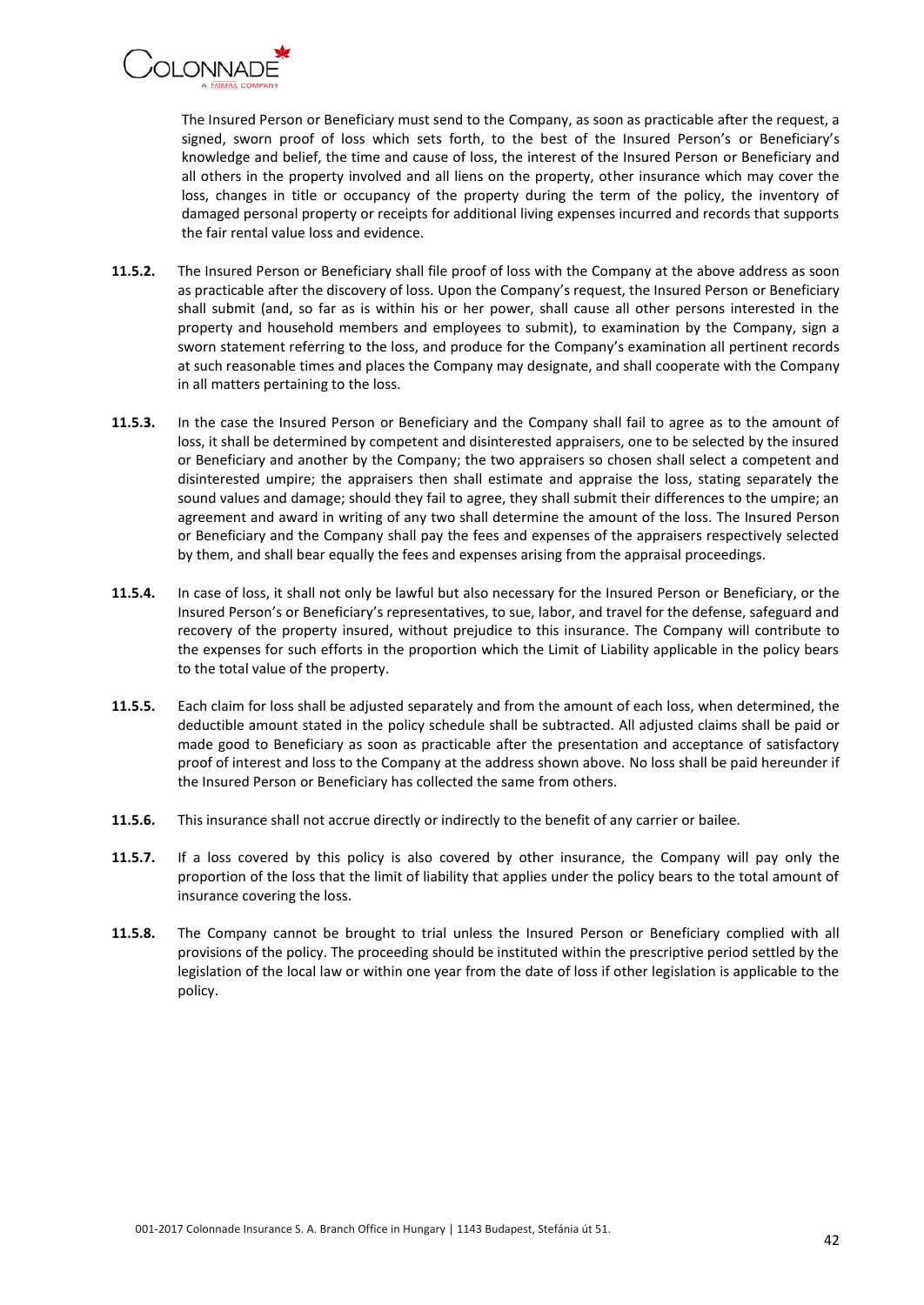

# <span id="page-42-0"></span>*ARTICLE 12 – LEISURE TRAVEL*

The optional Leisure Travel insurance can only be taken insofar as the Insured Persons are covered by the Core Plan and only on a family level, i.e. for the Expatriated Employee and his Dependants together.

This benefit covers the Insured Person during Leisure Travel within the Benefit Period and within the limitations described in this policy, as well as during the journey to and from the destination.

The cover provided under this article for an Insured Person shall always end on the 91st day of a consecutive period of travel and/or stay outside the Host Country, unless this period is exceeded due to an unforeseen delay outside the control of the Insured Person. In that case, cover shall continue to be provided until the earliest possible date of return.

The benefits, insured under the core plan, also apply during Leisure Travel:

- Medical Expense Benefit
- Medical Service Provider Referral
- **Telephone Medical Advice**
- **EXECOLD Medical Opinion Benefit**
- Country Guides
- Assistance Benefit (Monitoring of Medical Condition, Emergency Medical Evacuation, Compassionate Visit, Return of Minor Child, Delivery of Essential Medication, Repatriation of the Body, Interpreter Referral and Legal Referral).
- Third Party Liability Benefit
- Legal Assistance.

# <span id="page-42-1"></span>**12.1. Definitions**

**Business Equipment** means goods that belong to the Policyholder and that the Insured Person carried or acquired during the Leisure Travel.

**Cash and Valuable Documents** means coins, banknotes, physical securities, bank drafts, funds, letters of credit, meal vouchers, bank cards, telephone cards, postal orders or cheques, traveler's cheques, tickets, fuel or other vouchers with a monetary value or credit vouchers that are in the possession of, managed or supervised by the Insured Person and that are intended only for travel, meals, accommodation and personal expenditure.

**Leisure Travel** means any trip that is not related to work, which takes place during the Benefit Period and that last no longer than 90 consecutive days.

**Personal Belongings** means the objects and travel documents that the Insured Person has taken with him on a trip for personal use, as well as objects purchased during the trip, with the exception of business equipment.

### <span id="page-42-2"></span>**12.2. Travel Assistance**

Assistance Centre shall use its best endeavours to provide assistance services but any help and intervention depends upon, and is subject to local availability and has to remain within the scope of national and international law and regulations and intervention depends on Assistance Centre obtaining the necessary authorizations issued by the various authorities concerned.

Assistance Centre shall not be required to provide assistance services to the Insured Person, who is located in areas which represent war risks, political or other conditions that make assistance services impossible or reasonably impracticable.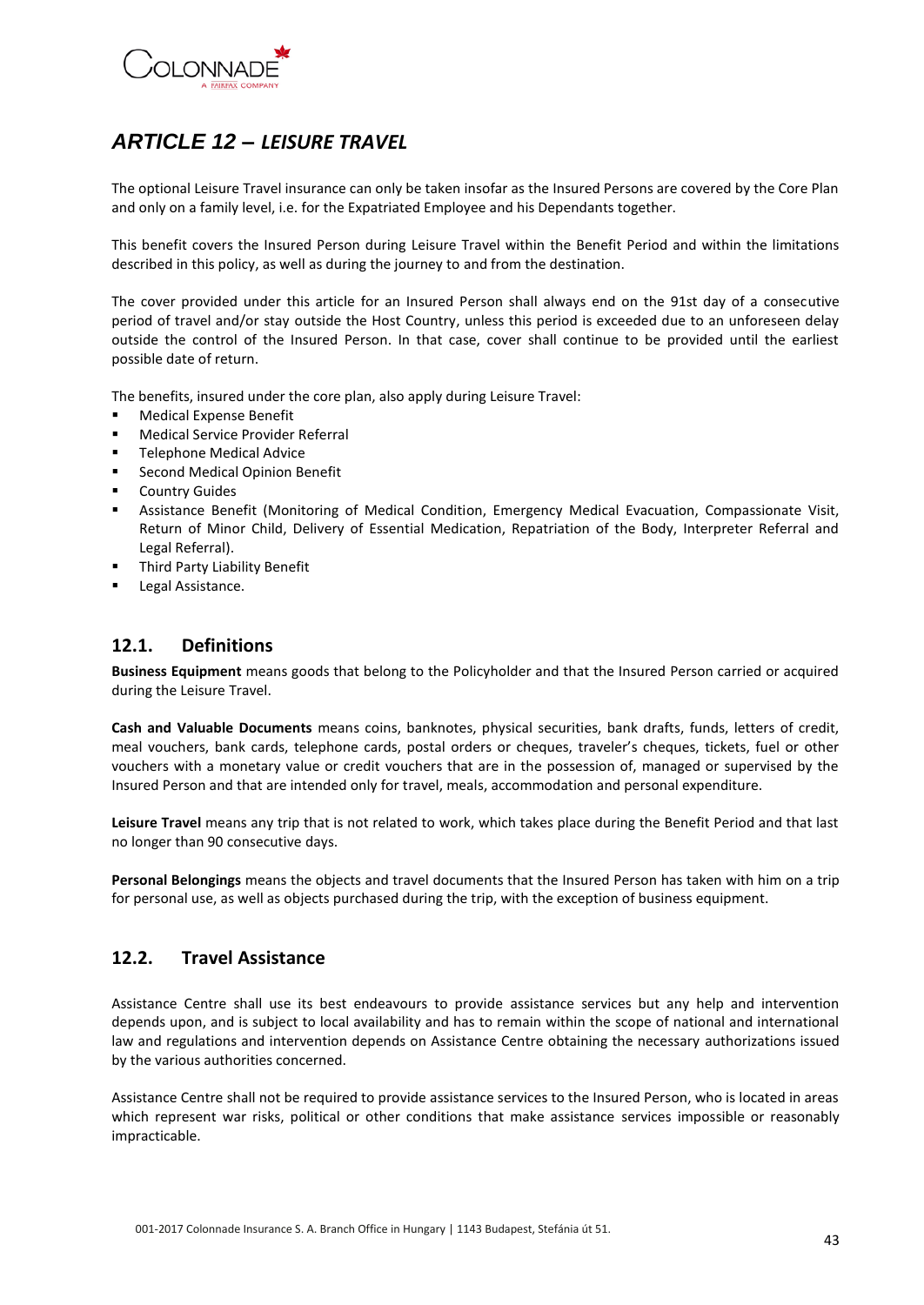

#### **12.2.1. Assistance Procedure**

As described in article 5.1. above.

#### **12.2.2. Cover**

**Medical Repatriation**: If the Insured Person falls Ill or sustains Injury during a Leisure Travel, the Assistance Centre shall organize and pay for repatriation to the Host or Home Country of the Insured Person where appropriate as soon as he is fit to travel. The decision to repatriate as well as the choice of the most appropriate means of transport is made by the Medical Consultants of the Assistance Centre, if necessary in consultation with the local Physician in attendance.

**Accommodation expenses**: If the Insured Person falls Ill or sustains Injury during a Leisure Travel, and the Insured Person cannot be repatriated, his condition does not justify a further Hospital stay and his stay outside his Host Country has ended, the Company shall pay additional accommodation expenses until the earliest possible date of return.

**Search and Rescue**: If the Insured Person falls Ill or sustains Injury during a Leisure Travel, the Company shall pay up to a maximum of EUR 15,000 for the cost of search and rescue as a result of the Accident or the Illness, up to a maximum of 365 days from the day of the Accident or first diagnosis of the Illness.

**Emergency return**: the Assistance Centre shall organize and pay for the return of the Insured Person in the event of mortal danger or death of a relative in the first or second degree of the Insured Person or his partner, or in case of considerable material damage to the house where the Insured Person resides in the Host Country, while the said Insured Person is on a Leisure Travel. The travelling costs incurred by the Insured Person to return to the destination are reimbursed if this takes place within the originally scheduled travel period.

**Travel Advice**: At the request of the Insured Person, the Assistance Centre shall provide useful and relevant information in preparation of a Leisure Travel, including bank and currency regulations, information about obtaining a visa, health regulations and reciprocal agreements.

**Message Relay**: At the request of the Insured Person and in an emergency, the Assistance Centre shall relay messages to relatives and business partners. Colonnade Atlasz Assistance shall pay for the dispatching costs.

**Lost Documents**: At the request of the Insured Person and in an emergency, the Assistance Centre shall provide assistance in obtaining replacements for lost or stolen tickets, passports or travel documents.

**Lost Luggage**: At the request of the Insured Person and in an emergency, the Assistance Centre shall provide assistance in tracing lost luggage.

#### **12.2.3. Limitations & Exclusions**

The benefit in case of flights is limited to public transport in economy class, unless the Medical Consultants of the Assistance Centre decide otherwise.

The Company shall not pay any benefit:

- For services that were not organized or approved in advance by the Assistance Centre.
- If the purpose of the trip is to obtain medical treatment or medical advice, unless in the course of an approved Emergency Medical Evacuation.
- **If the Insured Person is traveling against the advice of a Physician.**
- For services that are excluded in the Medical Expense cover or have their Date of Service during a waiting period mentioned under the Medical Expense cover.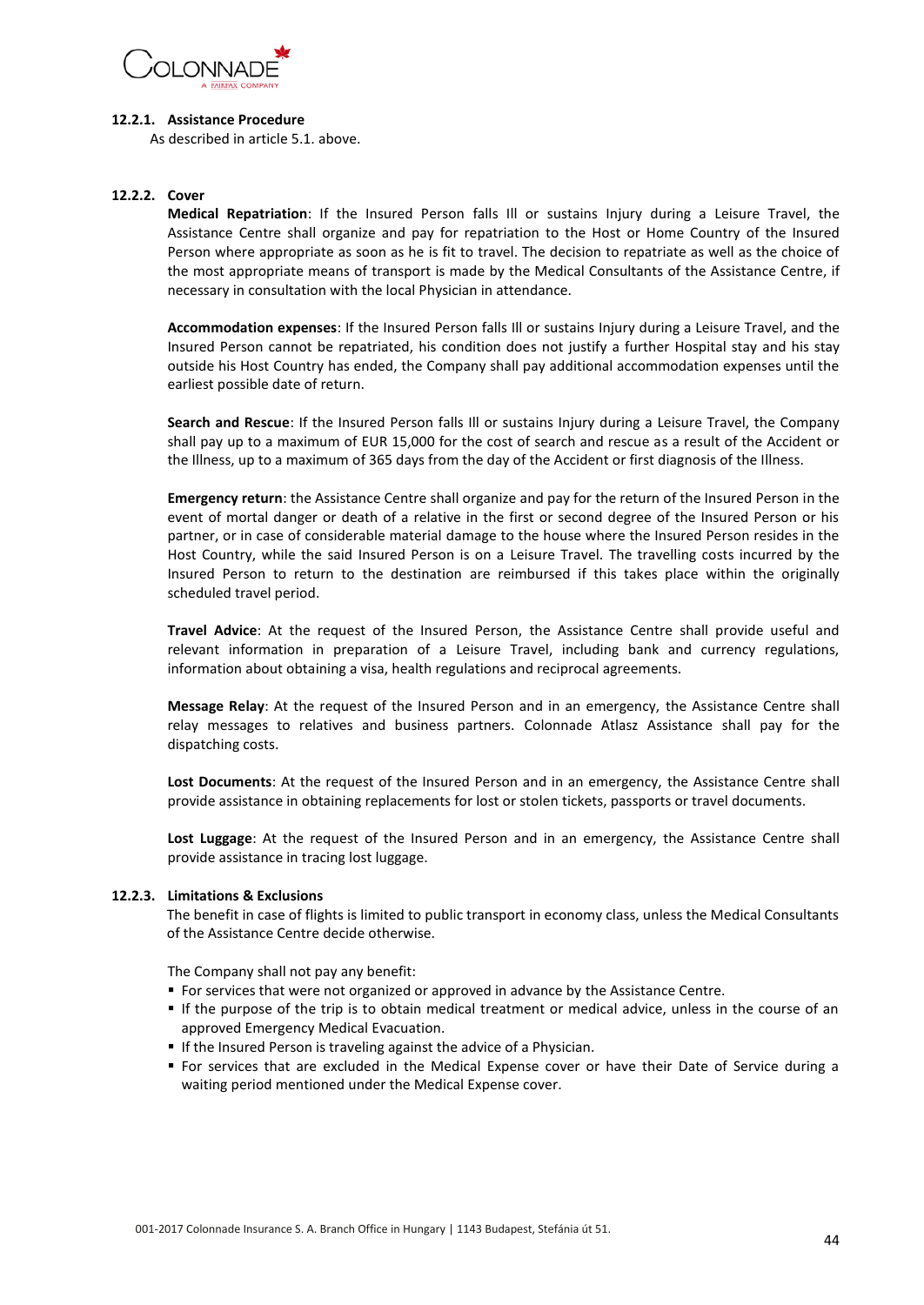

# <span id="page-44-0"></span>**12.3. Personal Belongings and Business Equipment**

#### **12.3.1. Theft and Damage:**

The Company shall pay the replacement value in the event of theft, total damage, or permanent loss by an airline company, or the repair costs in the event of partial damage, of the Personal Belongings and the Business Equipment of the Insured Person during a Leisure Travel, up to a maximum of EUR 7,500, or the sum insured stated in the policy schedule if different.

The replacement value is 75% of the purchase price during the first year after the purchase. The replacement value will be further reduced by 10% of the purchase price per year as from the second year, but will not be less than 25% of the purchase value.

#### **12.3.2. Personal Baggage Delay:**

The Company shall pay the additional expenditure up to EUR 1,500 that the Insured Person is forced to make during a Leisure Travel as a result of the delayed arrival of his Personal Belongings on the outward journey of a Leisure Travel.

Such additional costs are taken to mean expenditure for essential and reasonable replacement of critical items such as toiletries and clothing.

Delayed arrival of baggage means that on the outward journey or an intermediate flight, the Personal Belongings have not arrived within four hours of the Insured Person having arrived at the airport of destination. Only delays of scheduled flights operated by recognized airline companies are considered.

In the event of permanent loss, payment made for delay is deducted from the amount of any total claim compensation.

#### **12.3.3. Loss or Damage of Travel Documents:**

If during a Leisure Travel the passport, visa, money, tickets or other essential travel documents of the Insured Person are lost, damaged or stolen, the Company shall pay any reasonable and essential extra travelling and accommodation costs that the Insured Person incurs to replace such documents up to a maximum of EUR 2,500 per Insured Person.

#### **12.3.4. Cash and Valuable Documents:**

The Company shall compensate any damage due to theft of Cash and Valuable Documents, or as a result of the fraudulent use of bank cards, during a Leisure Travel up to a maximum of EUR 2,500 per Insured Person.

Currency and traveler's cheques purchased for a Leisure Travel are covered from the moment they are collected but not longer than 120 hours before the start of the Leisure Travel and up to the moment they are used or cashed in and not longer than 120 hours after the Insured Person has returned from the Leisure Travel.

#### **12.3.5. Limitations & Exclusions**

For any object with a value of over EUR 2,000, the first 25% of any sum higher than EUR 2,000 is excluded from the cover. This 25% is applied to the replacement value of the object or to the sum insured if this is lower.

The Insured Person must request a PIR report in case of a loss by an airline company.

The Insured Person must file a complaint at the local policy office in case of a theft.

The Company shall not pay any benefit if related to:

- An object that has been lost, other than mentioned under the topics "permanent loss by an airline company", "Personal Baggage Delay" and "Loss or Damage of Travel Documents".
- The first 25% of the replacement value of Business Equipment.
- Loss or damage: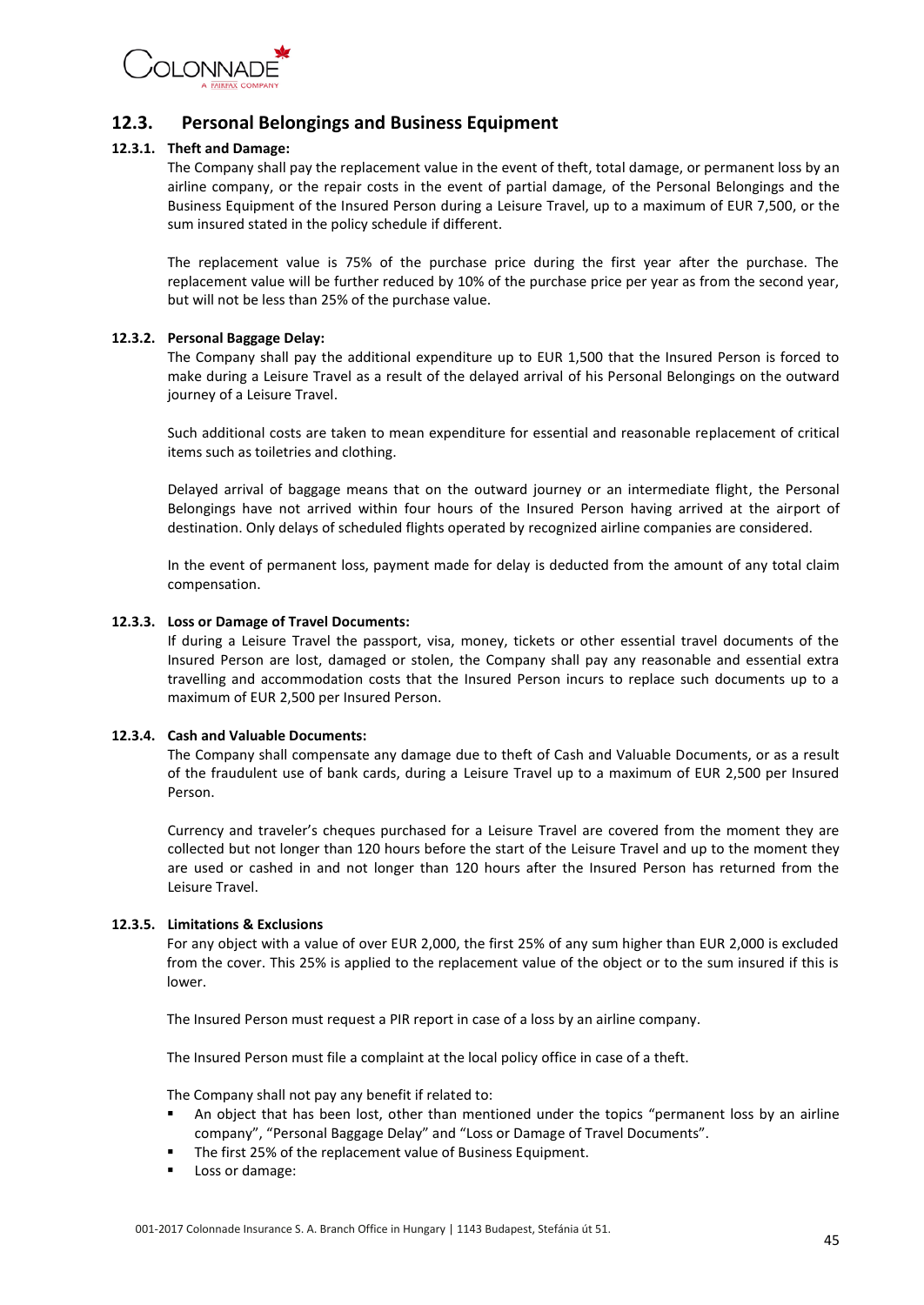

- $\circ$  of glass, china or other fragile objects, unless caused by fire in, theft of or an accident with a means of transport in which these objects were being transported.
- o caused by moths, vermin, wear and tear, atmospheric or climatic conditions, scratches or scrapes.
- o caused by mechanical or electronic failure or defect.
- o caused by cleaning, painting, restoration, repair or changes made by the Insured Person.
- o caused by delay, seizure or confiscation by an authority.
- o to vehicles, accessories or parts thereof.
- o of personal property that is carried as freight on the basis of a transportation document.
- Loss or theft of a debit or credit card, which resulted in fraudulent use; unless the Policyholder or an Insured Person fulfilled all the conditions under which the card was issued.

### <span id="page-45-0"></span>**12.4. Cancellation, Interruption, Delay and Replacement**

#### **12.4.1. Cancellation and interruption**

The Company shall pay up to EUR 10,000, or the sum insured stated in the policy schedule if different, if during the Benefit Period a Leisure Travel has to be cancelled, interrupted or changed as a direct result of an unforeseeable cause outside the control of the Insured Person.

If the Leisure Travel has to be cancelled before departure, the Company shall pay the travelling and accommodation costs that have been paid or have to be paid, insofar as these cannot be recovered from any other party.

If the Leisure Travel has to be interrupted after departure, the Company shall pay all the travelling or accommodation costs that have been paid or have to be paid and that are related to the period after such interruption, insofar as these cannot be recovered from any other party.

If pre-booked Leisure Travel arrangements have to be changed after departure, the Company shall pay the associated extra travelling and accommodation costs, insofar as these cannot be recovered from any other party, and which are necessary to enable the Insured Person to continue the Leisure Travel or to return to his Host Country.

#### **12.4.2. Delay**

If the departure of the aircraft, vessel or train on which the Insured Person is travelling on the outward or return journey of a Leisure Travel, is delayed as a direct result of a strike, industrial action, adverse weather condition or mechanical breakdown of the means of transport, the Company shall pay EUR 75 per Insured Person for each hour of delay after a delay of 4 hours, with a maximum of EUR 450 per Insured Person.

#### **12.4.3. Exclusions**

The Company shall not pay any benefit if related to:

- A decision of the Insured Person, if this is not due to an unforeseeable cause outside the control of the Insured Person.
- Dismissal or termination of the contract of employment or expatriate assignment of the Insured Person within 31 days prior to a scheduled Leisure Travel or during the Leisure Travel.
- The financial circumstances affecting the Policyholder or an Insured Person.
- Non-performance of contract by a provider (or their agent) of transport or accommodation services.
- Regulations of a government institution.
- Strike, work stoppage, work-to-rule, mechanical breakdown or failure of any means of transport, except if the departure of a vessel, aircraft or train with which the Insured Person was scheduled to travel is delayed by at least 4 hours, unless the cause of the delay had already been announced before the Leisure Travel was booked.
- If the Insured Person is traveling against the advice of a Physician.
- If the purpose of the trip is to obtain medical treatment or medical advice.
- **Failure of the Insured Person to check in according to the travel schedule, unless checking in was not** possible due to a strike or a labor dispute.